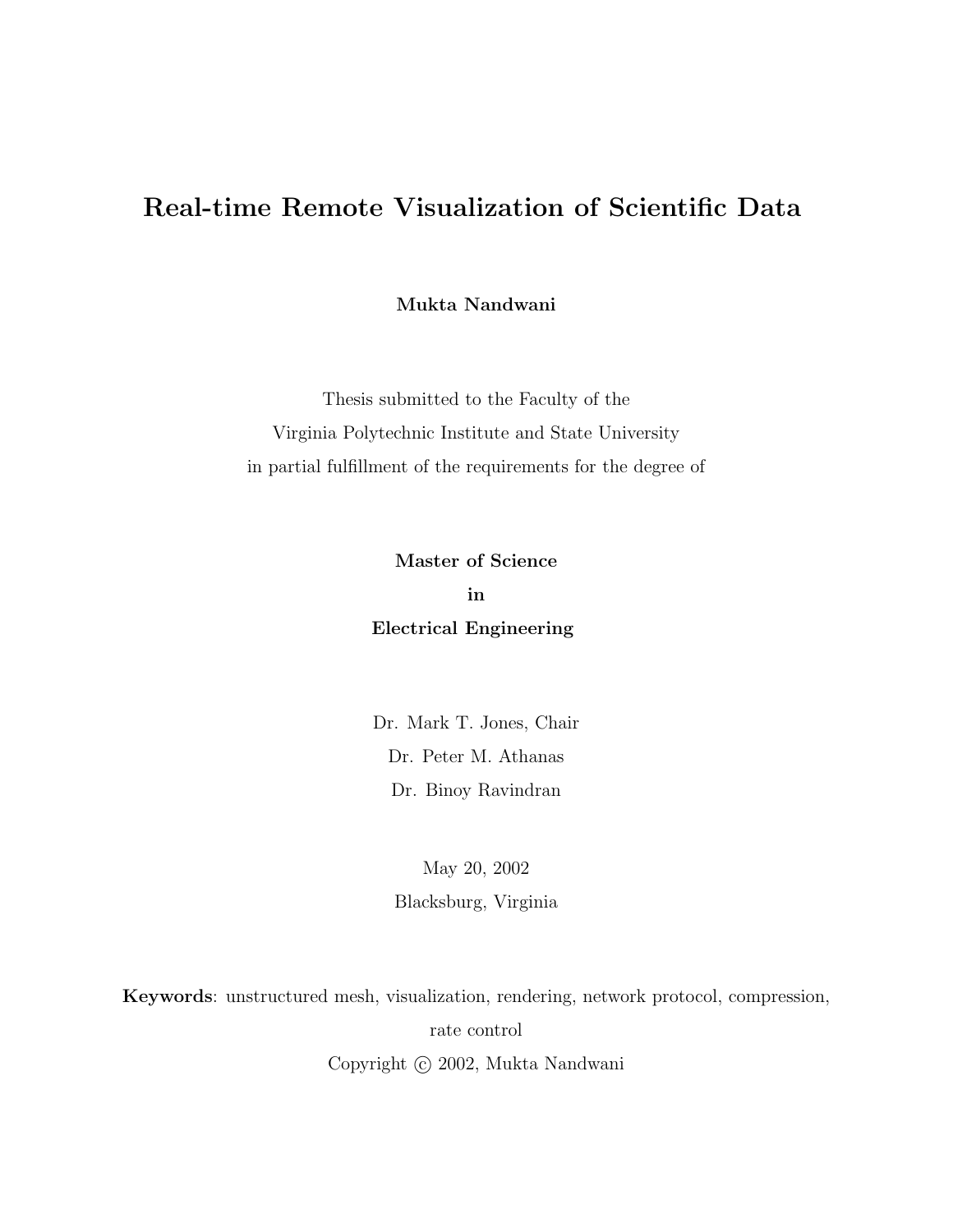## Real-time Remote Visualization of Scientific Data

Mukta Nandwani

### Abstract

Visualization of large amounts of simulation data is important for the understanding of most physical phenomena. The limited capabilities of desktop machines make them unsuitable for handling excessive amounts of simulation data. The present day high speed networks have made it possible to remotely visualize the data being generated by a supercomputer in real time. In order for such a system to be reliable, a robust communication protocol and an efficient compression mechanism are needed. This work presents a remote visualization system that addresses these issues, and emphasizes the design and implementation of the application level network protocol. A control theory based adaptive rate control algorithm is presented for UDP streams that maximizes the effective throughout experienced by the stream while minimizing the packet loss. The algorithm is shown to make the system responsive to changing network conditions. This makes the system deployable over any network, including the Internet.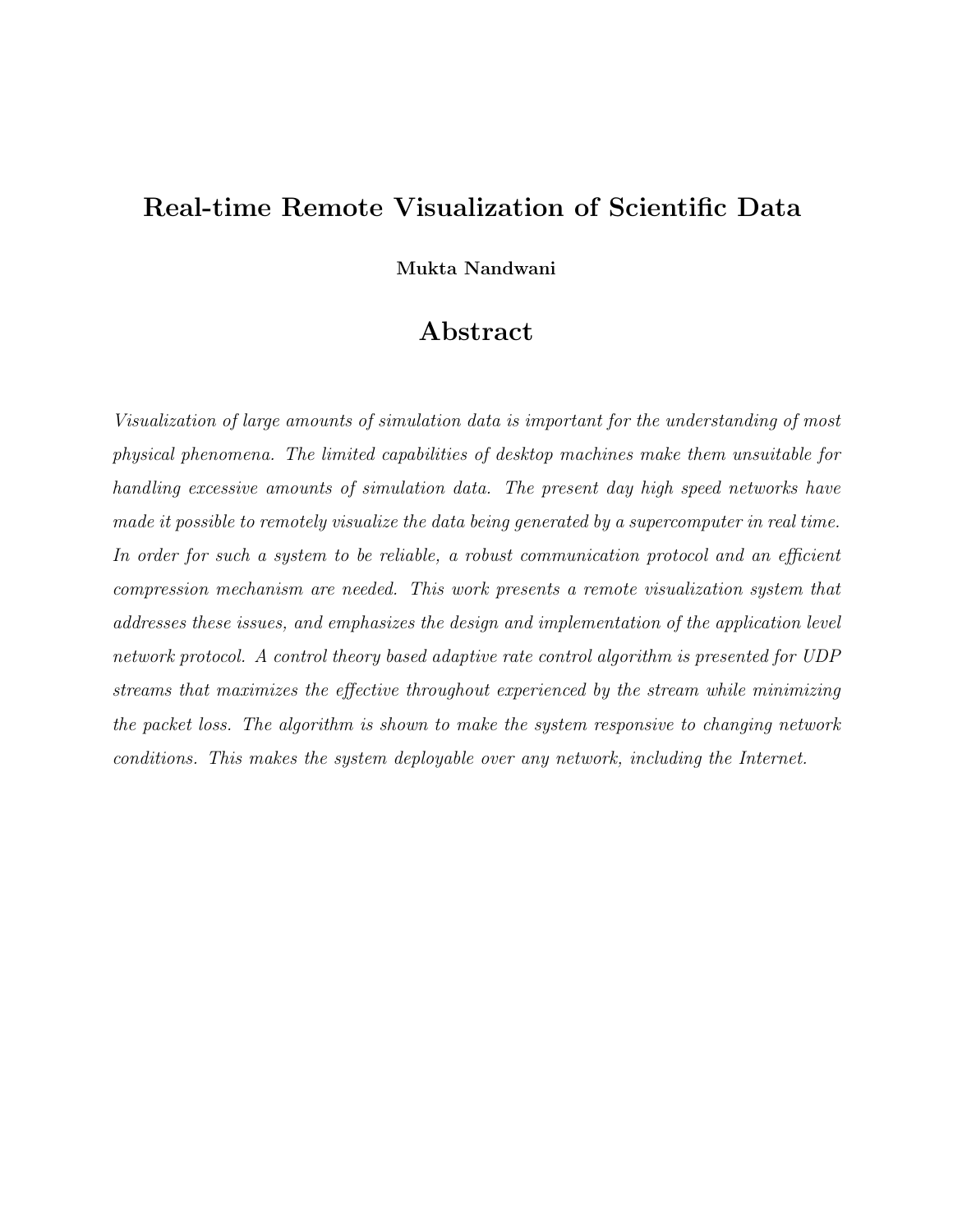To my Grandparents

who instilled in me, the desire to learn.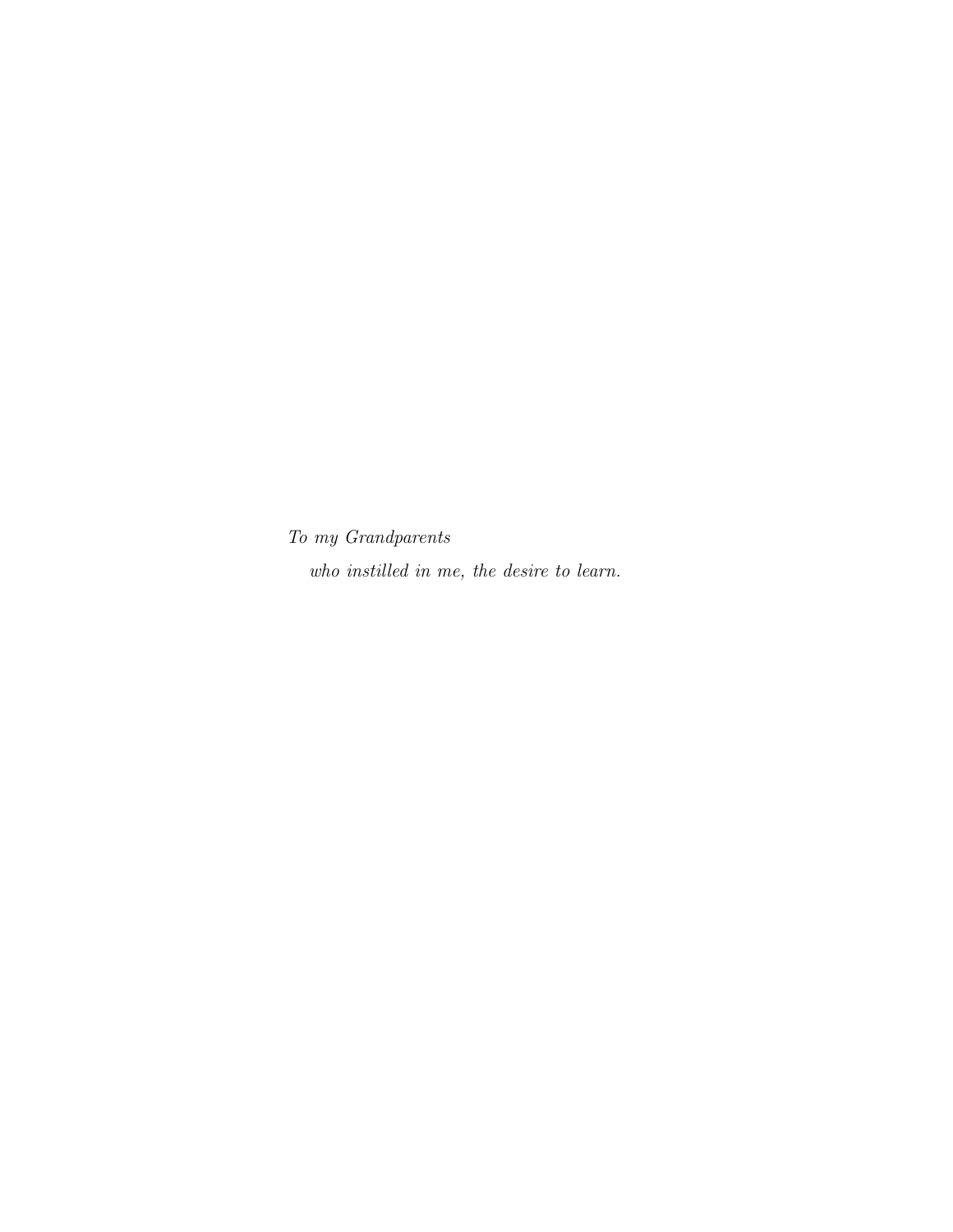## <span id="page-3-0"></span>Acknowledgments

<span id="page-3-1"></span>Of all the chapters of my thesis, I find that this section is the hardest to write. As I proceed, I hope to do justice in acknowledging the support I have received from all the different quarters.

I met Dr. Mark Jones during my first semester at Virginia Tech. Not only did he help me define my research goals, he also guided me all through the way. His knowledge, insightfulness and patience have made my graduate study a most rewarding experience. Words elude me as I try to express my gratitude to him. I will always cherish my association with him.

I would like to thank Dr. Peter Athanas for his encouragement and support that I often needed during difficult times. I am especially grateful for the helpful hints he gave me during my struggle with circuit synthesis.

I have known Dr. Binoy Ravindran since my first course at Virginia Tech. He introduced me to socket programming that is the basis for the implementation of all my research work. I am highly grateful to him for his teachings.

During my two years of graduate study, I took a number of courses from Dr. Scott Midkiff. The knowledge I gained from these courses proved extremely useful in my networking studies that lie at the core of my research work. I am highly grateful to him for helping me gain a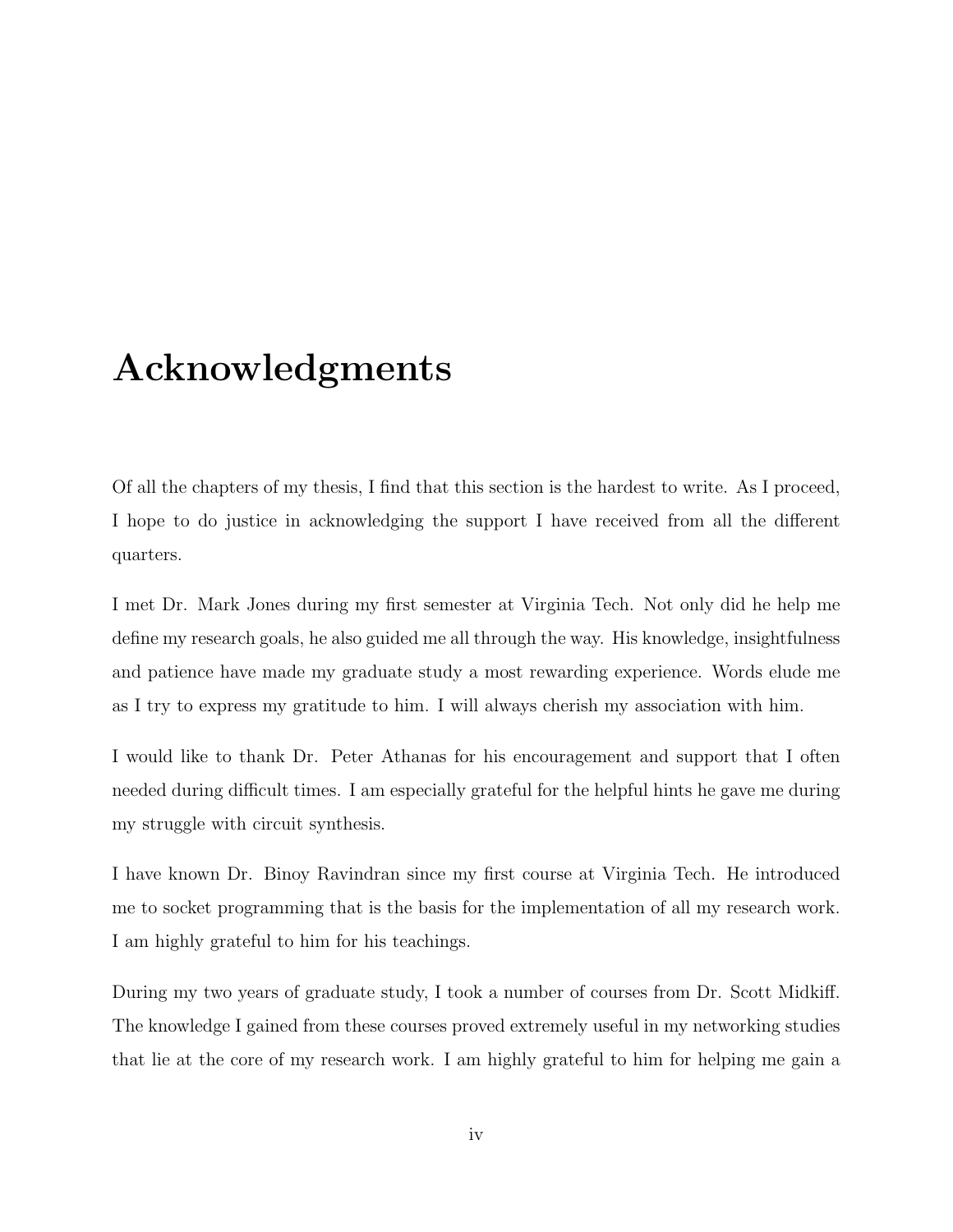better understanding of some of the most elusive concepts.

I cannot undermine the importance of the brainstorming sessions I had with Dr. Jae H. Park. I am thankful to him for helping me solve many difficult problems.

I am thankful to my project mates, Dr. Lori Freitag, Dr. Paul Plassmann, Dr. Raymond Loy, and Yanhua Yi without whom this work would not have been possible.

Most of my years as a graduate student were spent at the Configurable Computing Lab. I gratefully acknowledge the ideas and assistance I received from the lab members that helped me, among other things, in debugging my code. I wish them the very best for their future endeavors.

Last, though not the least, I would like to express my gratitude to my family and friends for standing by me through these years. Their encouragement, belief in my ability, and tolerance to my mood swings enabled me to go through the maze of graduate research.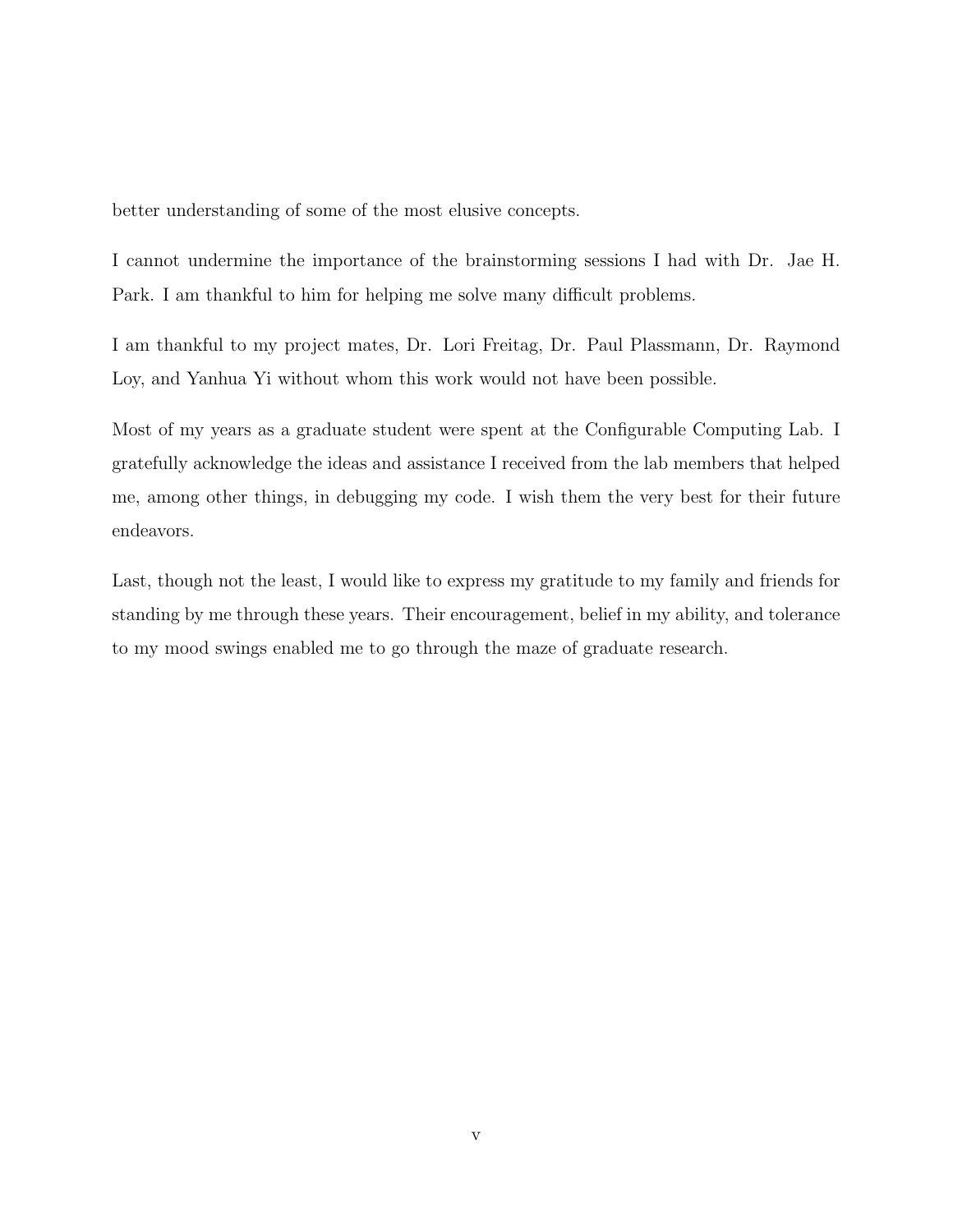# **Contents**

<span id="page-5-0"></span>

|                |                                                                                                        | ix               |
|----------------|--------------------------------------------------------------------------------------------------------|------------------|
|                |                                                                                                        | xiii             |
| 1              | Introduction                                                                                           | $\mathbf{1}$     |
|                | 1.1                                                                                                    | 3                |
| $\overline{2}$ | <b>Background and Review</b>                                                                           | $\boldsymbol{4}$ |
|                | The Unstructured Meshes $\ldots \ldots \ldots \ldots \ldots \ldots \ldots \ldots \ldots \ldots$<br>2.1 |                  |
|                | 2.2                                                                                                    |                  |
|                | 2.3                                                                                                    |                  |
|                | 2.4                                                                                                    |                  |
|                | 2.5                                                                                                    |                  |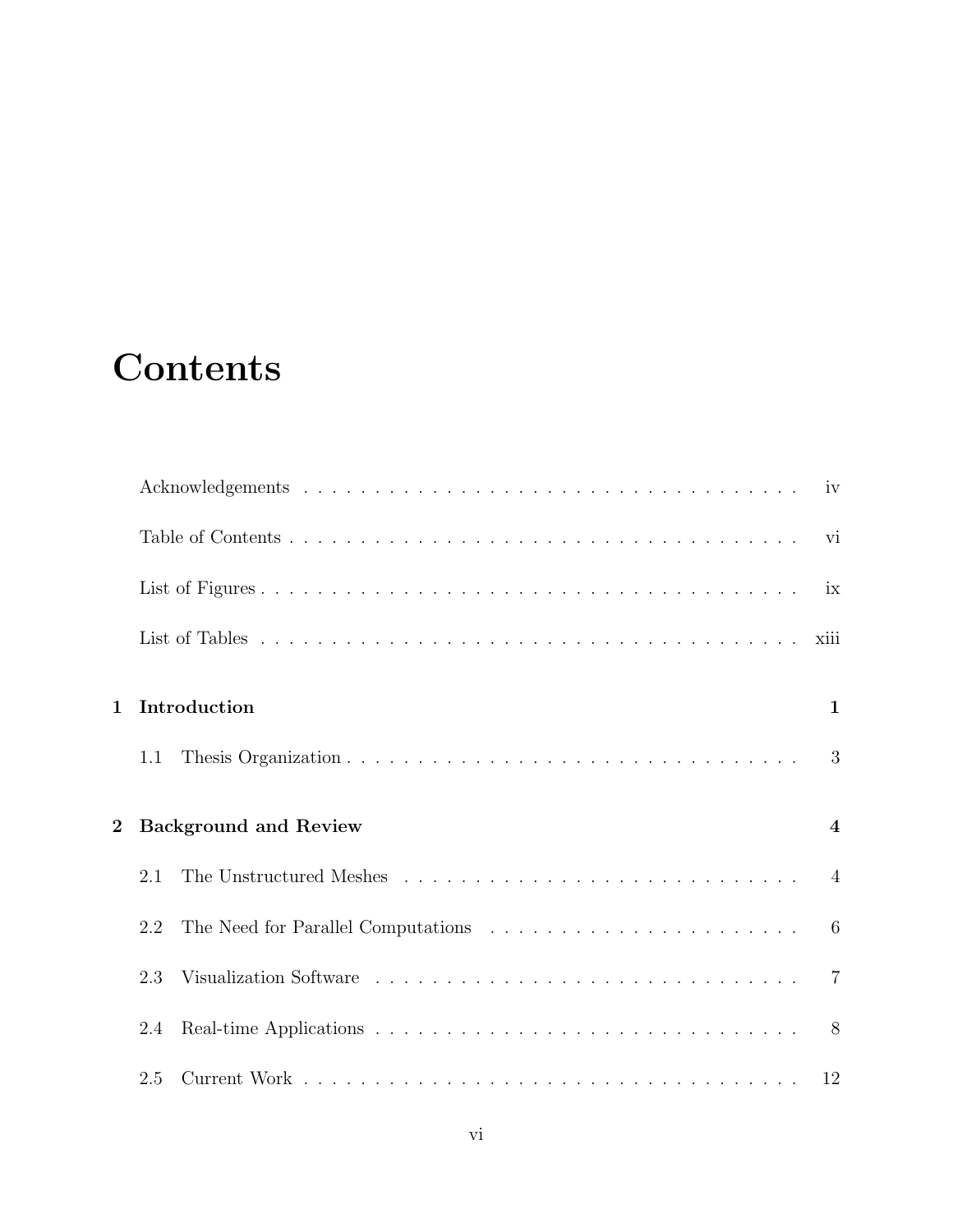| 3 |     |       | <b>System Overview</b>                                          | 16 |
|---|-----|-------|-----------------------------------------------------------------|----|
|   | 3.1 |       |                                                                 | 17 |
|   |     | 3.1.1 |                                                                 | 18 |
|   |     | 3.1.2 |                                                                 | 18 |
|   |     | 3.1.3 |                                                                 | 20 |
|   | 3.2 |       |                                                                 | 21 |
|   |     | 3.2.1 |                                                                 | 22 |
|   |     | 3.2.2 |                                                                 | 23 |
|   |     | 3.2.3 |                                                                 | 24 |
| 4 |     |       | <b>Networking Issues</b>                                        | 25 |
|   | 4.1 |       |                                                                 | 26 |
|   | 4.2 |       | Packet Loss and Congestion Control                              | 26 |
|   |     | 4.2.1 | An Adaptive Control Theory Scheme for Maximization of Effective | 27 |
|   |     |       | Rate Control for the Visualization System<br>4.2.1.1            | 36 |
|   | 4.3 |       |                                                                 | 39 |
|   | 4.4 |       |                                                                 | 40 |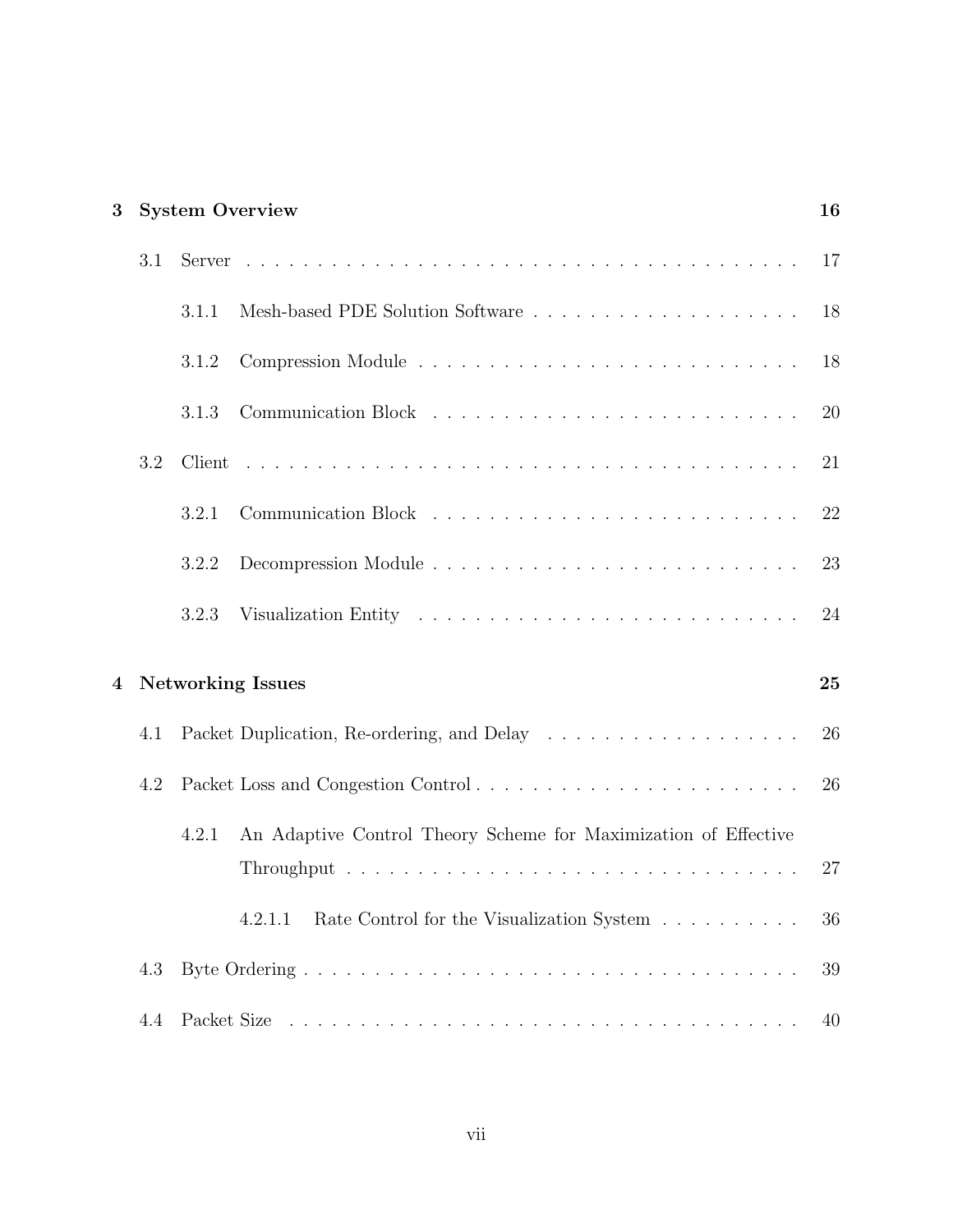| $5\overline{)}$ | <b>Experimental Results</b> |                                | 42 |
|-----------------|-----------------------------|--------------------------------|----|
|                 | 5.1                         |                                | 42 |
|                 | 5.2                         |                                | 50 |
| 6               |                             | <b>Summary and Future Work</b> | 56 |
|                 | 6.1                         |                                | 58 |
|                 |                             | <b>Bibliography</b>            | 59 |
|                 | A Network Paths             |                                |    |
|                 |                             | <b>B</b> System Resource Usage | 68 |
|                 | Vita<br>72                  |                                |    |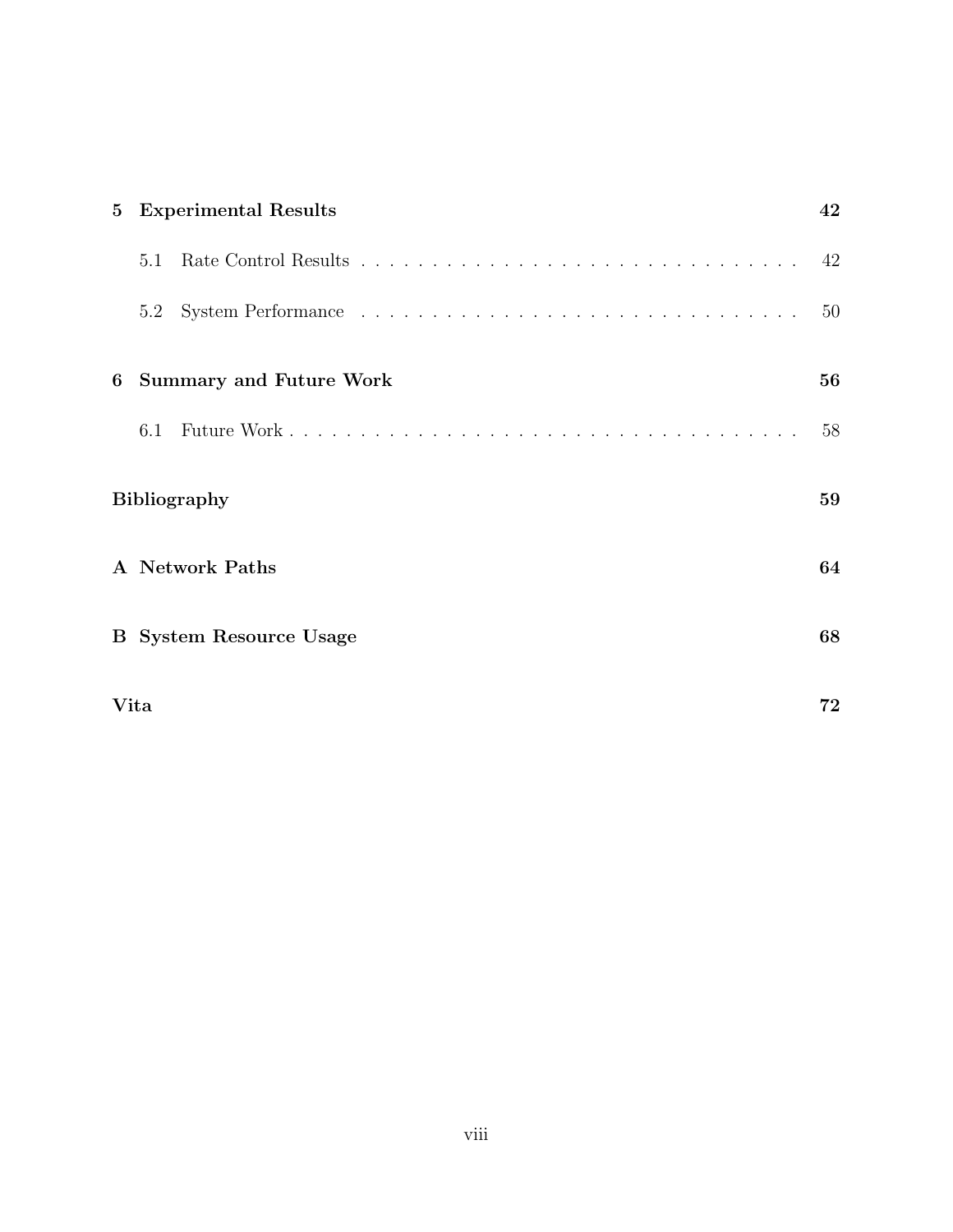# List of Figures

<span id="page-8-0"></span>

| 2.1 | Unstructured Mesh $\ldots \ldots \ldots \ldots \ldots \ldots \ldots \ldots \ldots \ldots$                                                                                                         |        |
|-----|---------------------------------------------------------------------------------------------------------------------------------------------------------------------------------------------------|--------|
| 3.1 | System structure including client and server components with associated com-                                                                                                                      | 17     |
| 3.2 | Server components and shared data structures with interface to the client                                                                                                                         | 19     |
| 3.3 | Data flow through client components and the data structures shared among                                                                                                                          | 22     |
| 4.1 |                                                                                                                                                                                                   | 27     |
| 4.2 | Plot of Q vs. $I_s$ as $I_s$ is varied from 0 to $I_{serv}$ and $I_{wi} = I_{serv} = 100$ Mbps.<br>Maximum $Q = 17.16$ Mbps; $\beta = 1. \ldots \ldots \ldots \ldots \ldots \ldots \ldots \ldots$ | 30     |
| 4.3 | Plot of Q vs. $I_s$ as $I_s$ is varied from 0 to $I_{serv}$ , $I_{wi} = 120$ Mbps and $I_{serv} =$                                                                                                | 31     |
| 4.4 | Plot of Q vs. $I_s$ as $I_s$ is varied from 0 to $I_{serv}$ , $I_{wi} = 20$ Mbps and $I_{serv} = 100$                                                                                             | $32\,$ |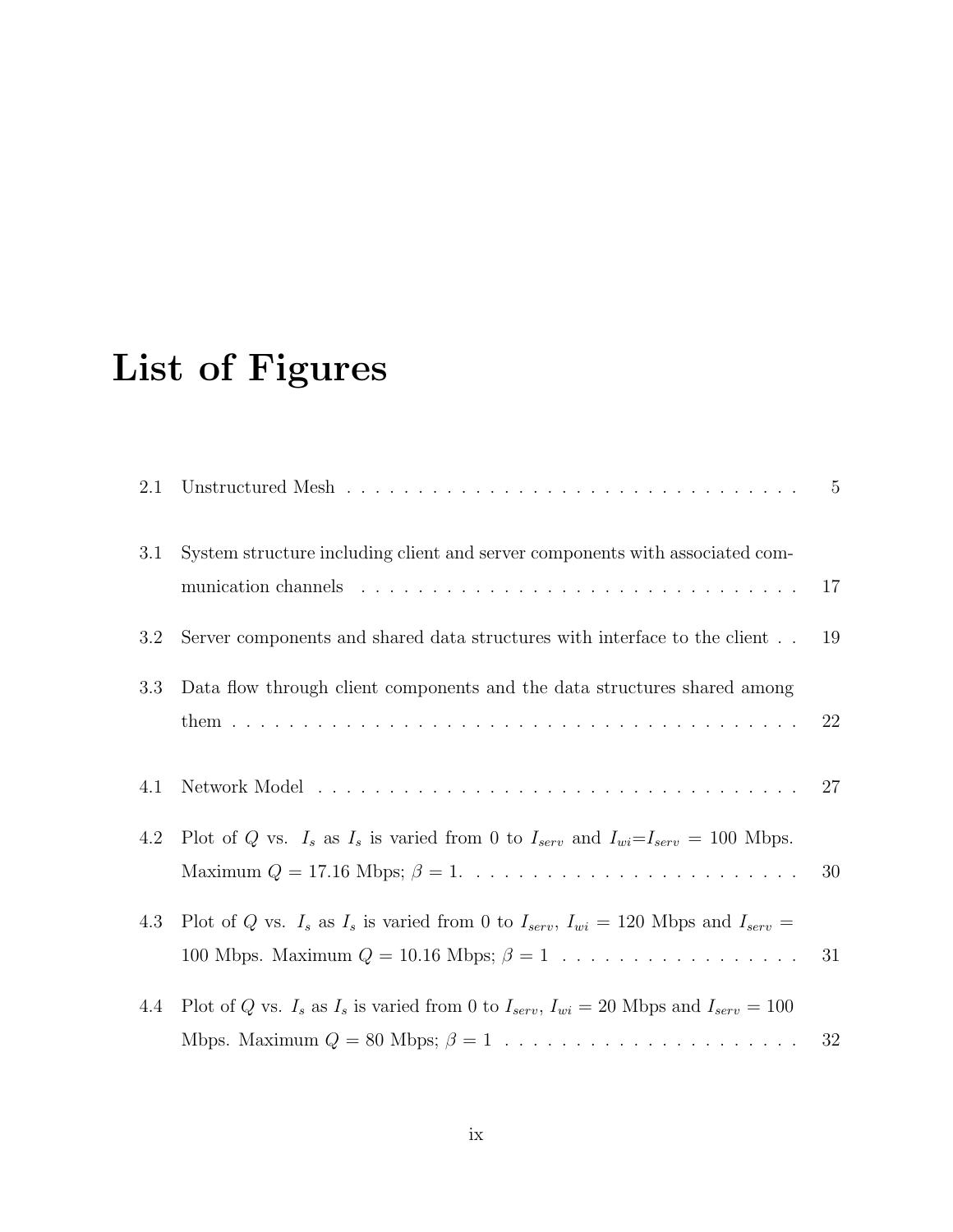| 4.5 | Plot of Q vs. $I_s$ as $I_s$ is varied from 0 to $I_{serv}$ , $I_{wi} = 80$ Mbps and $I_{serv} = 100$    |     |
|-----|----------------------------------------------------------------------------------------------------------|-----|
|     |                                                                                                          | 33  |
| 4.6 |                                                                                                          | 33  |
| 4.7 | Plot of Q vs. time with $I_{serv} = 100$ Mbps; $\beta = 1 \ldots \ldots \ldots \ldots \ldots$            | 34  |
| 4.8 | Plot of $I_{wi}$ vs. time with $I_{serv} = 100$ Mbps; $\beta = 1$                                        | 34  |
| 4.9 | Plot of $I_s$ and $P_l$ vs. time with $I_{serv} = 10$ Mbps; $I_{wi} = 4$ Mbps; $\beta = 1$               | 35  |
|     | 4.10 Plot of $I_s$ and $P_l$ vs. time with $I_{serv} = 10$ Mbps; $I_{wi} = 4$ Mbps; $\beta = 20$         | 35  |
|     | 4.11 Plot of $I_s$ and $I_{se}$ vs. time with $I_{serv} = 10$ Mbps; $I_{wi} = 4$ Mbps; $\beta = 1 \dots$ | 36  |
|     | 4.12 Plot of $I_s$ and $I_{se}$ vs. time with $I_{serv} = 10$ Mbps; $I_{wi} = 4$ Mbps; $\beta = 20$      | 37  |
|     | 4.13 Number of octants vs. $\lambda$ for a 3-D Raleigh Taylor series simulation data                     | 38  |
|     | 4.14 Number of octants vs. $\lambda$ for a 3-D Gaussian data set                                         | 38  |
| 5.1 | Plot of $I_s$ , $I_{se}$ (left axis) and $P_l$ (right axis) vs. time as $I_{wi}$ changes from 4          |     |
|     | Mbps to 6 Mbps and back to 4 Mbps along path 1; $\beta = 9$                                              | 44  |
| 5.2 | Plot of $I_s$ , $I_{se}$ (left axis) and $P_l$ (right axis) vs. time as $I_{wi}$ changes from 4          |     |
|     | Mbps to 6 Mbps and back to 4 Mbps along path 2; $\beta = 9$                                              | -45 |
| 5.3 | Plot of $I_s$ , $I_{se}$ (left axis) and $P_l$ (right axis) vs. time with $I_{wi} = 30$ Mbps along       | 45  |
| 5.4 | Plot of $I_s$ , $I_{se}$ (left axis) and $P_l$ (right axis) vs. time with $I_{wi} = 0.2$ Mbps            |     |
|     |                                                                                                          | 46  |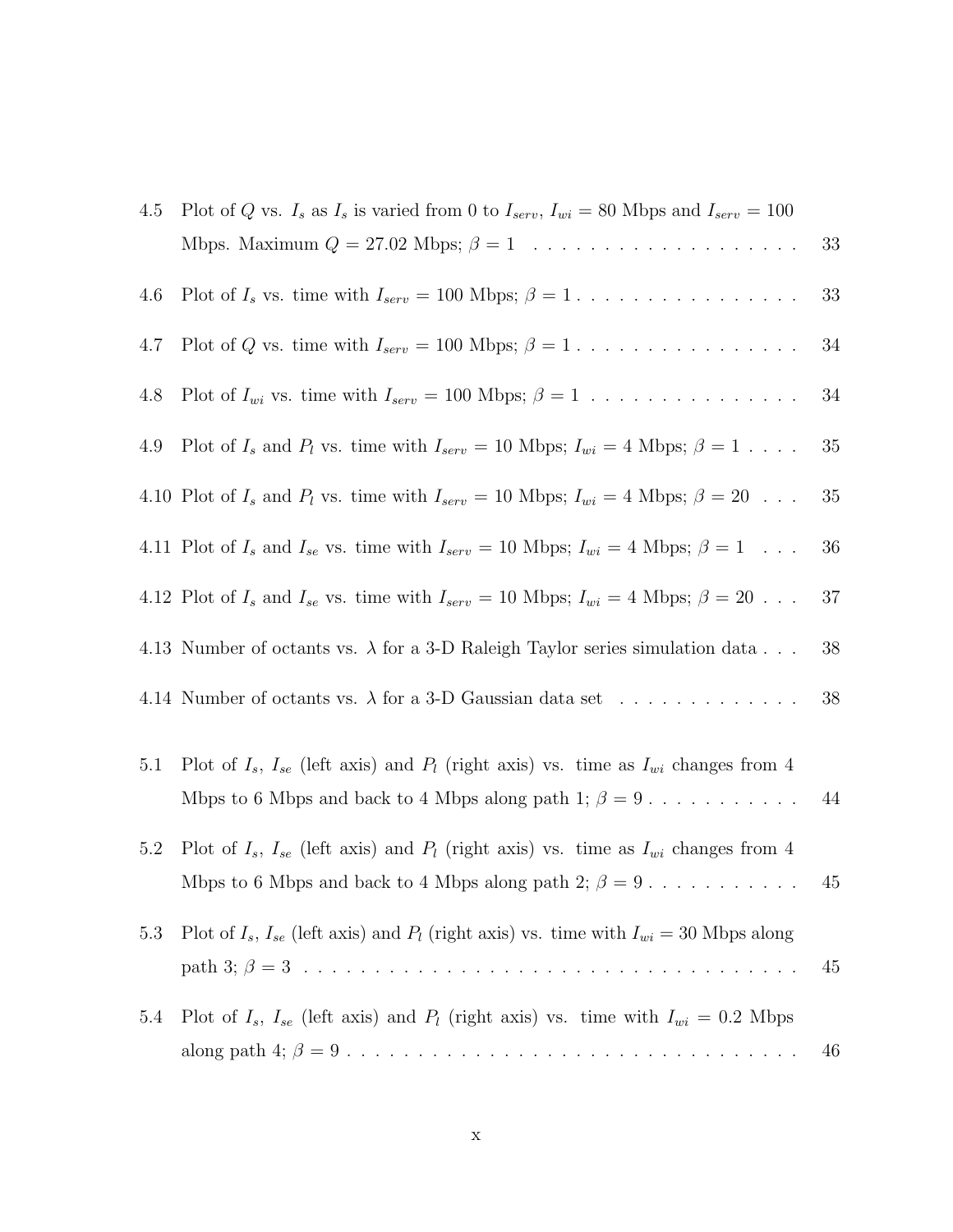| 5.5 | Plot of $P_l$ vs. time with $I_{wi} = 4$ Mbps along path 1; $\beta = 1$                                                                                                                                                                 | 47 |
|-----|-----------------------------------------------------------------------------------------------------------------------------------------------------------------------------------------------------------------------------------------|----|
| 5.6 | Plot of $P_l$ vs. time with $I_{wi} = 4$ Mbps along path 1; $\beta = 9$                                                                                                                                                                 | 47 |
| 5.7 | Plot of $I_s$ , $I_{se}$ (left axis) and $P_l$ (right axis) vs. time with $I_{wi} = 4$ Mbps along                                                                                                                                       | 48 |
| 5.8 | Plot of $I_s$ , $I_{se}$ (left axis) and $P_l$ (right axis) vs. time with $I_s = 4.95$ Mbps and                                                                                                                                         | 49 |
| 5.9 | Plot of $I_s$ , $I_{se}$ (left axis) and $P_l$ (right axis) vs. time with $I_s = 4.95$ Mbps and<br>$I_{wi}$ changing from 4 Mbps to 6 Mbps and back to 4 Mbps along path 2                                                              | 49 |
|     | 5.10 Plot of $I_s$ , $I_{se}$ (left axis) and $P_l$ (right axis) vs. time with initial $I_s = 4$ Mbps                                                                                                                                   | 51 |
|     | 5.11 Plot of $I_s$ , $I_{se}$ (left axis) and $P_l$ (right axis) vs. time with initial $I_s = 4$ Mbps                                                                                                                                   | 51 |
|     | 5.12 Plot of difference between the display time and generation time of a data set.<br>Case 1, and 2 correspond to test cases with $I_{wi} = 2$ and 4 Mbps respectively                                                                 | 52 |
|     | 5.13 Plot of received image quality, $Q_{recv}$ (left axis) and the difference between<br>received and sent image qualities, $Q_{recv}$ - $Q_{sent}$ (right axis) corresponding to<br>each data set with $I_{wi} = 2$ Mbps along path 1 | 53 |
|     | 5.14 Plot of received image quality, $Q_{recv}$ (left axis) and the difference between<br>received and sent image qualities, $Q_{recv}$ - $Q_{sent}$ (right axis) corresponding to<br>each data set with $I_{wi} = 4$ Mbps along path 1 | 54 |
|     | 5.15 Image of 2239488 point Raleigh-Taylor simulation data with 141433 octants                                                                                                                                                          | 55 |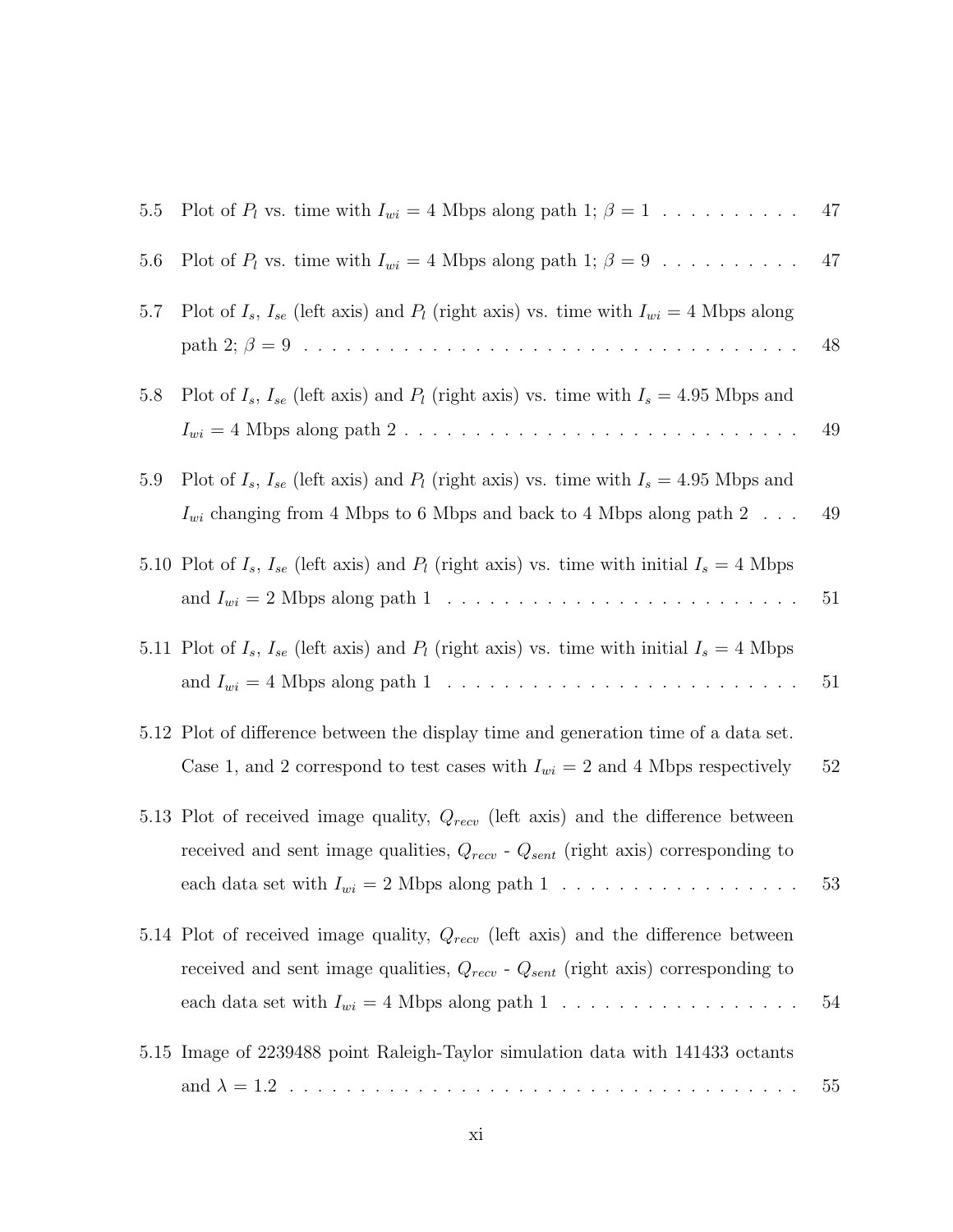|            | 5.16 Image of 2239488 point Raleigh-Taylor simulation data with 4096 octants and                                                                         |    |
|------------|----------------------------------------------------------------------------------------------------------------------------------------------------------|----|
|            |                                                                                                                                                          | 55 |
| B.1        | Plot of $\lambda$ (left axis) and server packet queue utilization (right axis) vs. time                                                                  | 69 |
| B.2        | Plot of ratio between lost octants and octants sent (left axis) and $\lambda$ (right<br>axis) vs. number of data set with $I_{wi} = 2$ Mbps along path 1 | 69 |
| <b>B.3</b> | Plot of client octant linked list (left axis) and fifo length (right axis) utilizations                                                                  | 70 |
|            | B.4 Plot of $\lambda$ (left axis) and server packet queue utilization (right axis) vs. time                                                              | 70 |
| <b>B.5</b> | Plot of ratio between lost octants and octants sent (left axis) and $\lambda$ (right<br>axis) vs. number of data set with $I_{wi} = 4$ Mbps along path 1 | 71 |
| B.6        | Plot of client octant linked list (left axis) and fifo length (right axis) utilizations                                                                  | 71 |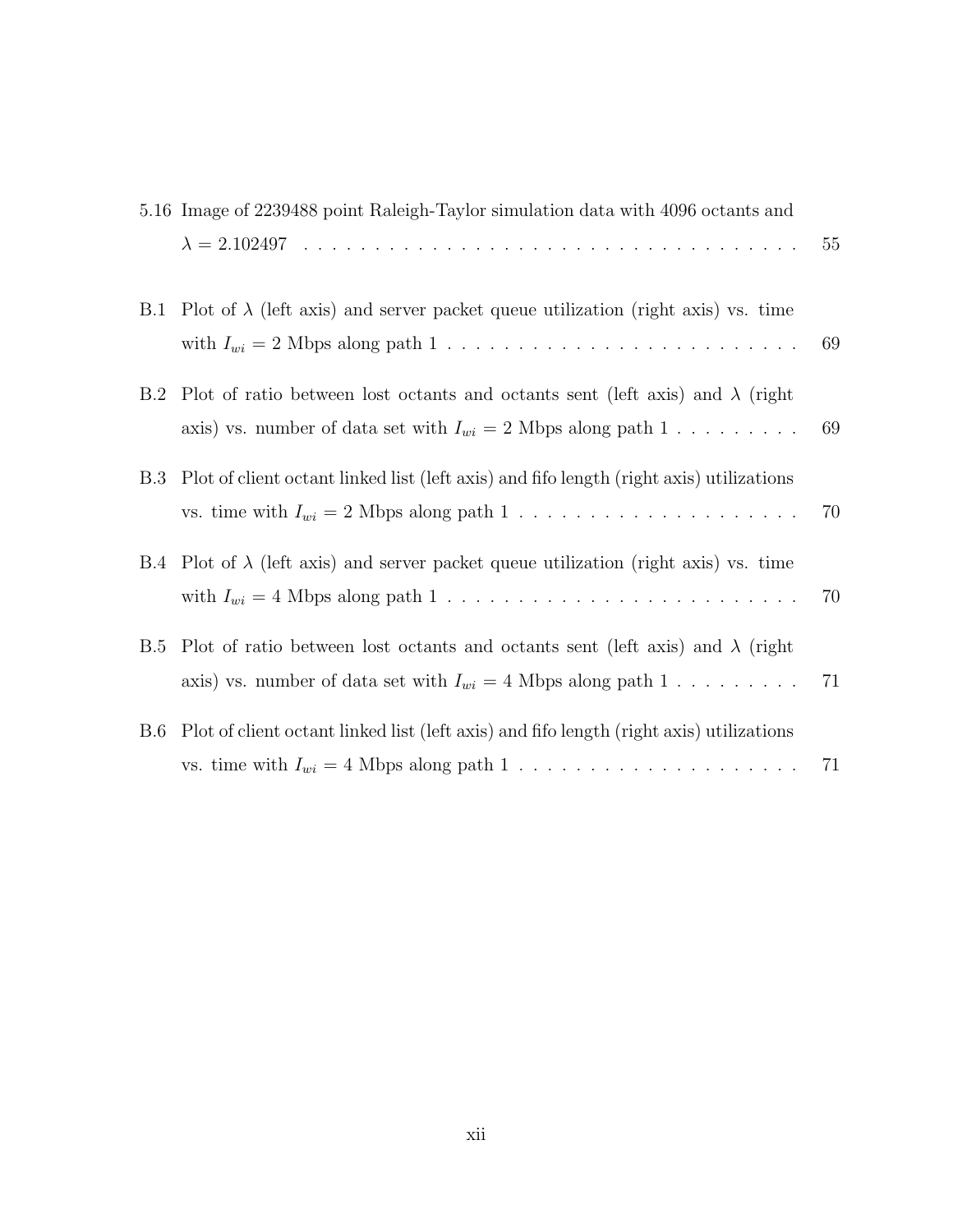# List of Tables

| 5.1 Characterization of paths between various source and destination pairs used           |      |
|-------------------------------------------------------------------------------------------|------|
| for testing the rate control algorithm $\ldots \ldots \ldots \ldots \ldots \ldots \ldots$ | - 43 |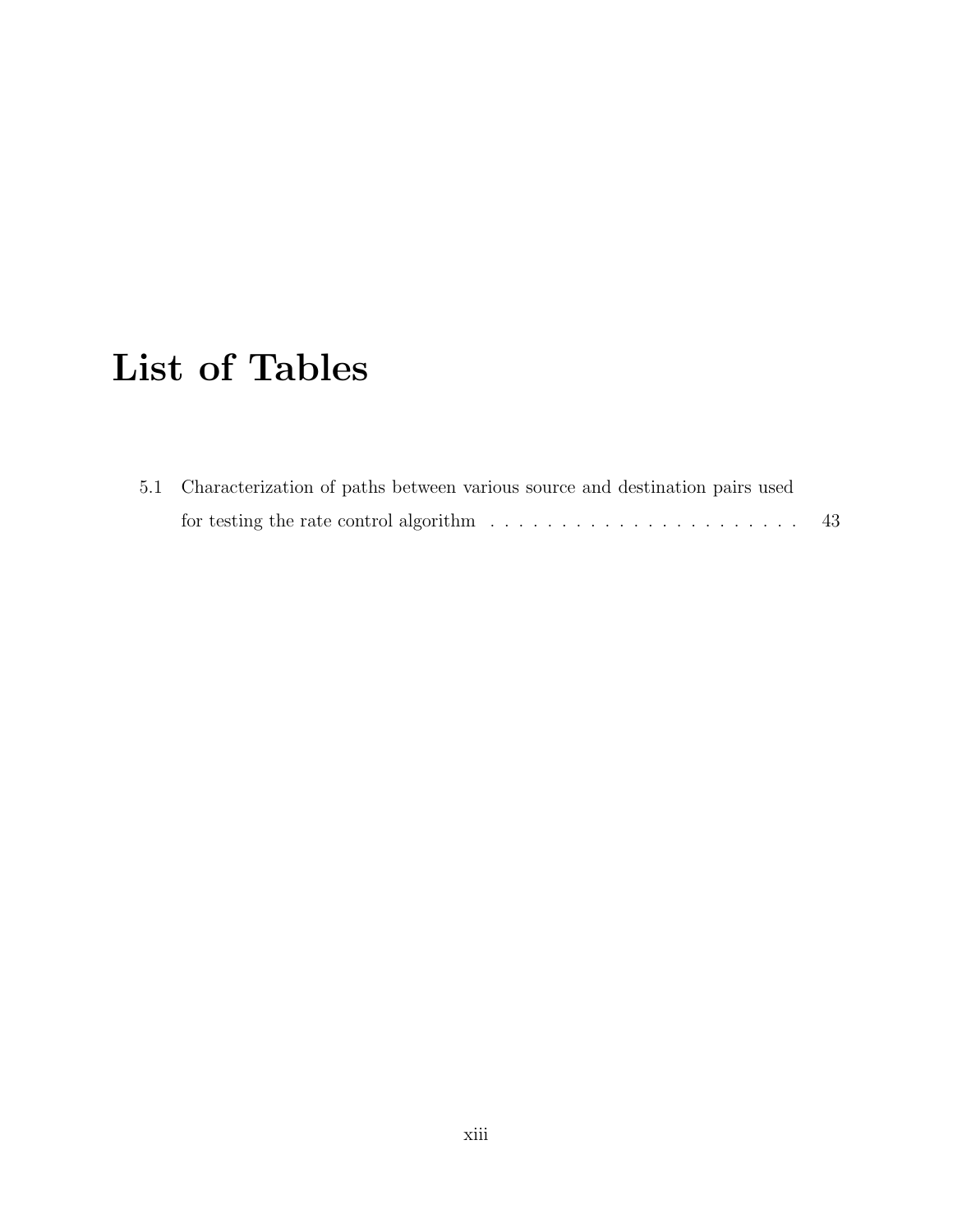## <span id="page-13-0"></span>Chapter 1

# Introduction

Data analysis is an inherent and important component of any scientific study. One of the most basic and insightful forms of observing natural phenomenon is through visualization. However, accurate perception of visual data requires that the data be available in large amounts. Even though high processor speeds and cheap memory have made desktop computers quite powerful, their ability to handle huge amounts of simulation data is highly limited. It is therefore natural to harness the power of supercomputers and multi-processor clusters for generation of accurate simulation data. Ideally, viewing such data should be possible through the click of a button on a desktop machine. Because it is not possible to handle the data locally, a natural solution is to be able to connect to a remote system and obtain data from it.

This thesis presents a remote visualization system for viewing large scientific data sets in real time. It addresses the challenges involved in building such a system, from carefully designing the methods of data storage to compression, transfer, and visualization. In addition, the thesis proposes an adaptive rate control scheme for maximizing the effective throughput of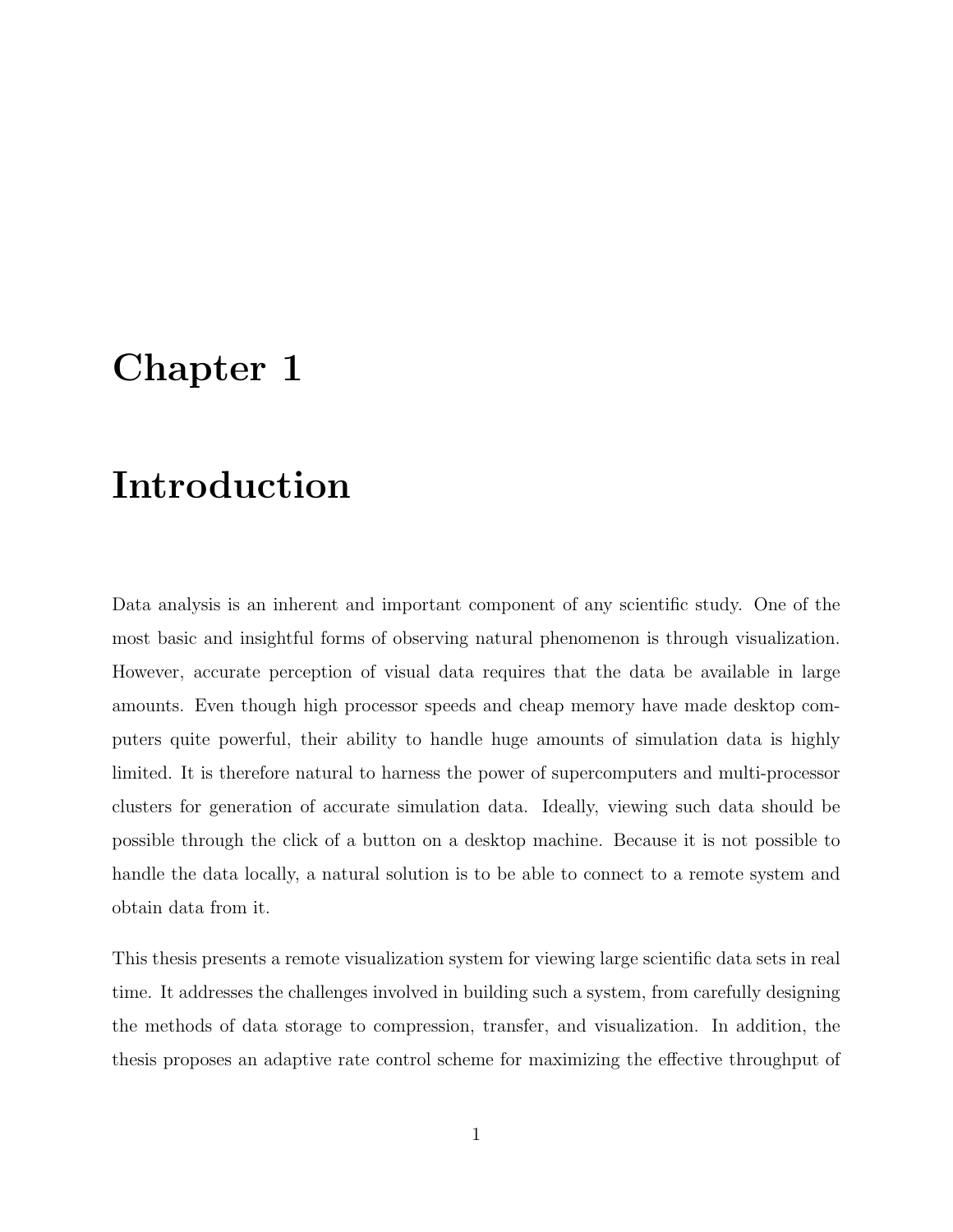UDP streams over wide area networks.

Because the amount of data is very large, it is not possible to stream the entire data over a limited capacity network. It is therefore desirable that the data be compressed before it is sent. The proposed system uses polynomial compression based on spatial distribution of the data. The compressed 3-dimensional data is stored in an octree structure. Efficient storage of compressed data allows easy retrieval in real time.

The degree of compression can be varied as the simulation proceeds in order to take advantage of increased or reduced network capacity. Thus, the amount of data and accuracy of the image depends on the capability of the local machine and its connection to the remote host. Such a feature is highly desirable when viewing takes place over wide area networks with variable capacities.

The octree structure is replicated at the viewing end. The data in the leaves of the octree is decompressed to obtain a 3-dimensional image. As the simulation proceeds, octree updates are obtained from the remote host, and used for re-rendering the image.

Though this thesis addresses all the above-mentioned issues, the emphasis lies on an application level protocol design for data transfer. The proposed system uses Transmission Control Protocol (TCP) for exchange of control information and User Datagram Protocol (UDP) for sending the data in real time. In addition, a general and efficient rate control algorithm is presented that takes advantage of available bandwidth between the sender and receiver. The algorithm is then closely tied to the system in order to be able to change the compression degree based on available resources. The system not only gives the user a real-time moving picture of the simulation data, but also allows data exploration. The system may potentially be used to view any simulation data like that produced during seismic analysis, structural analysis, study of acoustics, computational fluid dynamics (CFD) or electro-magnetics.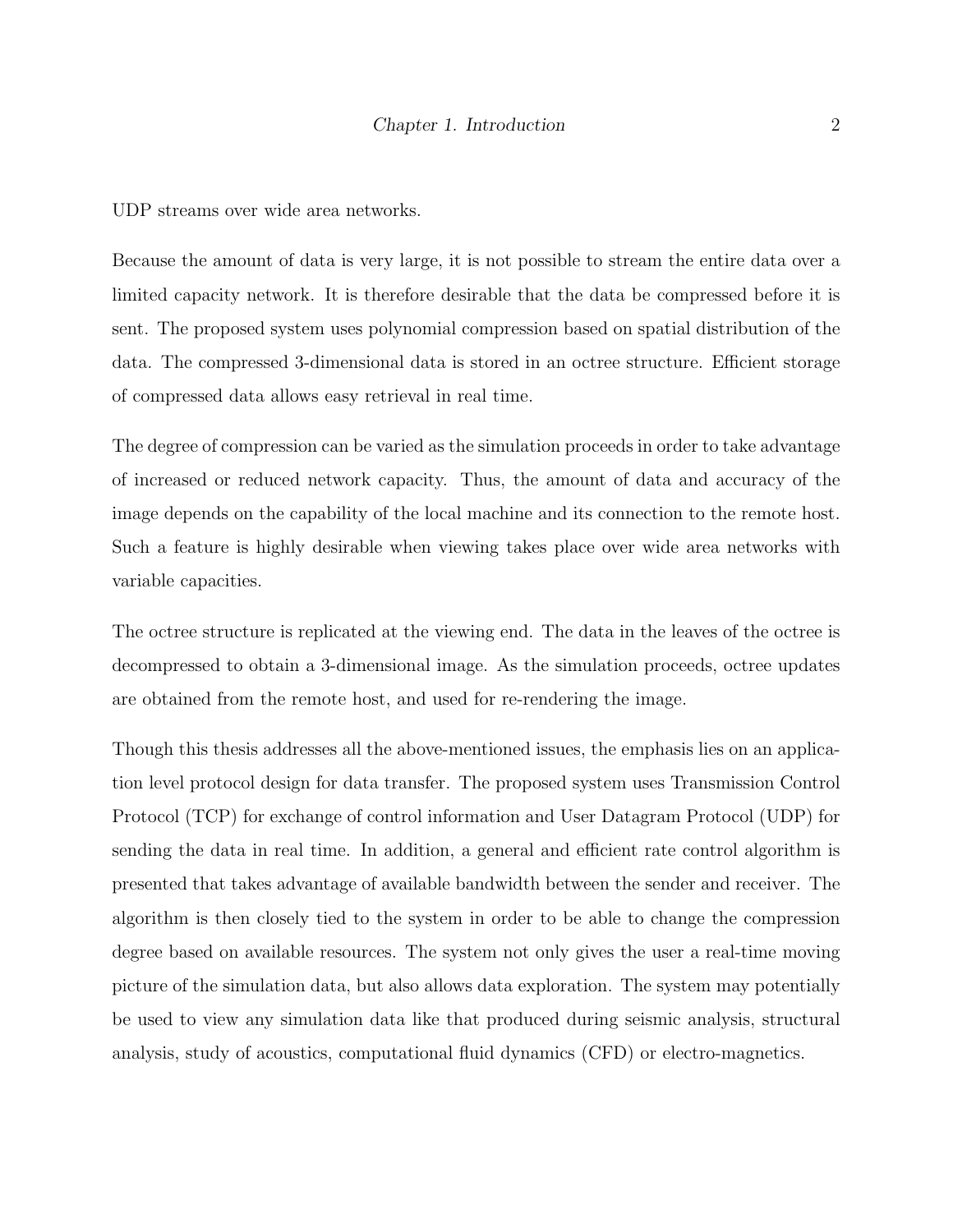This thesis proposes an adaptive control theory based rate control scheme for maximization of effective throughput experienced by UDP streams over wide area networks. As opposed to the conventional back-off algorithms for congestion control, the proposed theory assumes that the application is tolerant to some packet loss, and ensures a high effective bandwidth even in the face of congestion.

### <span id="page-15-0"></span>1.1 Thesis Organization

The following chapters specify details of the system structure, application level network protocol used, and display the advantage obtained by the proposed rate control technique.

Chapter [2](#page-16-0) provides a background for the thesis and reviews current trends in the field. It also provides a review of the basic technologies used in the proposed system.

Chapter [3](#page-28-0) presents a general system overview. It outlines the system structure and provides insights into the organization of each of its components.

Chapter [4](#page-37-0) lists the issues encountered while developing a robust network protocol for the system. It also describes how the system addresses these issues. An efficient rate control algorithm used for maximizing the system utilization is described in this chapter.

Chapter [5](#page-54-0) presents results from experimental system runs over actual networks. The system is found to be robust and adaptive to wide area networks. An analysis of the results brings forth the strengths of the system.

Chapter [6](#page-68-0) summarizes the thesis and presents possible directions for future work.

The thesis concludes with Appendices [A](#page-76-0) and [B](#page-80-0) that list some finer details in reference to system results.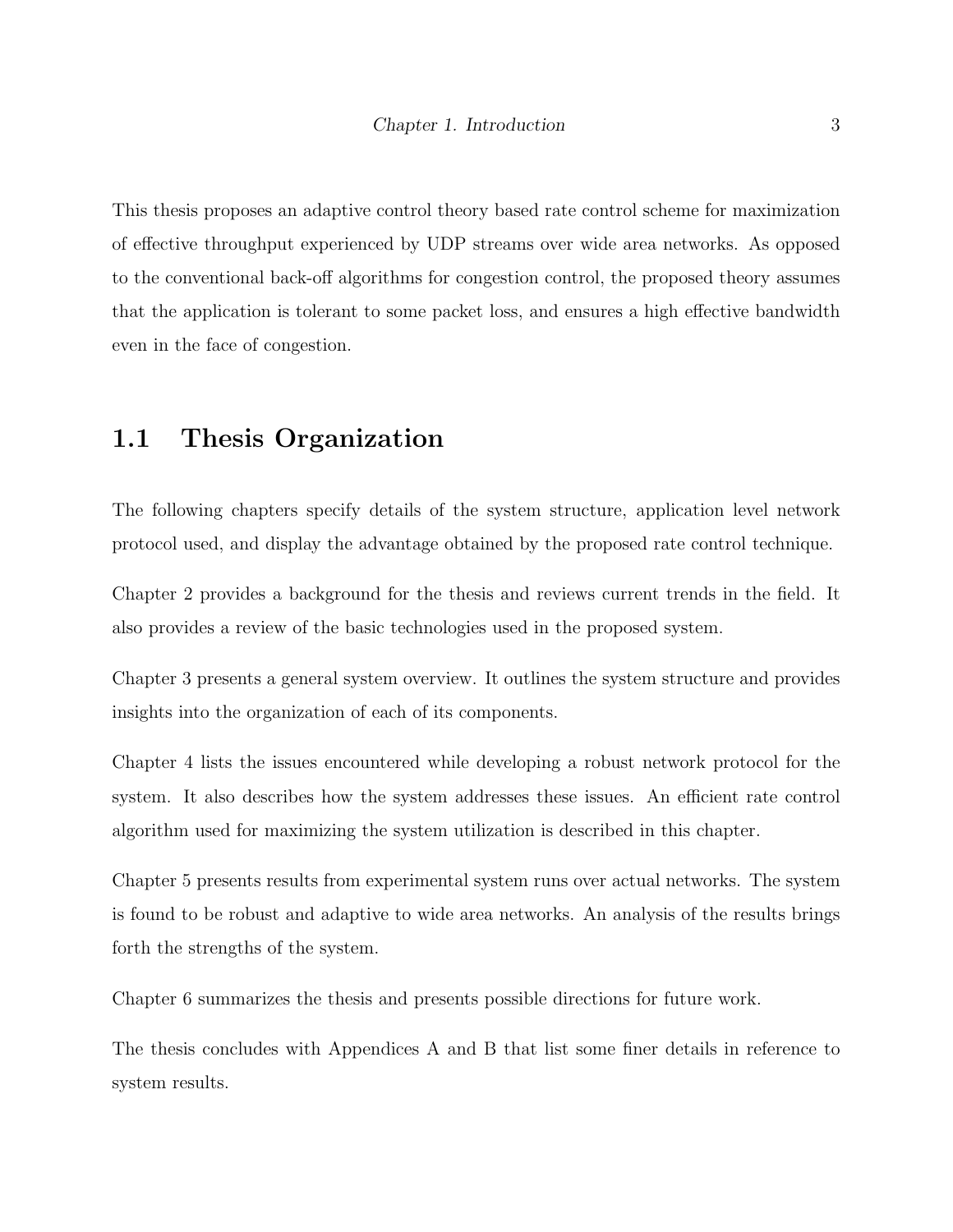## <span id="page-16-0"></span>Chapter 2

# Background and Review

Remote visualization of large scientific data sets is a challenging problem involving data compression, transfer, decompression, and rendering. The challenge escalates when data changes in time, and the user wishes to interact with it.

A great number of research efforts are targeting the various facets of this problem. This chapter highlights the work done on this problem and forms a background for the application presented in this thesis.

#### <span id="page-16-1"></span>2.1 The Unstructured Meshes

In a structured mesh, "the local geometric and combinatorial structure at each node is identical, with the possible exception of the mesh's boundary nodes" [\[1\]](#page-71-0). On the other hand, in an unstructured mesh, "the local geometric and combinatorial structures may differ from one node to another" [\[1\]](#page-71-0). Thus, visual data with no regular format in terms of pattern of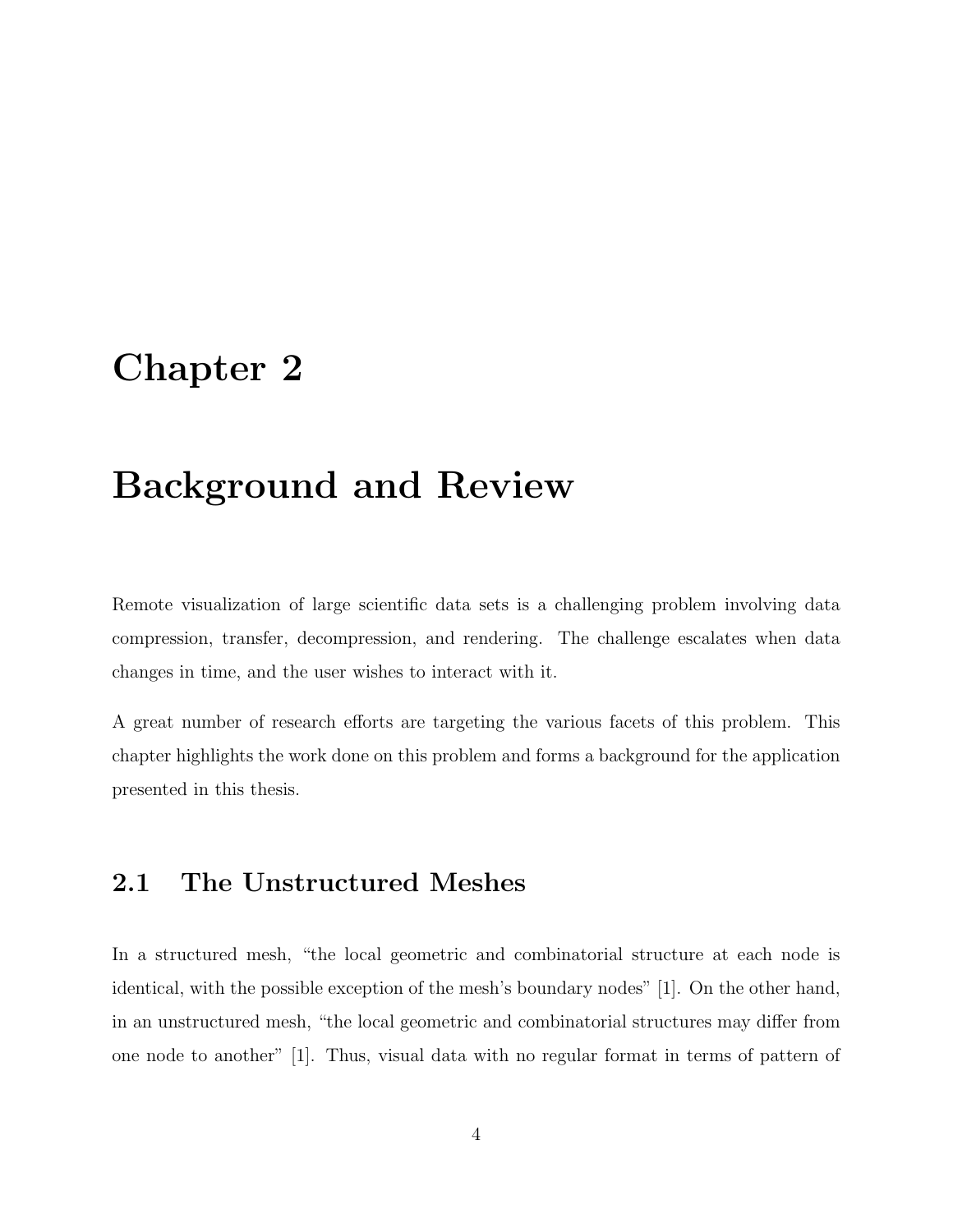connections among points may be viewed as an unstructured mesh. The geometric positions of the points may still be symmetric in an unstructured mesh. Figure [2.1](#page-17-0) is an example of an unstructured mesh.



<span id="page-17-0"></span>Figure 2.1: Unstructured Mesh

Most data corresponding to natural phenomena is found to be irregular. Therefore, unstructured meshes are found to be highly useful for numerical modeling of such phenomenon. In addition, the amount of data generated can be on the order of tera- and petabytes. Examples include data produced from simulation of thermonuclear flashes [\[2\]](#page-71-1), arterial flow simulation [\[3\]](#page-71-2) and weather prediction research [\[4\]](#page-71-3).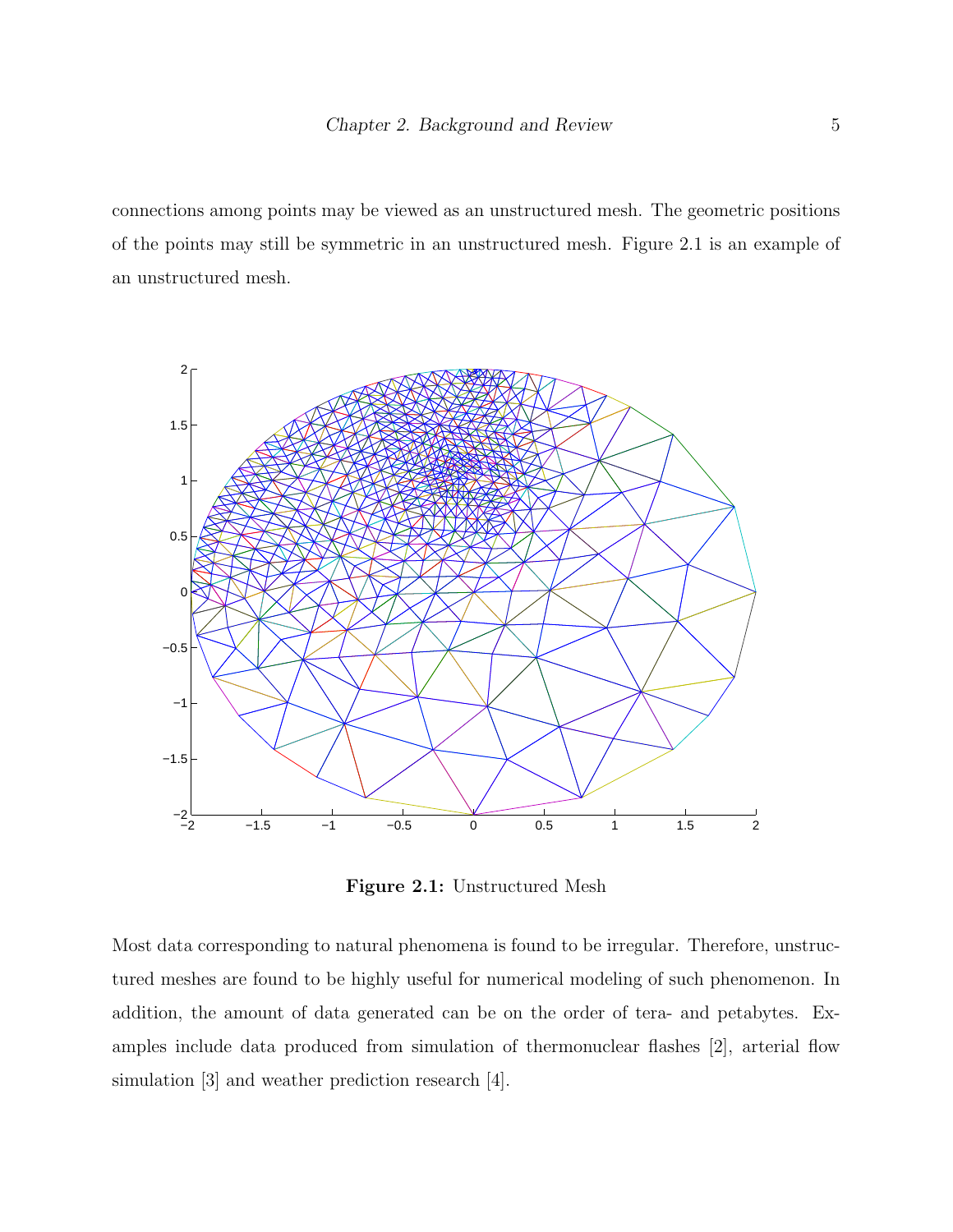The following sections give an overview of present day techniques used for handling such data.

### <span id="page-18-0"></span>2.2 The Need for Parallel Computations

The limited memory and processing capabilities of desktop workstations make them incapable of handling huge amounts of scientific data. Large machines with multiple processors and high computational power are better suited to the task. Computational efficiency can be increased by taking advantage of parallelism in the data. Today, a number of researchers employ this method of computation.

An estimate of the problem sizes may be obtained by considering the requirements of the identified 'Grand Challenge' problems [\[5\]](#page-71-4). The first global ocean simulation, in the early '90s, produced over 250 gigabytes of processed output using 3000 processor hours on a gigaflop supercomputer [\[5\]](#page-71-4). Biological problems also require high performance computing. In order to simulate the fluid dynamics of heart beats, calculations are performed on a 128 x 128 x 128 lattice used to represent blood. For calculations of this order, a CRAY C90 cpu-week with 50 Megawords of memory is required per beat [\[6\]](#page-71-5). Clearly, such applications cannot be deployed on single-processor machines.

Graffunder [\[7\]](#page-72-0) lists the strengths of CRAY C916 used for nine large industrial problems. The applications deployed originate from a variety of scientific fields including computational fluid dynamics, computational chemistry, seismic analysis, structural analysis, acoustics, computational fluid dynamics (CFD) and electro-magnetics.

Wells et al [\[8\]](#page-72-1) present the use of Intel iPSC/860 hypercube [\[9\]](#page-72-2) for a computationally intensive numerical problem of solving the time-dependent Dirac Equation on a three-dimensional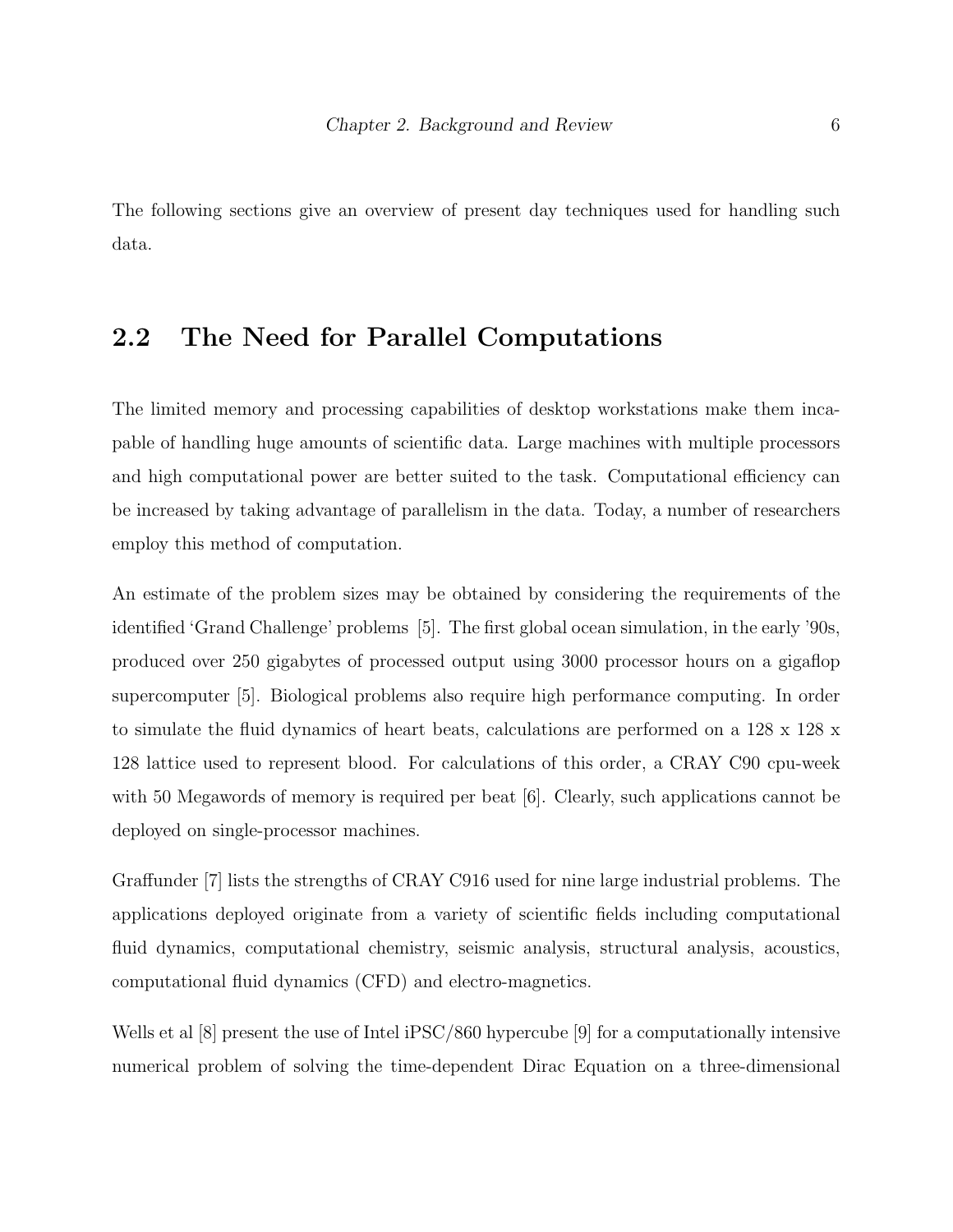lattice equation.

Elmroth et al [\[10\]](#page-72-3) describe the advantages of using a parallel machine for simulating groundwater flow related problems. They present a parallel version of the TOUGH2 software package [\[11\]](#page-72-4). The time taken to solve a real problem is shown to reduce from 7984 to 126 seconds with the use of the parallel version of the software on a Cray T3E with 128 processors.

### <span id="page-19-0"></span>2.3 Visualization Software

The user interacts with the system through the visualization software. Therefore, this is one of the most important components of a remote visualization application. The demands on visualization software are diverse. Most importantly, it should be able to accept data in various formats, display it in a user-friendly manner, and allow easy interaction. This section lists some of the commonly used visualization tools.

The Visualization Toolkit (VTK)  $[12]$  is a freely available API software coded in C++. It is a powerful tool that enables 3D visualization. It also provides functions to find isosurfaces and perform complex tasks such as Delaunay triangulations and polygon reduction. The capability for handling user interaction is also present. Interface layers for Java, Python, and Tcl/Tk are provided with the software; it can also be used on various platforms.

OpenGL [\[13\]](#page-72-6) is another widely used API-based software package for rendering 2D and 3D images. It is also a freely available software package portable to various platforms; it provides a number of useful visualization functions. Images thus rendered can be made interactive. A huge advantage of using OpenGL as opposed to other imaging software is that it is well documented.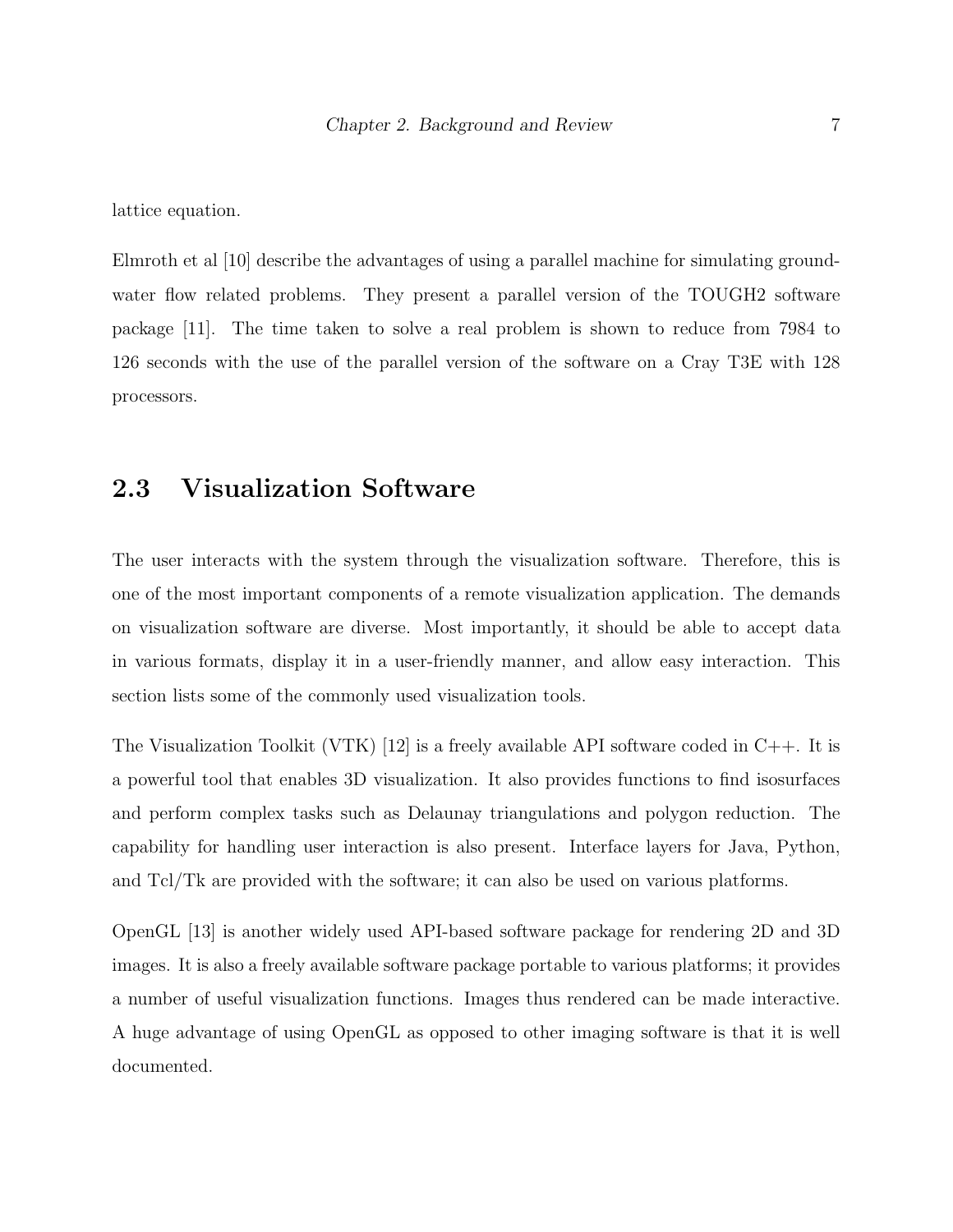Application Visualization System (AVS/5) [\[14\]](#page-72-7) facilitates the development of 2D/3D interactive applications through its API. It is useful for applications being developed for Unix/Linux. In addition to visualization modules, it can also transparently handle data communication. Thus, it is easily deployable in a distributed environment.

The Scientific Computing and Imaging Institute have developed SCIRun [\[15\]](#page-72-8), a software for integrated computational steering and visualization. It accepts user inputs to interactively change computational parameters while the results are being visualized. It is a free software package deployable on a variety of platforms as well as in a distributed environment. It has been integrated with Genesis and Matlab for analysis of networks of neurons along with simultaneous simulation and visualization [\[16\]](#page-73-0).

#### <span id="page-20-0"></span>2.4 Real-time Applications

Common present day real-time applications include video conferencing, streaming audio and video. In streaming media applications, the audio and video data is typically compressed, and sent to the receiver as packets. The data is then reconstructed and reproduced at the receiver. For applications where audio and video both need to be transmitted, synchronization is done among the two streams. Extensive amount of work has been done towards developing useful real-time applications. RealPlayer [\[17\]](#page-73-1) and Windows Media Player [\[18\]](#page-73-2) are popular streaming media softwares.

In general, real-time applications have strict delay constraints and are moderately tolerant to losses. The delay constraints make User Datagram Protocol (UDP) [\[19\]](#page-73-3) the transport protocol of choice as opposed to the reliable Transmission Control Protocol (TCP) [\[20\]](#page-73-4) that introduces retransmissions, and higher overheads.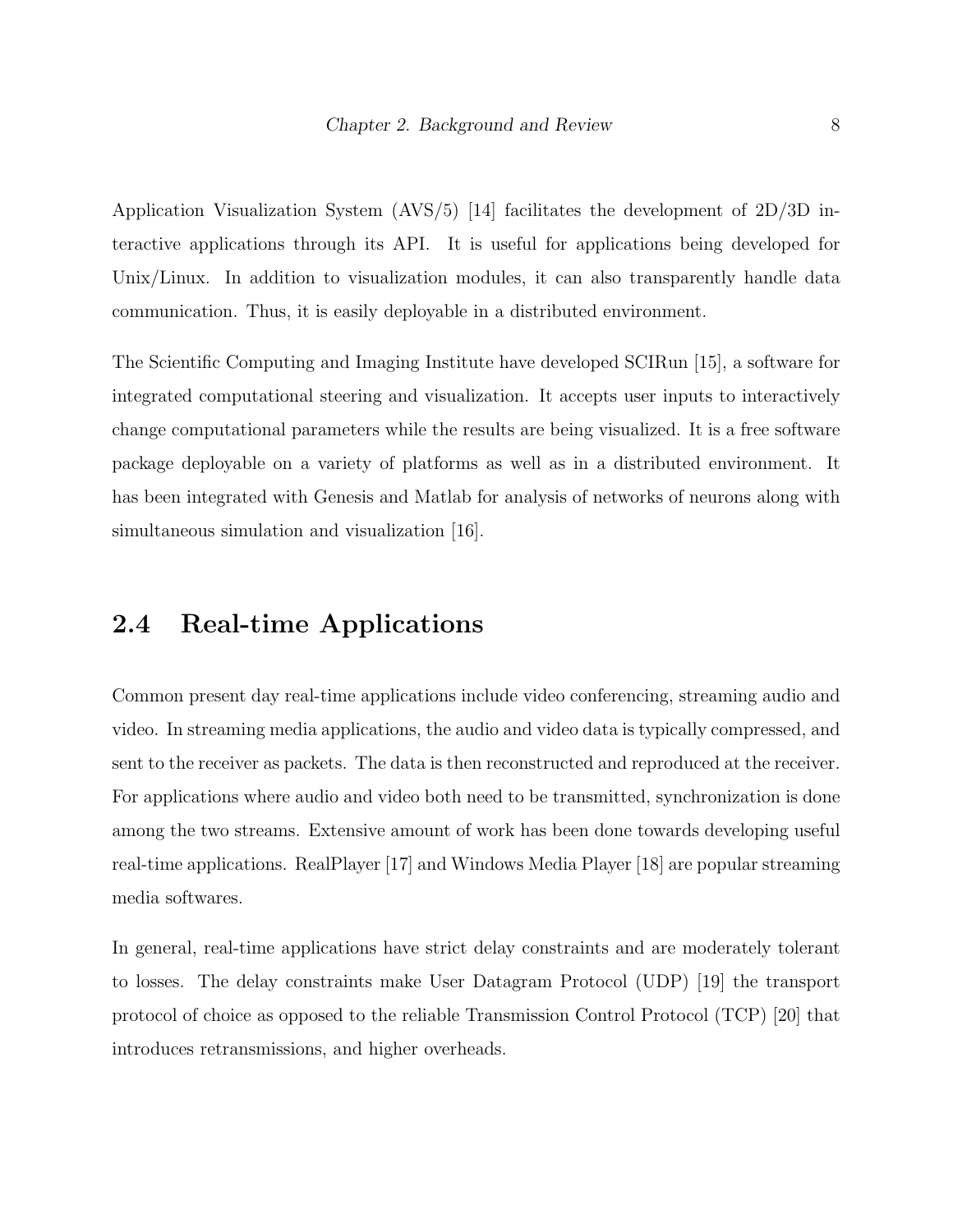UDP is a transport layer protocol that uses Internet Protocol (IP) for transfer of packets between sender and receiver applications identified by port numbers. UDP neither guarantees delivery, nor uses any rate control mechanisms. Owing to its simple functionality, the header overhead and packet delivery delay is low. An optional checksum may, however, be used to identify and discard a packet corrupted on its way to the destination. Because it is an unreliable protocol, there may be packet loss, duplication or re-ordering. This makes UDP suitable for applications that need fast delivery, but can handle some packet loss.

TCP is another common transport layer protocol that sits on top of IP but provides an endto-end reliable service. In addition to ensuring delivery through the use of acknowledgements and re-transmissions, it takes care of packet duplication and re-ordering. It also performs functions such as flow control and congestion control. The price of reliable delivery is the high overhead and introduction of delays.

Real-time applications typically use Real-time Transport Protocol (RTP) [\[21\]](#page-73-5) over UDP. RTP is specially designed to support real-time applications. It enables synchronization between sender and receiver, and helps in rate control. It is a very useful protocol for sending video or audio over the network, because encoding can be changed depending on bandwidth availability. RTP also helps in handling jitter, and problems with delayed playback, packet loss, re-sequencing, and duplication common in a UDP application deployed over the Internet. RTP Control Protocol (RTCP) [\[21\]](#page-73-5) works along with RTP to provide control functions like exchange of session data and statistics between source and receiver. It specifically helps in rate control.

Though the proposed system transfers data in real time, the requirements of such a system are significantly different from conventional applications such as streaming audio.

Most compression algorithms require that packets be delivered in order. If this is not ensured by the underlying protocol, the application has to sort the packets. Typically packets are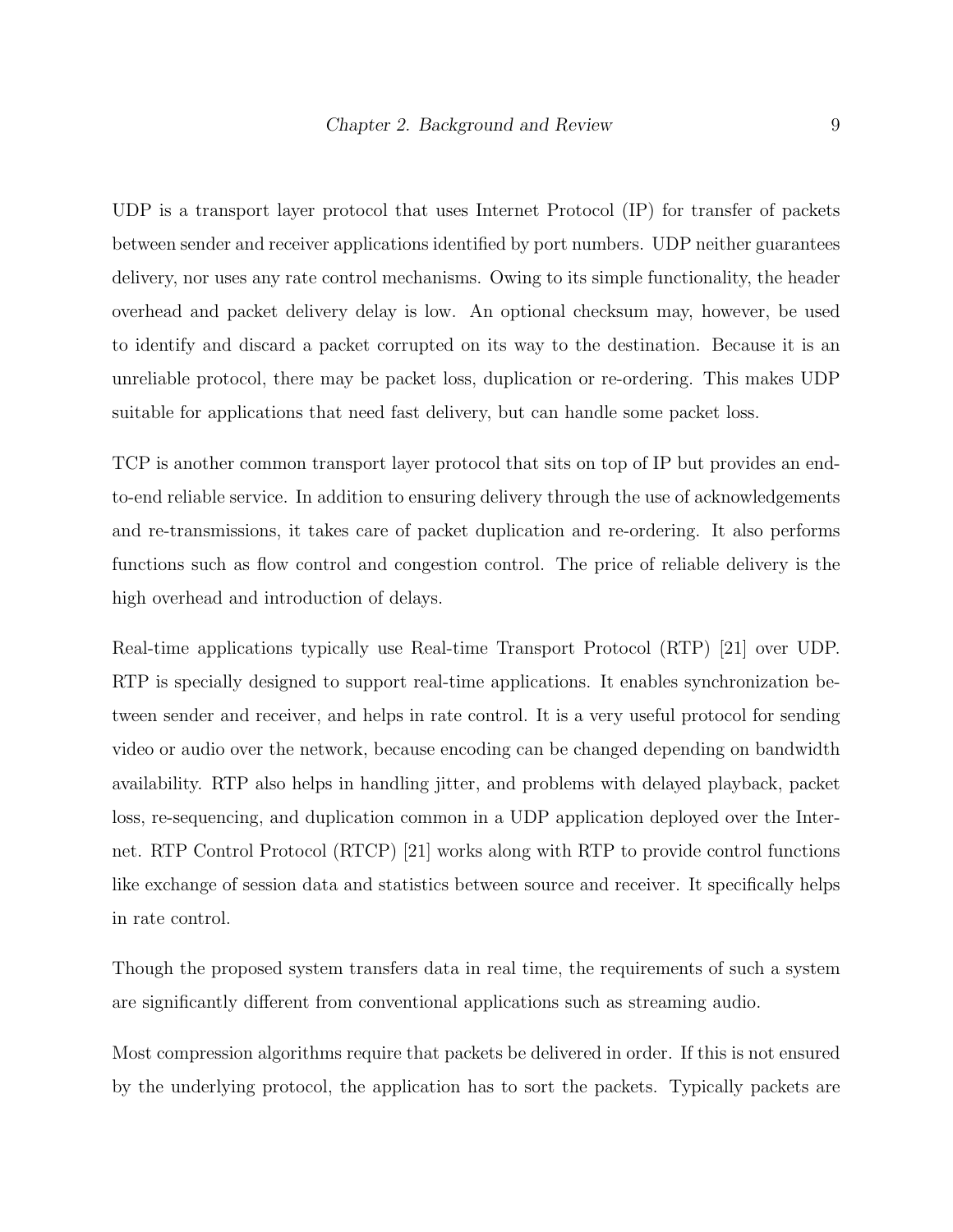marked with sequence numbers to enable re-sequencing. The system that this thesis presents uses packets with no inter-dependencies. Therefore, strict ordering of packets is not required for data reconstruction.

RTP also provides for a timestamp field in the packet header. The system developed packs more than one data element in a packet, and each element has a 'life span' associated with it. Therefore, a common timestamp header is not sufficient for determining the playback time.

The system does not endeavor to exactly match receiver with sender side simulation rate. Thus, RTP's rate determination and control is not needed in this case. In addition, RTP facilitates multi-casting at the expense of high complexity. As of now, the system is not intended to have many-to-many communication making the increased complexity unwarranted.

RTP also provides for stream mixing. This is a very important requirement for systems that transfer more than one stream of data and need to synchronize the streams at the receiver. Because only a single stream of data needs to be transmitted for the purpose of data visualization, this feature is not needed.

Because most features of RTP do not conform to the above-mentioned requirements for transferring scientific data in real-time, RTP was not chosen for the purpose. Chapter [4](#page-37-0) elaborates on network and protocol issues, and gives insight into how the system handles real-time requirements.

The developed system is meant to work not only for LANs, but also over the Internet. The problem of packet loss induced by the use of UDP becomes challenging when the application is deployed over a WAN. The various causes of packet loss are: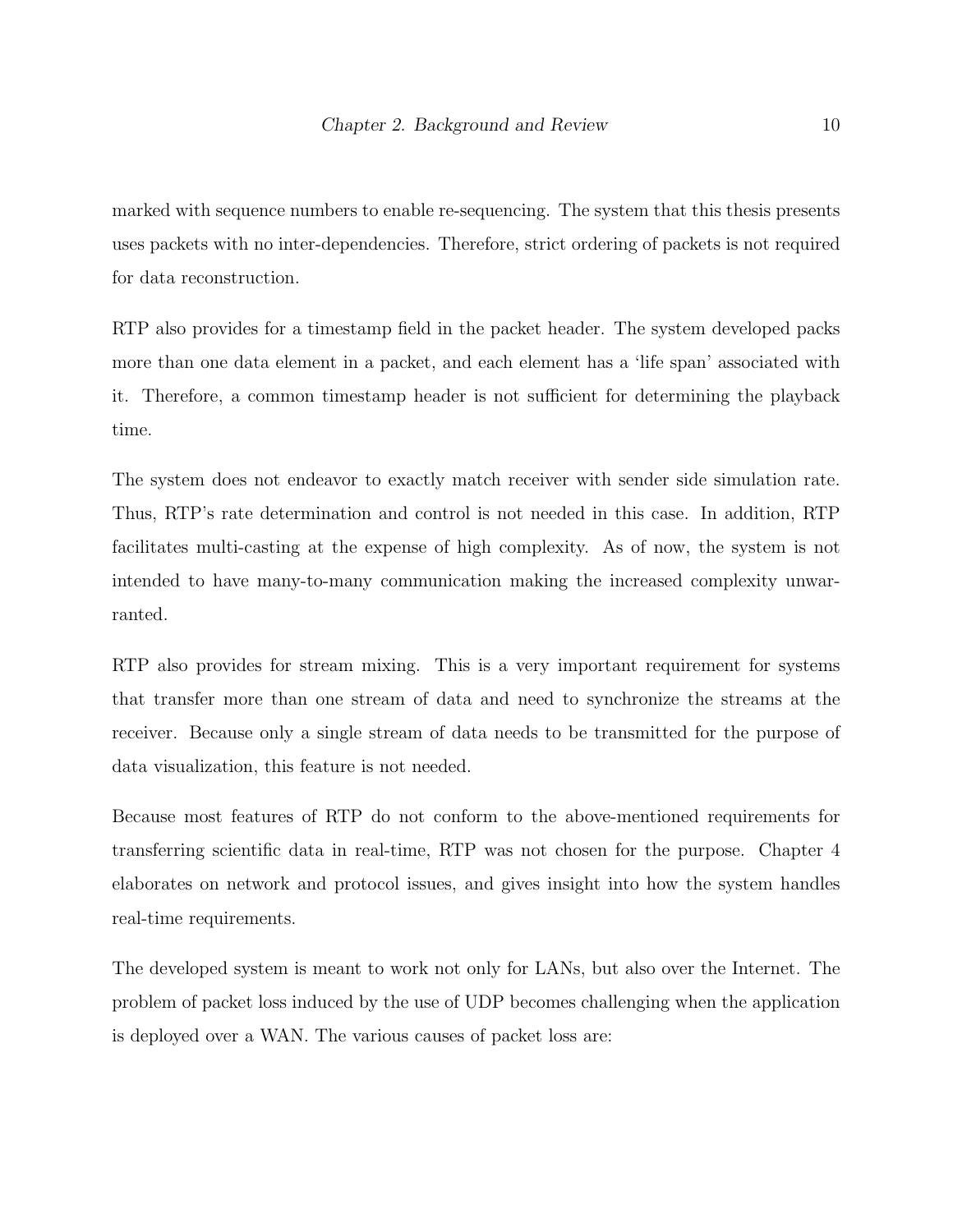- Packet discard due to checksum failure that occurs if there is a transmission error. Such errors are rare in present day networks.
- Packet drop due to congestion at intermediate routers.
- Buffer overflow at the receiver. Here two buffers, the receiver buffer and the playback buffer, are dealt with. The receiver buffer overflows if the sender sends so fast that the receiver runs out of buffer space. The playback buffer overflows if the receiver's playback rate is slower than the sender's sending rate.

An overflow of the playback buffer can easily be determined, and control signals may be sent to the source asking it to slow down. Congestion avoidance techniques such as Random Early Detection (RED) [\[22\]](#page-73-6) have been deployed to sense congestion and trigger TCP congestion control mechanisms.

Solutions have been proposed to handle the more difficult problem of receiver buffer overflow. One of the suggestions was made by Kapadia et al [\[23\]](#page-73-7). They present a packet-spaced protocol as a means of making UDP adaptive to the network. They found that if interpacking spacing is increased, resulting in a reduction in the sender's transmission rate, packet loss decreases and receiver's throughput is increased. This technique works for a slight increase in packet spacing. The paper also presents an adaptive algorithm to determine when to increase the packet spacing. The sender and receiver keep an account of the number of packets sent and received in one round-trip time (RTT). If packet loss is detected, the sender doubles the inter-packet spacing. If there is no loss in the network, the sender reduces inter-packet spacing, thus increasing the sending rate. An upper limit is imposed on the maximum inter-packet spacing.

Balakrishnan et al [\[24\]](#page-73-8) propose the use of a congestion manager (CM) to make applications adaptive to congestion. They present CM algorithms, a protocol, and an API for use at the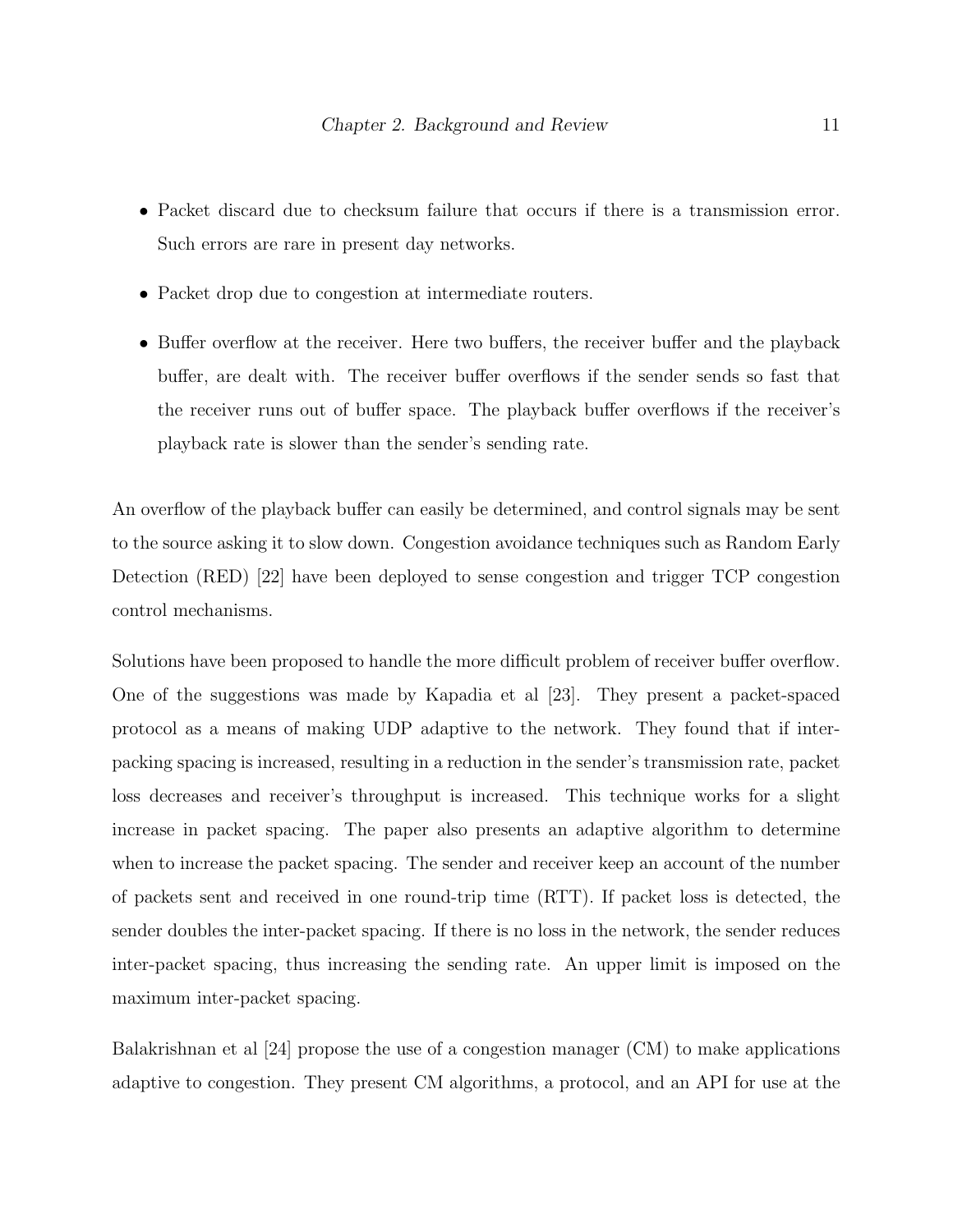sender and receiver ends. The CM is a good technique when multiple flows co-exist and it is important to grant them resources in a fair manner in the face of congestion. The CM uses probes and sends feedback to monitor the state of the network. The CM lies above IP and introduces its own set of headers.

This thesis presents a rate control algorithm that makes the application responsive to network congestion. An overflow of the playback buffer is also interpreted by the system as packet loss. Chapter [4](#page-37-0) elaborates this adaptive rate control scheme.

#### <span id="page-24-0"></span>2.5 Current Work

A number of techniques are being developed for the purpose of interactive real-time visualization of large scientific data sets. These schemes are based on one of three basic approaches [\[25\]](#page-73-9):

Image-based rendering uses reference images from various view-points to produce the actual image. As the user interacts with the image, new images are constructed using the available reference images.

Chang et al [\[26\]](#page-73-10) use image-based rendering for 3D image warping [\[27\]](#page-74-0). They present a Layered Depth Image (LDI) [\[28\]](#page-74-1) tree which is used to adaptively select the sampling rate of the image determined by the level of the tree.

Image-based rendering schemes induce errors when trying to re-construct a viewpoint for which no reference image is available. Depending on how many reference images are available and how closely the desired viewpoint relates to them, the amount of error may vary. An important advantage of these schemes lies in the fact that the amount of data transmitted depends on the complexity of the reference images as against the complexity of the scene.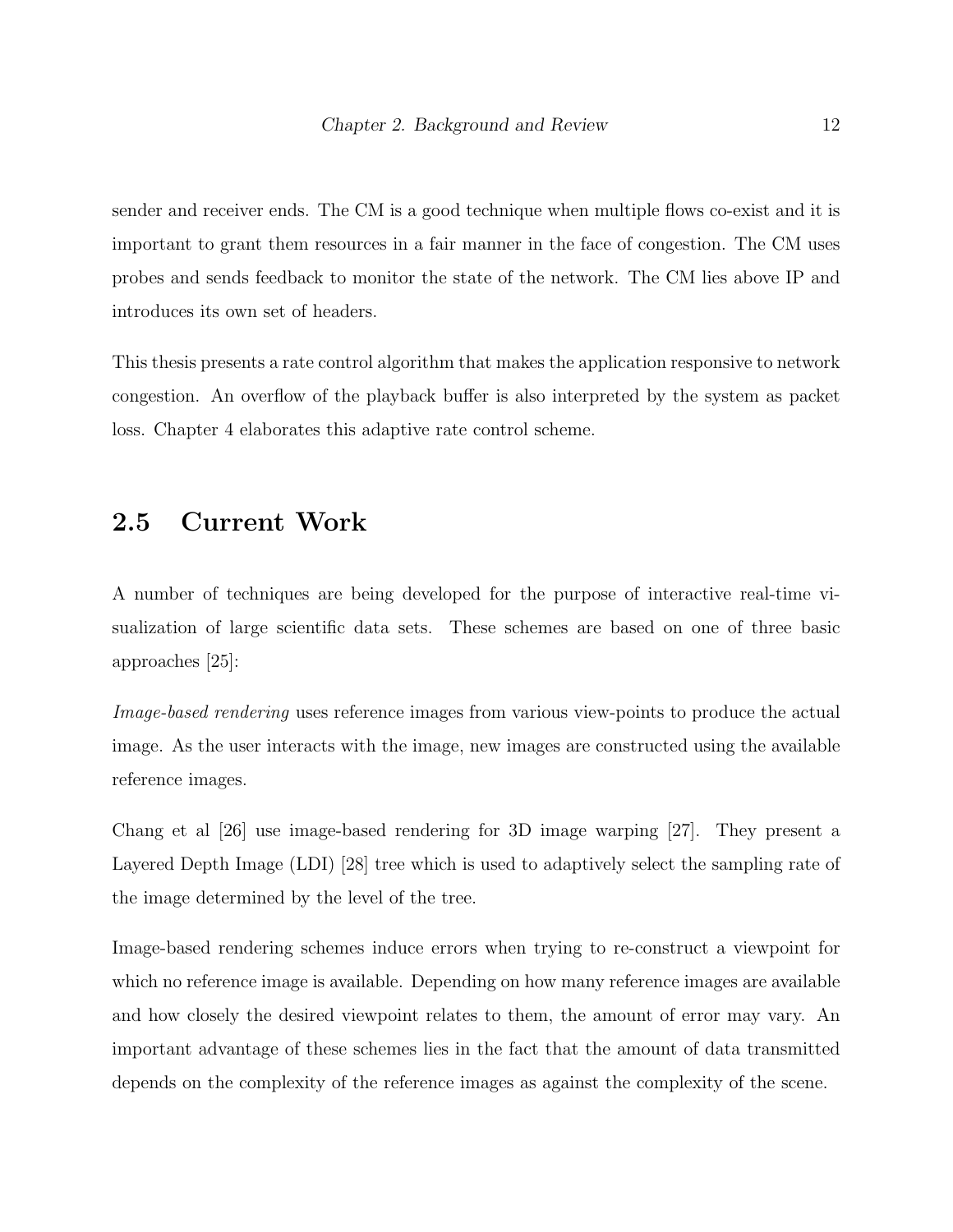Parallel visualization server techniques attempt to visualize the entire data set. They rely on remote computational resources, a sophisticated graphics work station, and a high bandwidth network. The computation involves extraction of relevant geometric data, such as iso-surfaces, from the image which is sent over the network to the workstation.

Haimes [\[29\]](#page-74-2) presents a system that uses this technique for visualization of large data sets. The proposed system sends data as it performs the computations. This alleviates the burden on the system components that can now work with small amounts of data.

Crockett [\[30\]](#page-74-3) evaluates the feasibility of distributed software architecture for parallel visualization. He points out the problems of scalability and image handling in such a scheme.

These techniques do not encounter errors due to change in viewpoints or other approximations, and enable easy manipulation of data. The cost in terms of data size, however, depends largely on the image complexity and size. Large data sets require higher bandwidths and computational power.

Sub-sampling and clustering techniques are data reduction methods that sample the data set or cluster points to form smaller representative data sets. The data may be sampled uniformly or randomly. How well the reduced data set represents the original data depends on the sampling technique, complexity of the image and sampling rate. Some researchers have also employed hierarchical methods for sampling and representation of data. Progressive Meshes [\[31\]](#page-74-4), clustering methods [\[32\]](#page-74-5) and wavelets [\[33\]](#page-74-6) are a few such techniques.

Lindstrom et al [\[34\]](#page-74-7) present a multi-resolution method for real-time continuous rendering of polygonal surface data typical in digital terrain models. The algorithm uses different levels of detail to control image quality. The data is assumed to be a uniformly distributed set of points with varying heights. Mesh rendering uses IRIS GL and OpenGL [\[13\]](#page-72-6). Their technique is shown to introduce less than 5% of error with polygonal data reduction by a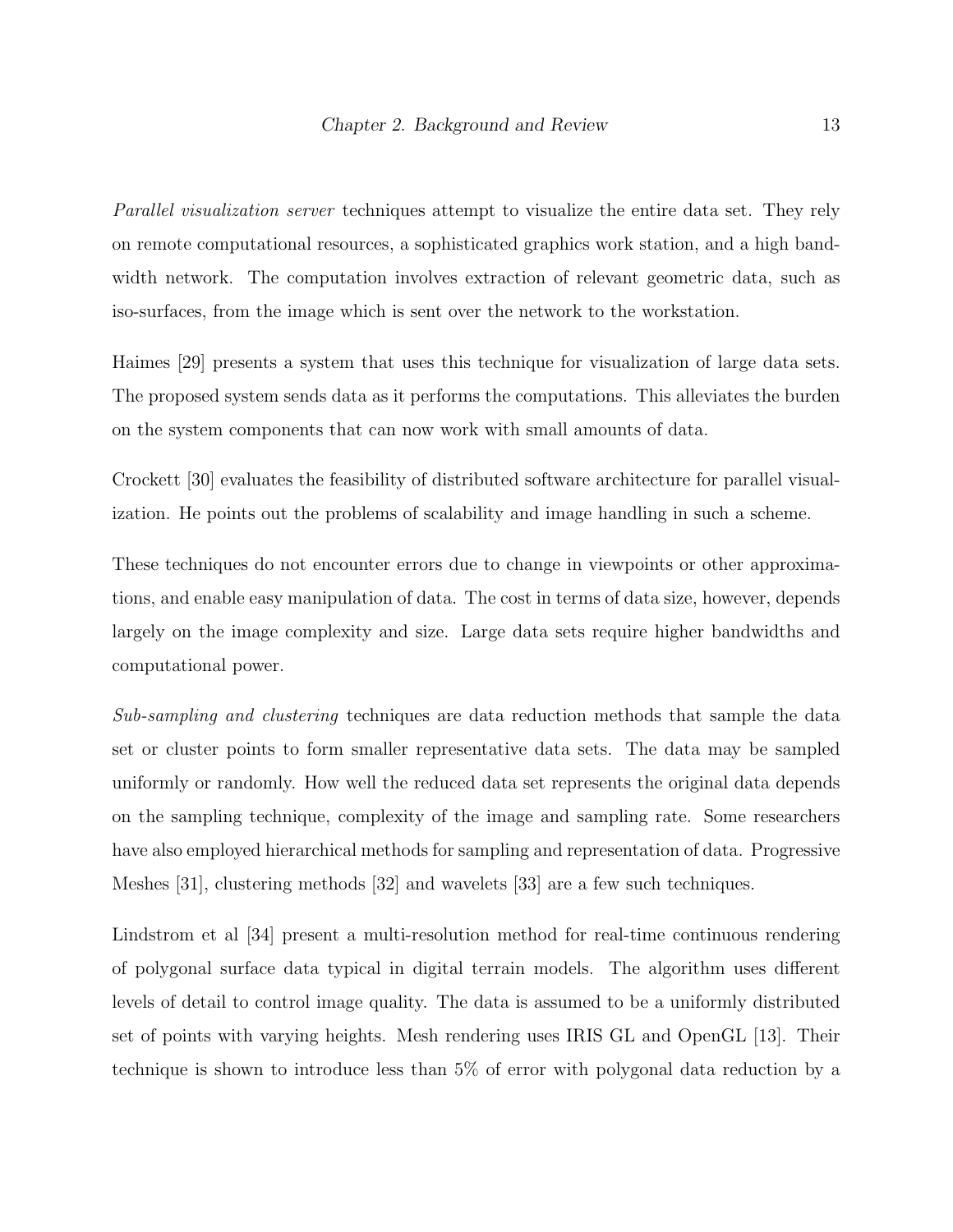factor of 300.

Another multi-resolution technique is presented by LaMar et al [\[35\]](#page-74-8) for visualization of texture based images. They represent texture data as an octree and use selection filters to display a higher resolution in the region of interest, with uniform degradation in image resolution and quality as the distance from the region of interest increases. The leaf nodes of the tree store the original image resolution which is coarsened as one moves up the tree. Since there is no data reduction, the memory requirement is very high, though visualization is made easy.

The advantage of these techniques is that they allow a trade-off between quality and resources. In addition, they allow easy and fast data exploration. On the down side, depending on the reduction factor, the reduced data set may not closely reflect the original data. This may prove to be an important drawback when data needs to be interpolated for rendering a specific view-point. Also, the available resources may determine the number of sample points leading to reduction in the ratio of sample points to original data as the data set size increases.

The efficiency of these methods may be defined in terms of resource requirements with respect to problem size. Each of the above techniques is found to be efficient under different circumstances [\[25\]](#page-73-9), but none of them consider the importance of network protocol for realtime transfer of data. Though the assumption of a fast underlying network is important, the networking issues play an important role in making the system useful and efficient.

Supercomputing centers around the world have recognized the need to deploy fast networks to facilitate data transfer during high performance computing. This has led to the deployment of fast gigabit testbeds that alleviate the data transfer bottleneck.

Very High Speed Backbone Network (vBNS), developed by MCI and NSF in 1995, connects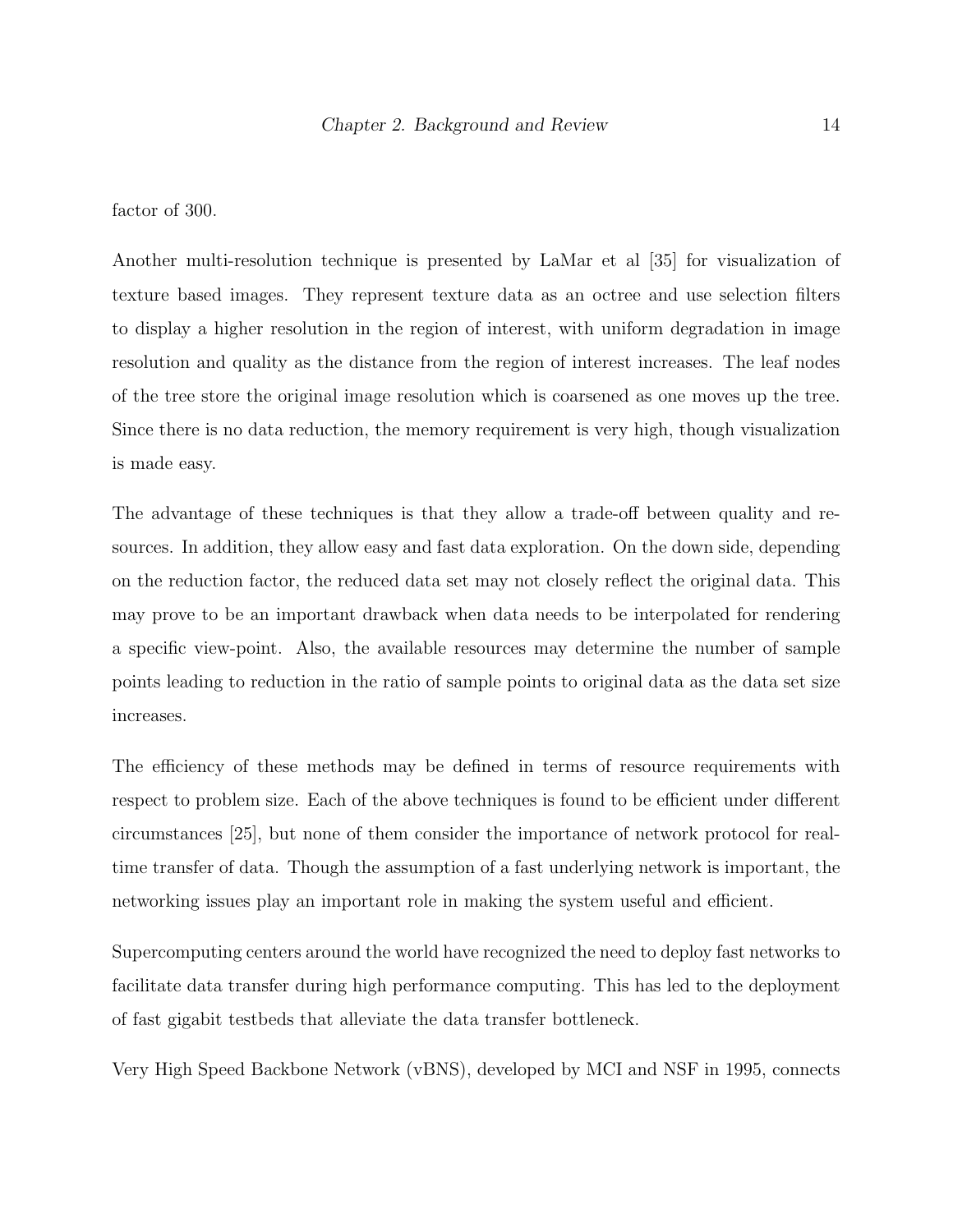five supercomputing centers across the continent and uses ATM and SONET [\[36\]](#page-74-9). It is used for a variety of high speed, large-scale supercomputing applications such as simulated merger of the Milky Way and Andromeda galaxies, interaction between biological cells, virtual reality and weather prediction applications.

NSF, DARPA and CNRI initiated a gigabit testbed program in early 90's which led to the development of five testbeds used for a variety of applications. CASA is used for distributed supercomputing applications; MAGIC for high-speed access for terrain visualization; BLANCA for remote visualization and mutimedia digital libraries; AURORA for distributed virtual memory, NECTAR for coupling of supercomputers for studying chemical reaction dynamics; and VISTANET for radiation treatment planning applications [\[37\]](#page-75-0).

Cheng et al [\[38\]](#page-75-1) present a remote visualization system that carries out electromagnetic scattering simulation on a supercomputer and uses a high speed network for sending data for visualization on a graphical workstation. No special network protocol was developed for the purpose of communication. Instead, AVS was used for both visualization and communication over a 10 Mbps Ethernet based local network. AVS performs message passing over TCP/IP protocol. One of the factors limiting performance is identified to be the high latency of data transfer. Interestingly, this problem would be more prominent over wide area networks, bringing out the need to carefully design a network protocol.

All the above-mentioned techniques rely on a high capacity network to provide for bandwidth requirements. The performance of these systems becomes limited if they are deployed over wide area networks where there may be no bandwidth guarantee. This thesis addresses the problems involved with deploying visualization systems over such networks and identifies the need for a robust application level network protocol.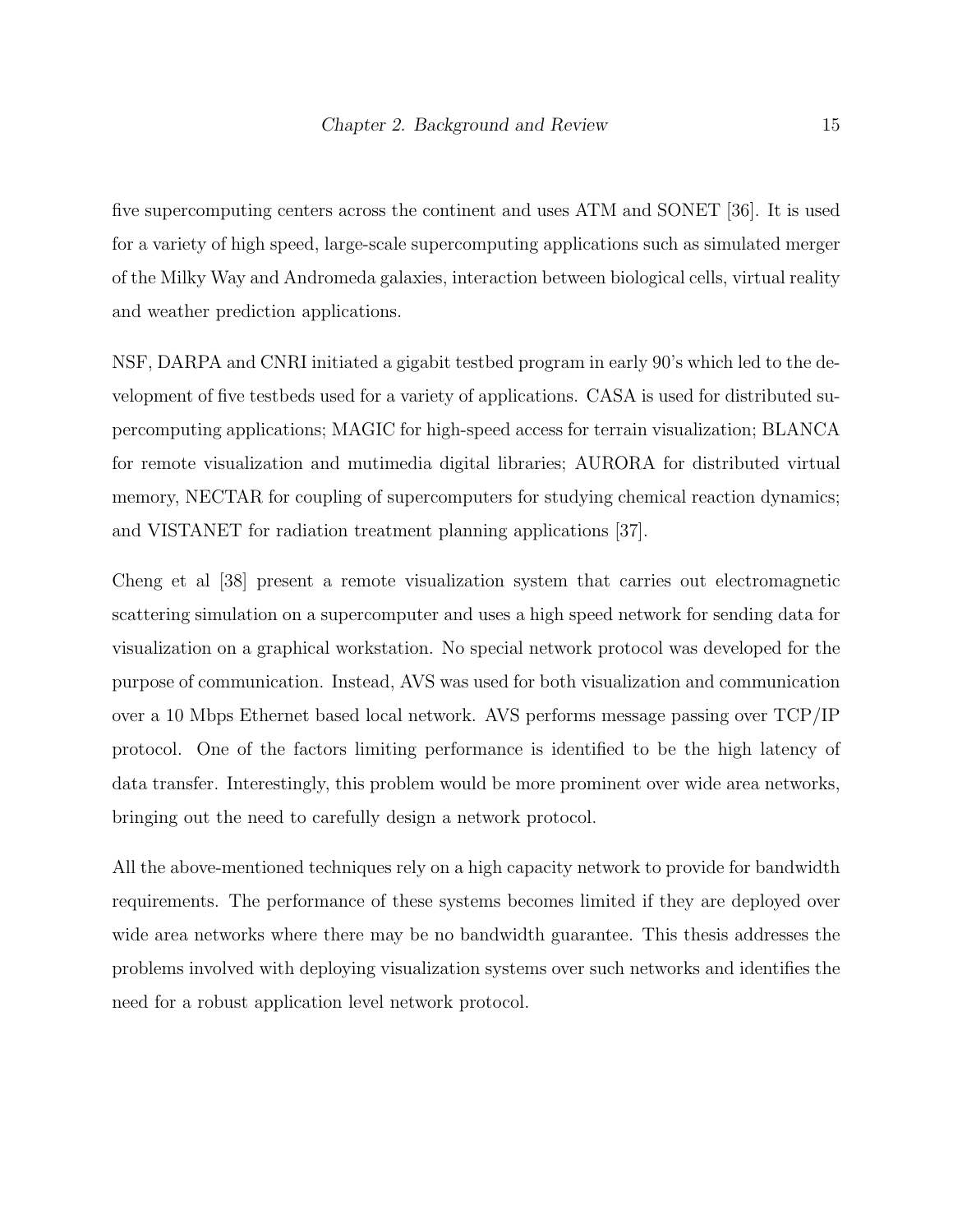## <span id="page-28-0"></span>Chapter 3

## System Overview

This chapter provides a general overview of the visualization system presented in this thesis, and its basic components. The system supports the following features:

- a variable rate of compression,
- maximum network utilization, and
- stable system response.

A variable rate of compression allows the system to adapt to available resources. The system uses polynomial approximation as the compression technique. The compression error bound defines the amount of acceptable error and is used to tune the compression rate. The system tries to use whatever network capacity is available over the path connecting the server and the client machines. This is highly desirable as it allows the system to adapt its rate of compression so as to send higher or lower resolution images depending on the network capacity. Despite the changes in the compression and data rates, the system response remains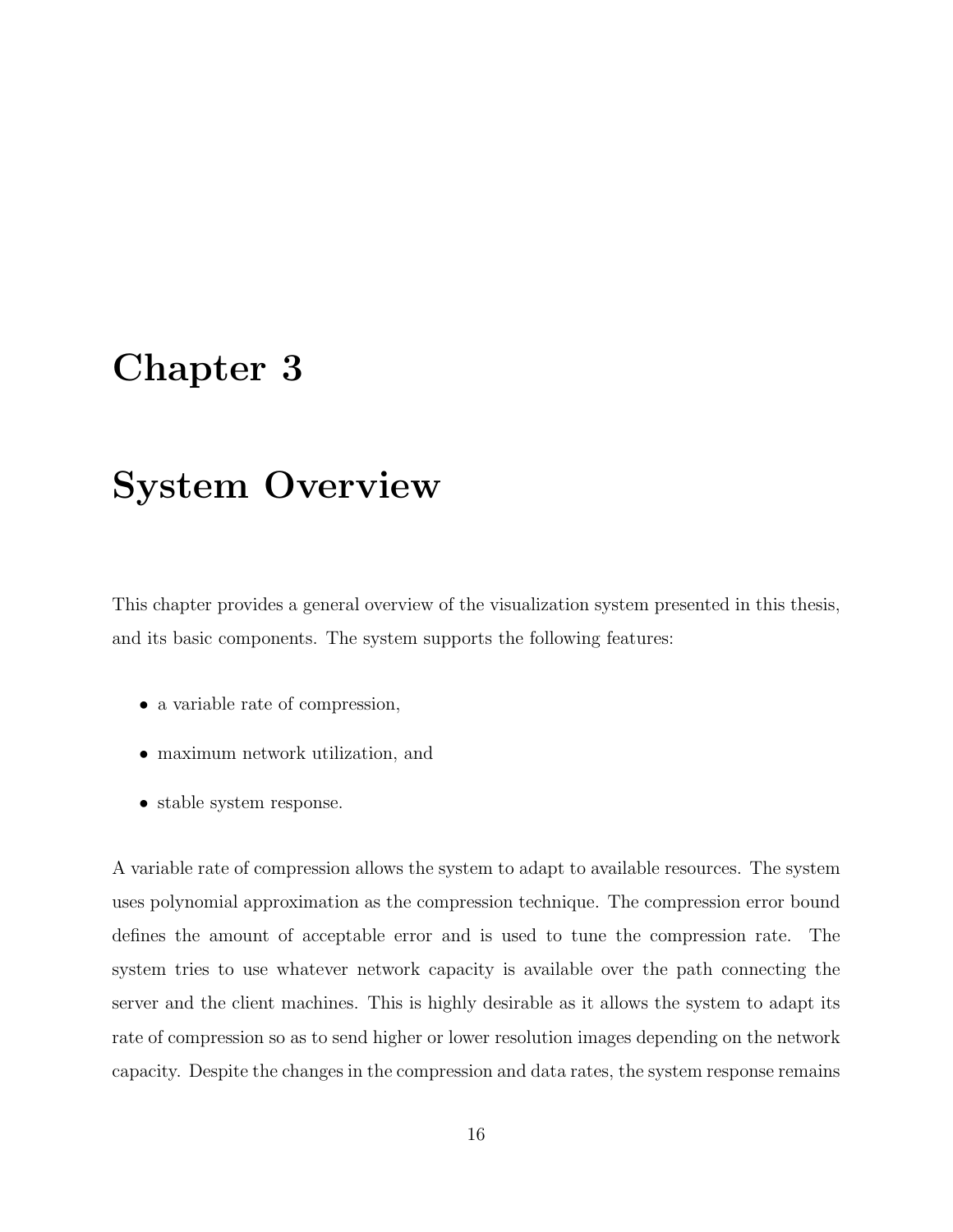stable in terms of the image quality and the display rate. Such a feature is necessary for a visualization application since it directly affects user perception.

The simplest view of the system is that of a server and a client connected through a communication channel. Figure [3.1](#page-29-1) shows client-server components as well as the communication channels between them. The communication among components is indicated by the direction of the connecting links. The two main modules - client and server, communicate over a network through their respective communication entities.



<span id="page-29-1"></span>Figure 3.1: System structure including client and server components with associated communication channels

The following sections describe the functions of each component and outline how it is implemented in the system.

#### <span id="page-29-0"></span>3.1 Server

The server is required to produce huge amounts of raw data, compress it, and send it to the client machine. Therefore, it needs multiple processors with high processing power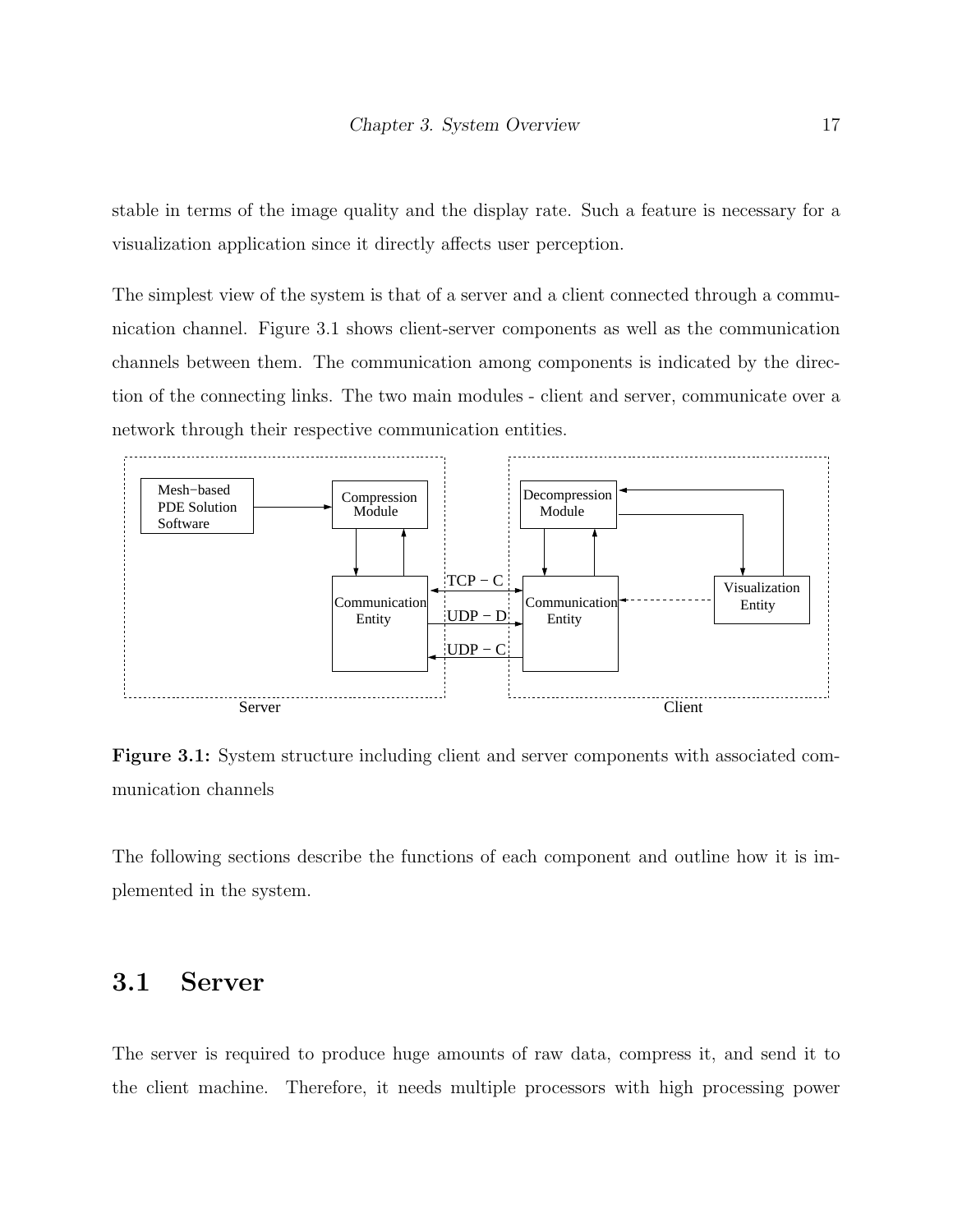and memory. It is composed of a mesh-based Partial Differential Equation (PDE) solution software , a compression module and a communication block. The PDE solution software solves partial differential equations related to various physical phenomena. It uses meshbased solutions such as adaptive refinement to produce unstructured mesh data that is sent to the compression module. Once the data is compressed, the compression module signals the communication block. The communication block asks for more data from the compression module as and when needed. Figure [3.2](#page-31-0) shows the data flow between the server components and shared data structures. The communication entity is shown to communicate with the client through TCP-Control (TCP-C), UDP-Control (UDP-C) and UDP-Data (UDP-D) channels. Each of the server components is discussed in the following sub-sections.

#### <span id="page-30-0"></span>3.1.1 Mesh-based PDE Solution Software

Most solution packages for solving PDEs rely on mesh-based discretizations of the solution domain. Such meshes may have billions of nodes and solution results may be generated on each node at thousands to millions of time steps. Because of the large amount of data and processing involved, these packages typically run on large parallel computing systems.

#### <span id="page-30-1"></span>3.1.2 Compression Module

The compression module accepts mesh data from the PDE solution software and performs sampling and compression on the data, finally storing it for use by the communication block.

The compression module may be implemented as a separate process or thread from the PDE solver. The present system may be interfaced to accept mesh input from a separate process. The mesh points are distributed into an octree based on their spatial organization such that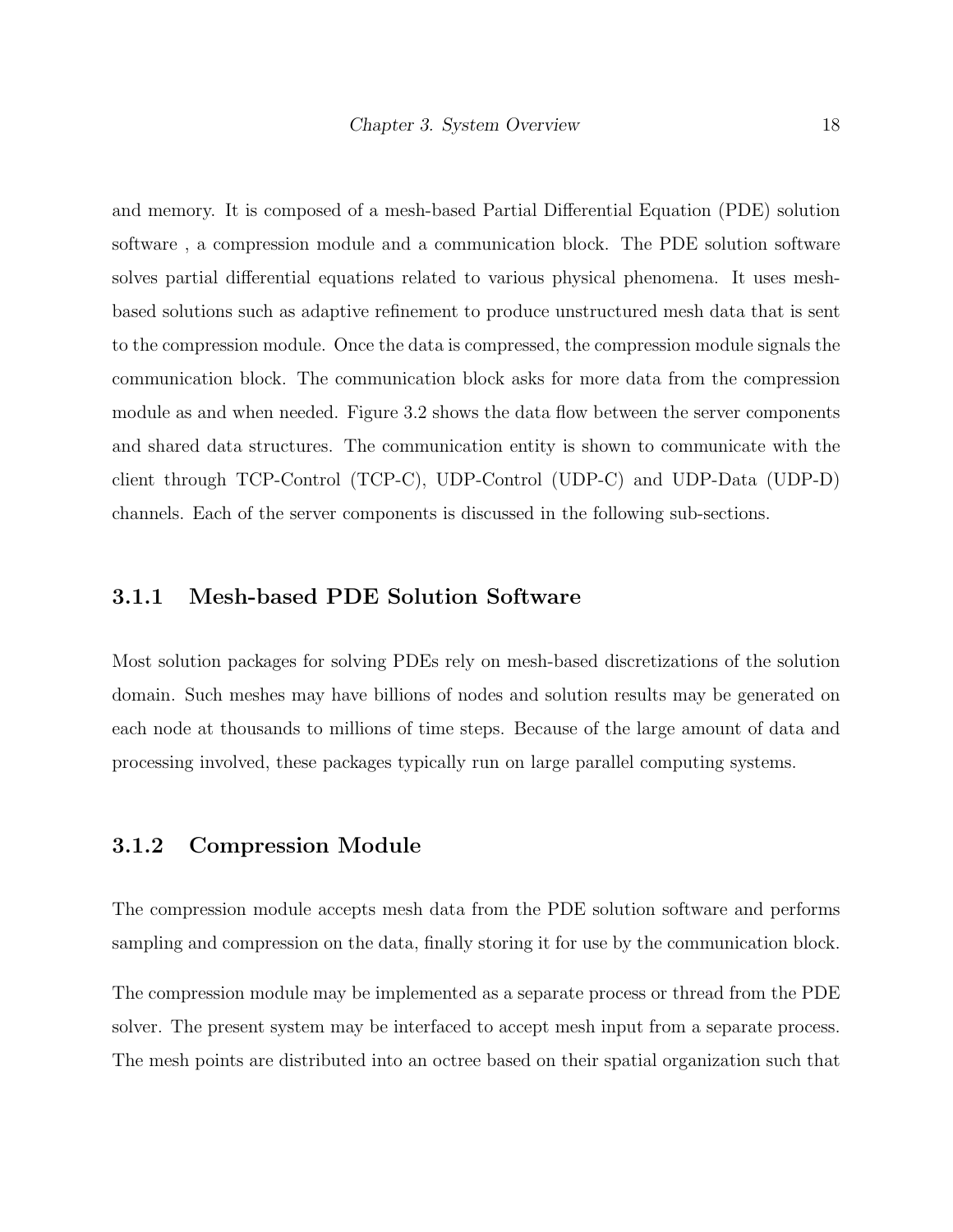

<span id="page-31-0"></span>Figure 3.2: Server components and shared data structures with interface to the client

each leaf of the octree has an upper limit on the number of points it contains. High complexity regions with more number of points are split more as compared to regions with fewer points. Polynomial approximation [\[39\]](#page-75-2) is performed on data in each octree leaf. The leaves of the octree then contain compressed data, with the position of the octant indicating the position of data in space. The degree of compression can be altered by changing the acceptable error bound,  $\lambda$ . As the PDE solution solver outputs time varying data, new nodes are added to the octree, while old ones may be modified or deleted. The basic structure of the tree is maintained, thus avoiding the cost of re-creating it for every time step. Another advantage of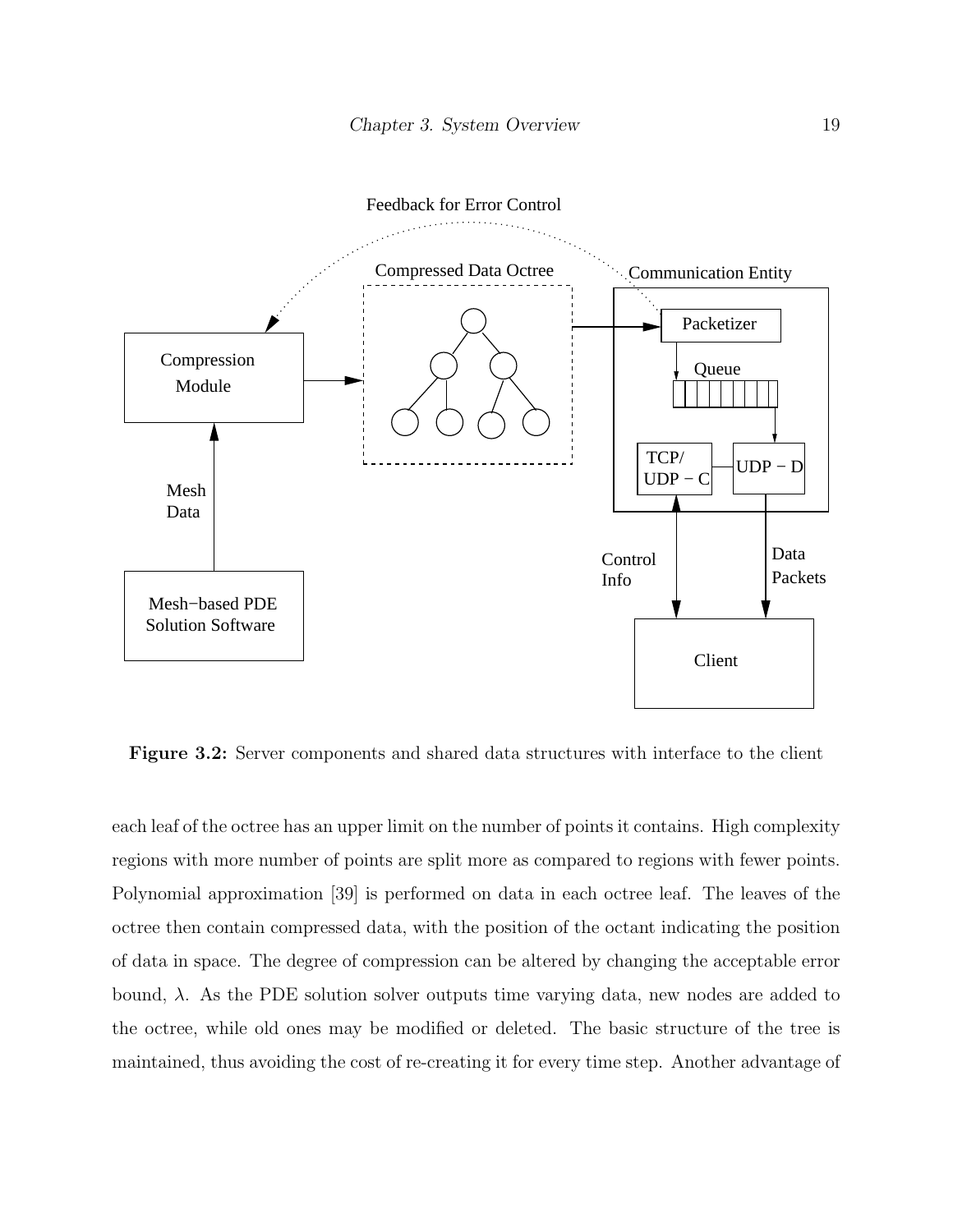such a technique is that each octant may have data corresponding to a different time-range, thus allowing efficient compression depending on the rate at which various regions of the mesh change. Once compressed data is ready for a particular time step, a signal is sent to the communication block.

#### <span id="page-32-0"></span>3.1.3 Communication Block

The communication block implements the server side application level network protocol. The server is accessible to the outside world only through its communication block.

The functions of the server's communication block are handled by three threads. The first thread waits on a TCP port for data request from the client. Once a request is received, exchange of control data completes the handshake. The server then creates two new threads and opens a UDP socket for sending compressed data to the client. Another UDP socket may also be initiated in the first thread for control functions. This is indicated to the client during handshake.

The TCP connection is kept open for exchange of control information between the server and the client. This may include information regarding change in precision, UDP packet format, and specific user requests.

The second thread, called packetizer reads data off the octree, packets it and queues the packets for sending. As shown in Figure [3.2,](#page-31-0) the shared data structure between the compression module and the packetizer is the octree. In order to have a standard format, the packetizer converts all data and time information into IEEE format with the specified precision. Precision information is conveyed to the client during handshake.

The UDP-Data (UDP-D) channel is used only for the purpose of sending application data.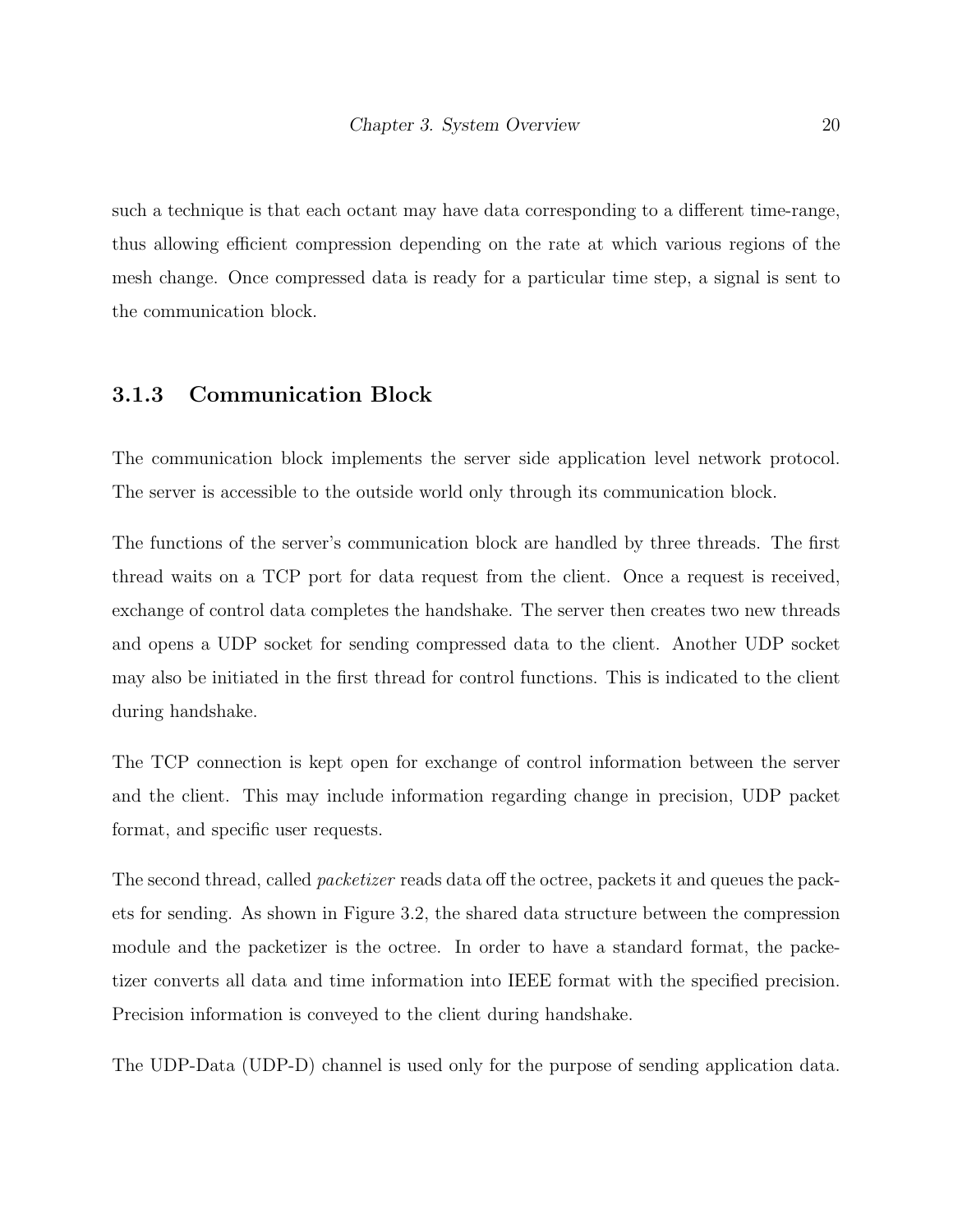As long as the packet queue has packets to send, a regular flow of packets is maintained between the server and the client. The UDP-D thread shares the packet queue (Figure [3.2\)](#page-31-0) with the packetizer thread. It extracts packets from the packet queue and sends them at a specified rate by controlling the inter-packet spacing [\[23\]](#page-73-7).

UDP-Control (UDP-C) channel is not required by the application itself, but is useful for monitoring performance and performing rate control functions. It may be used for exchanging information about the number of packets received during a certain time interval, thus providing an indication of packet loss. Such feedback can be useful in controlling the sending rate. The receiver reports may also give an estimate of the round trip time (RTT), facilitating network monitoring. Chapter [4](#page-37-0) presents a rate control scheme that is used to determine ideal sending rate as the simulation proceeds. This sending rate is used by the UDP-D thread to change inter-packet spacing. The inter-packet spacing determines the rate at which the packet queue empties. The rate control algorithm is closely tied to the system through the length of the queue and the error bound,  $\lambda$ . The basic idea is that the degree of compression can be altered based on availability of bandwidth. This scheme is detailed in Chapter [4.](#page-37-0)

Thus, the communication block is multi-threaded with one thread each for UDP-D channel and data packetization, and another for TCP-C and UDP-C channels. Presently, it does not support connections with multiple clients.

#### <span id="page-33-0"></span>3.2 Client

The client software can be deployed over a desktop machine. Performance of the client may be enhanced with the use of high performance hardware graphics cards and high system resources. The client is composed of three blocks as described in the following sub-sections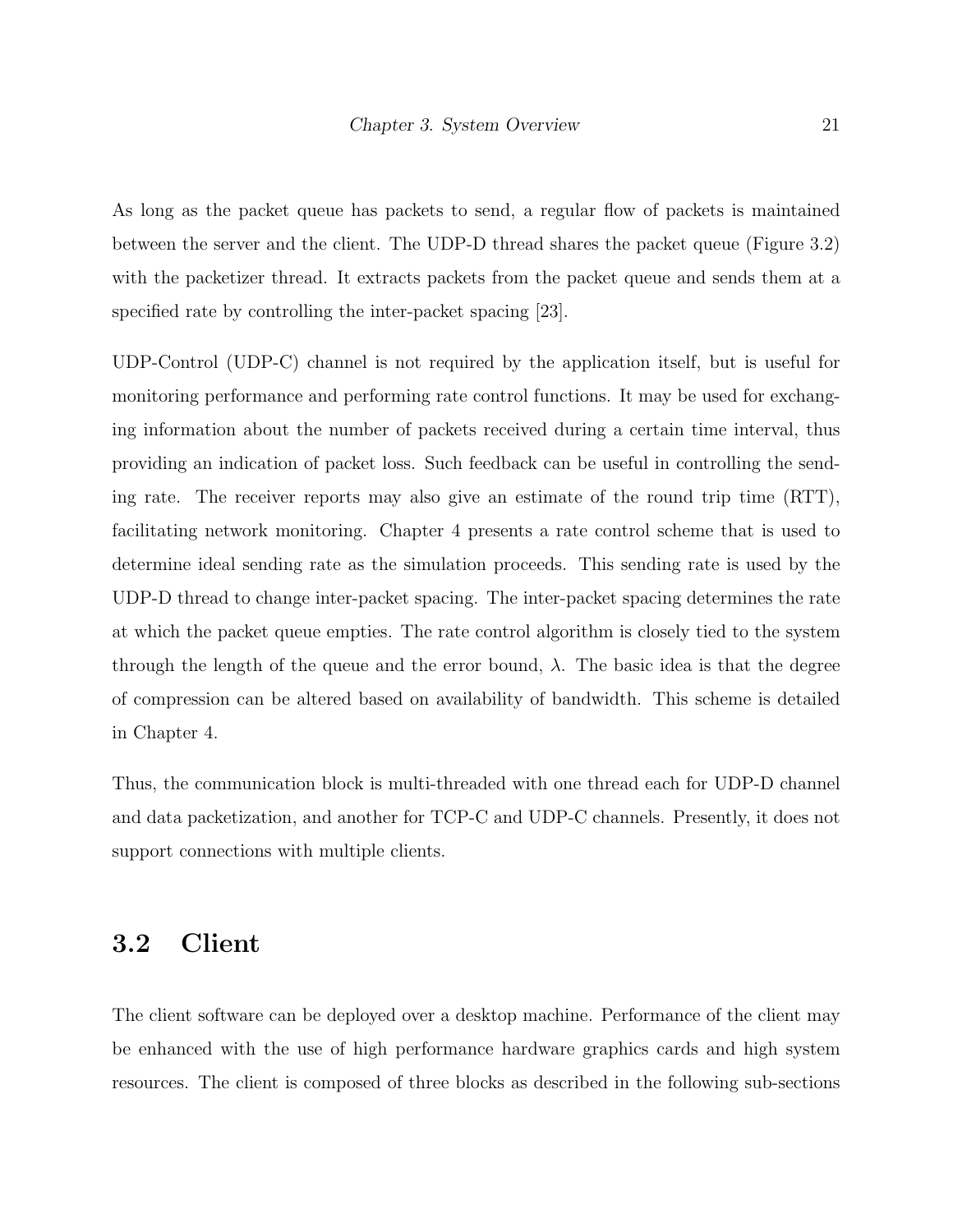and shown in Figure [3.3.](#page-34-1)



<span id="page-34-1"></span>Figure 3.3: Data flow through client components and the data structures shared among them

#### <span id="page-34-0"></span>3.2.1 Communication Block

The client communication block initiates the application and the interaction with the server. Like the server's communication block, this is also a multi-threaded application.

On start up, a TCP socket is created that sends a request for data to the server. During handshake, a UDP socket is created that waits for data to arrive. Handshake also includes the sending of the UDP-D port number of the client and receipt of data regarding packet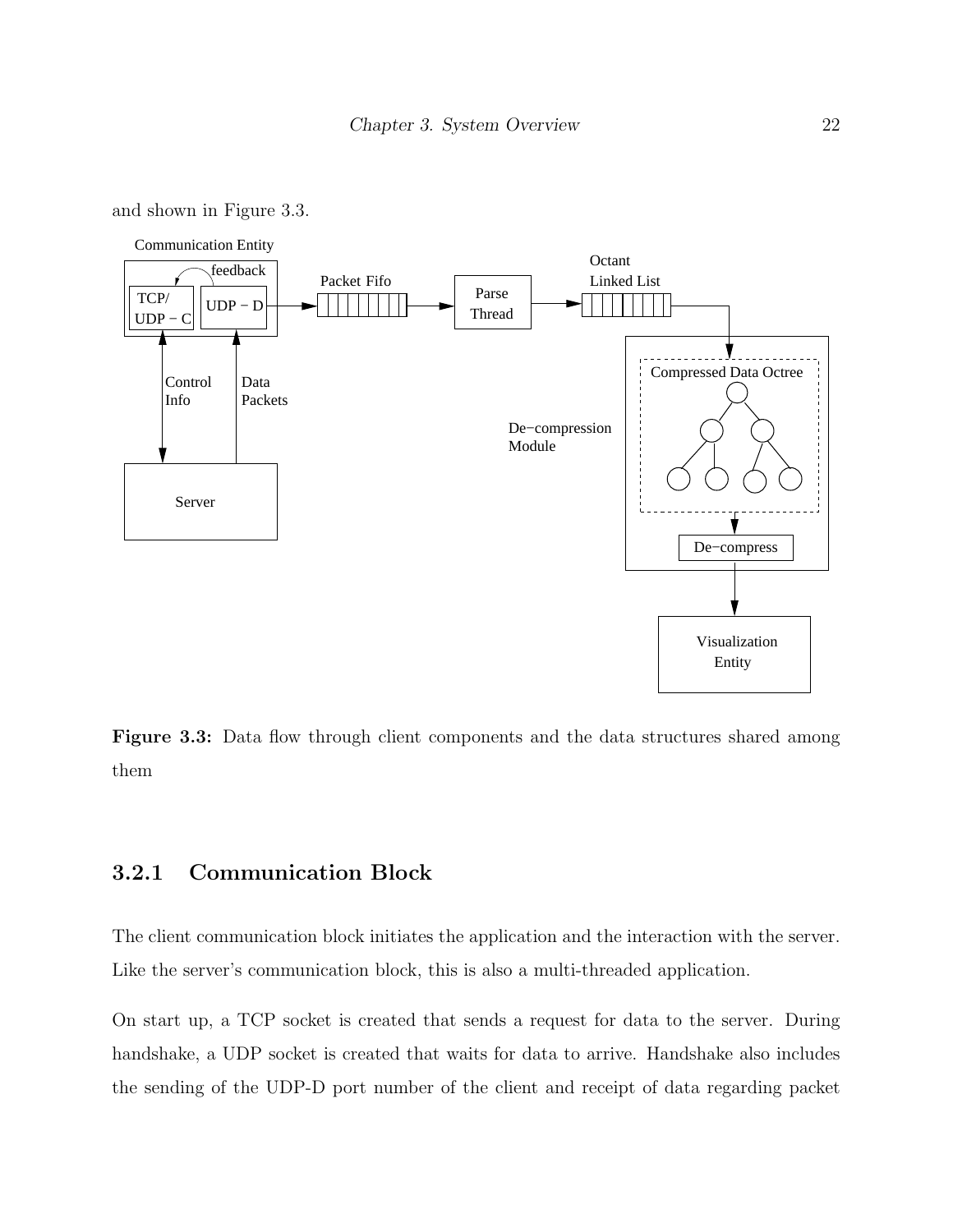format. Packet format information is used by the client to interpret UDP packet data. It conveys the field arrangement and the length of each field in a packet.

The TCP connection and UDP-D channels are maintained by separate threads. Once the application is up, the TCP thread periodically waits for an interrupt to send user feedback to the server, and polls the socket for any data that the server might send. Every instance of information exchange over the TCP connection begins with a control signal that is used for receiving and interpreting the following information.

If the server so indicates, another UDP socket is created for the UDP-C channel and performance reports are sent to the server through this socket. This channel is also maintained by the UDP-D thread.

As shown in Figure [3.3,](#page-34-1) the UDP-D thread receives data packets and buffers them in a FIFO. As soon as the first packet is inserted into the FIFO, a *parse thread* is created. This thread extracts packets from the FIFO and parses them based on the packet format received from the server during handshake. Individual octants are extracted from the packets and placed in a linked list based on the time they are valid for. The decompression module has access to this linked list.

#### <span id="page-35-0"></span>3.2.2 Decompression Module

As the name indicates, the basic function of the decompression module is to decompress polynomial data sent by the server and make it available for viewing.

As can be seen in Figure [3.3,](#page-34-1) the de-compression module functions as a separate thread, and shares the octant linked list with the parse thread. It extracts octants from the list based on their time stamps and uses them to create a replica of the server's octree (Figure [3.3\)](#page-34-1).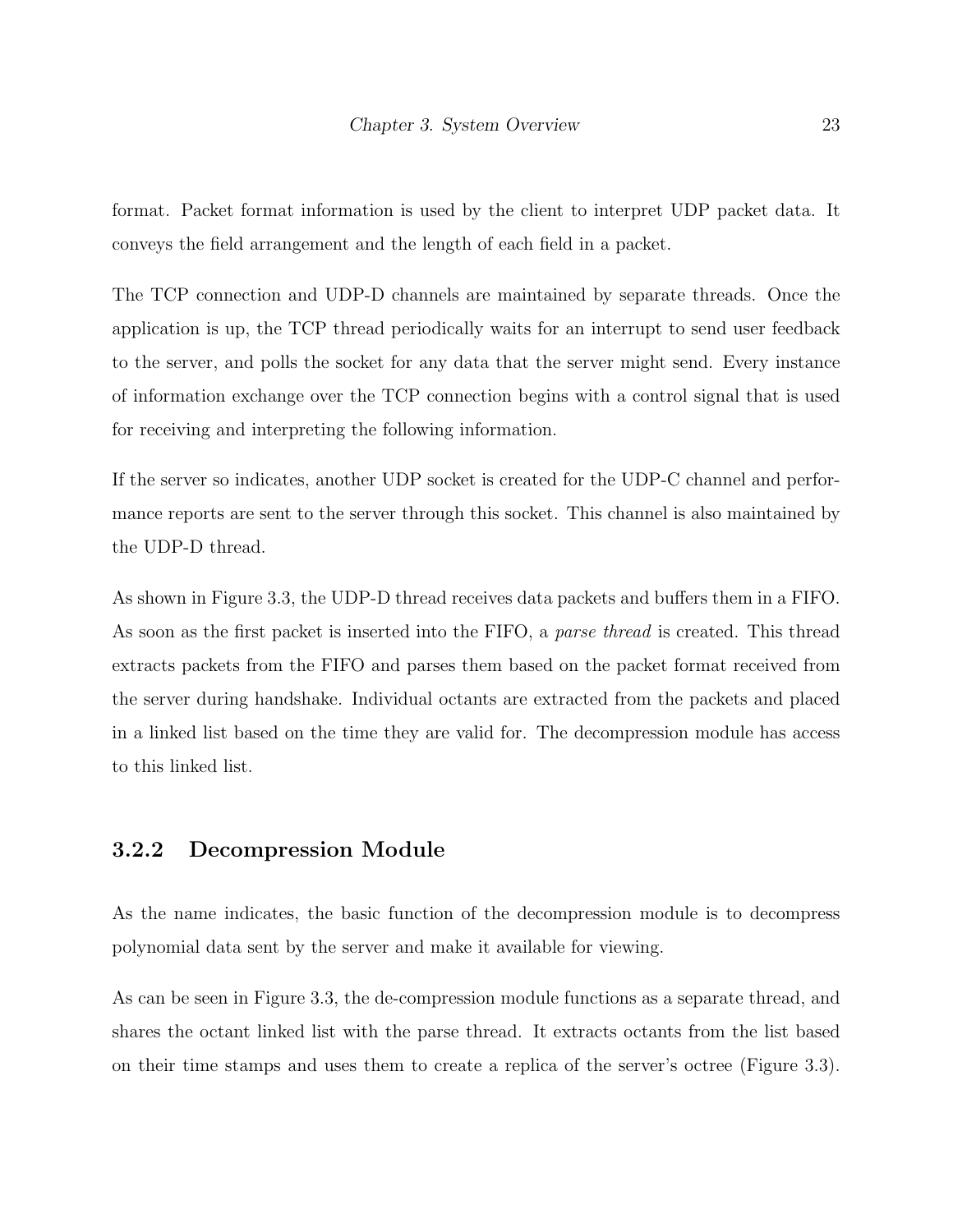Each octant has information on whether it is new or modified. The list also contains octants that need to be deleted from the tree. As simulation time proceeds and octants become outdated, more data arrives from the server in the form of octree updates which are then incorporated in the tree. Once the octree is created or updated, the polynomial data in each leaf of the tree is decompressed. Decompression of data includes evaluation of the function values at octant vertices. The decompression may be done through a software function call or in hardware. Presently, the de-compression is performed in software. The use of hardware for this functionality can potentially offer a high speed advantage. To gain an idea of the gain in speed attainable with the use of hardware for de-compression, a four-term Taylor series evaluation circuit was developed. The circuit used full precision pipelined constant multipliers and was found to work at a maximum speed of 121 MHz with 6% chip utilization on the Virtex II 6000 FPGA. As decompression proceeds across the leaves of the tree, point data is inserted into structures that the visualization entity uses for display. A signal is then sent to the visualization entity indicating that the data is ready for display.

#### 3.2.3 Visualization Entity

The visualization entity uses VTK3.2 and the X-Windows interface to provide an interactive environment to the user. It shares certain VTK visualization structures with the decompression module for display of the octree data. The display is refreshed as and when the octree changes and a signal is received from the decompression module. The user may interrupt the refresh cycle in order to explore the data. VTK3.2 provides facilities for easy zooming and data picking. The dashed arrow in Figure [3.1](#page-29-0) shows the option of user requirements being sent back to the server through the communication block and TCP-C connection. The motivation for this provision is derived from the capability of the server to adapt compression to user requirements.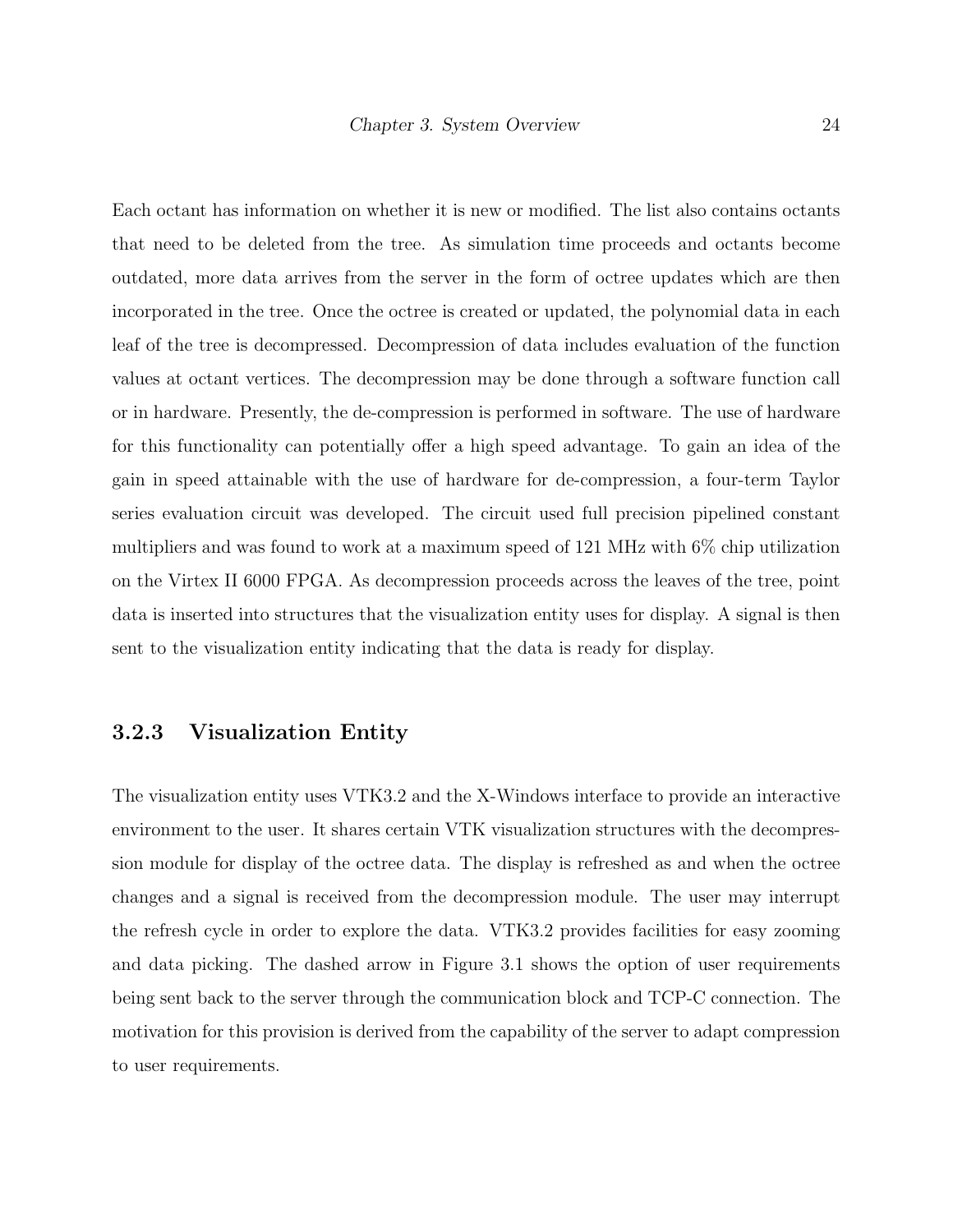### <span id="page-37-0"></span>Chapter 4

## Networking Issues

A high-speed network is an important component of the visualization system presented in Chapter [3,](#page-28-0) but just having a such a network may not be sufficient. The application protocol should be designed in such a way that it is able to take advantage of the available bandwidth. Because the system requires fast delivery, the application was designed to send data over a UDP channel.

Even though UDP has lower overhead as compared to TCP, its unreliable nature introduces problems of packet loss, duplication and re-ordering. A UDP-based application should be able to handle these issues and also have some sort of congestion control mechanism in order to maximize data delivery. Some of the other important design considerations are byte ordering between machines of different architectures and choice of an appropriate UDP packet size. This chapter describes how the proposed system handles such issues.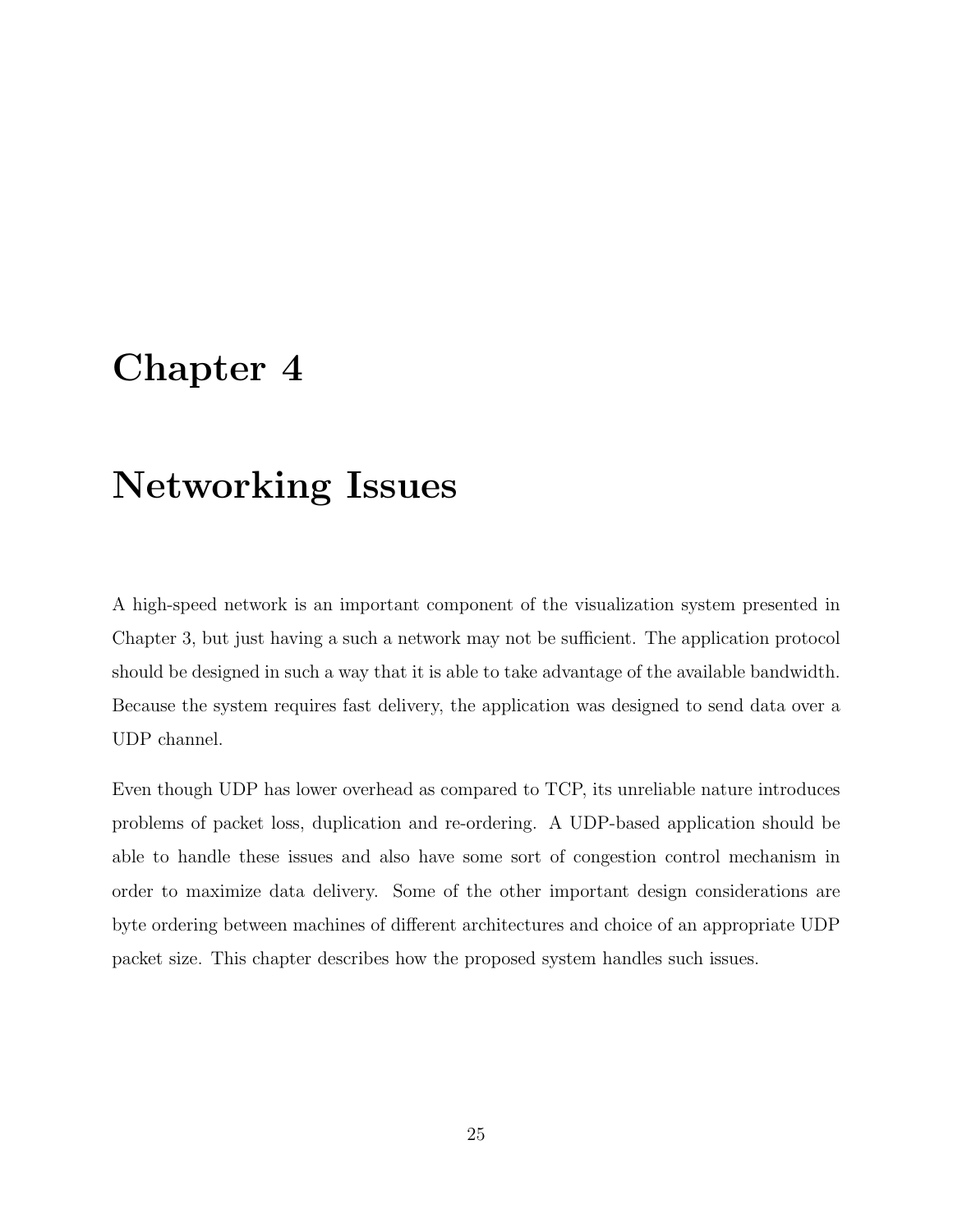### 4.1 Packet Duplication, Re-ordering, and Delay

The problem of duplicated packets is handled at the time of inclusion into the octree. Typically, such problems are detected using packet sequence numbers. The application does not insert a sequence number in the packet header. Therefore, the communication block (Figure [3.1\)](#page-29-0) has no way of detecting such an occurrence. The duplicate packet is parsed and the octants are included in the linked list for insertion into the octree. The life span associated with the octant and its ID, uniquely identify the octant. This is used by the insertion/deletion/modification algorithm for the octree to detect a duplicate octant and discard it.

Considering the nature of the octree, packet re-ordering and delay do not manifest as potential problems. As long as the packet arrives in time to be played back, it can be included in the octree. If an octant arrives after its playback time has expired, it is not inserted into the linked list.

#### 4.2 Packet Loss and Congestion Control

The proposed system is tolerant to packet loss and does nothing to recover a lost packet. Since the quality of the image depends on the amount of loss encountered, it is desirable to obtain a substantial amount of effective bandwidth. The amount of required bandwidth depends on the size of the compressed data set and how it changes over time. Thus, depending on bandwidth availability, the degree of compression may be increased or decreased. The following sub-section discusses an adaptive control theory approach that attempts to maximize the effective bandwidth of the application.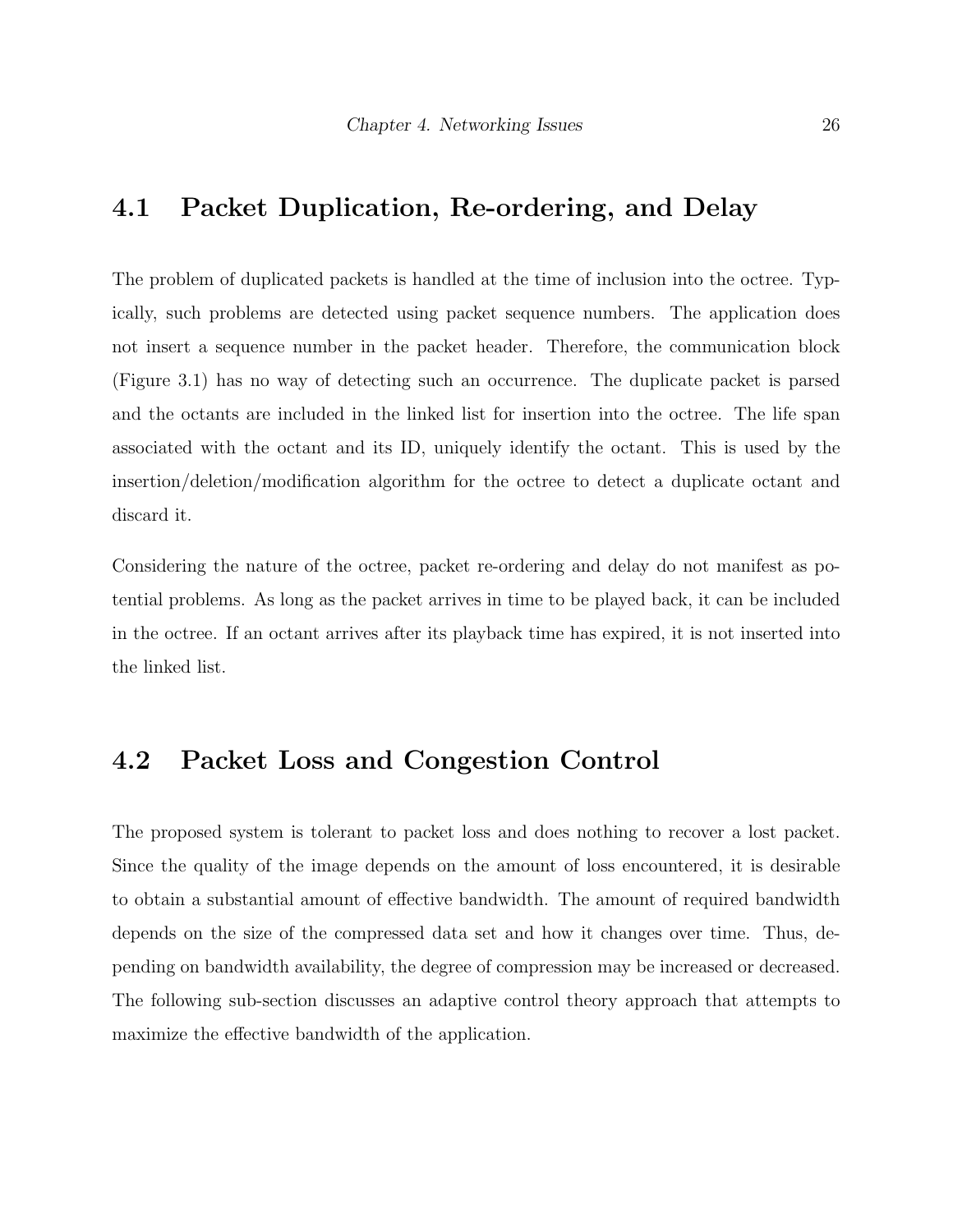

<span id="page-39-0"></span>Figure 4.1: Network Model

### 4.2.1 An Adaptive Control Theory Scheme for Maximization of Effective Throughput

This scheme models the path between the source and sink as a single bottleneck link. The link receives traffic not only from the source of interest, but also from the rest of the network. In the proposed model, all other traffic generators are emulated by a single combined source.

The bottleneck link is completely defined by the buffer capacity  $(B_{max})$  and service rate  $(I_{serv})$ . Figure [4.1](#page-39-0) shows the model with S as the source of interest,  $W_i$  as the cumulative source, C as the sink for traffic generated by S and  $W<sub>o</sub>$  as the receiver for traffic generated by  $W_i$ .

Let  $I_s =$  Instantaneous sending rate of S,  $I_{wi}$  = Instantaneous sending rate of  $W_i$ ,  $I_{serv} =$  Service rate of the link,  $I_c$  = Receiving rate of C,  $I_{wo}$  = Receiving rate of  $W_o$ , and  $B_{max} = 1$ 

The underlying assumption for the model is that the ratio of  $I_c$  and  $I_{wo}$  in the output stream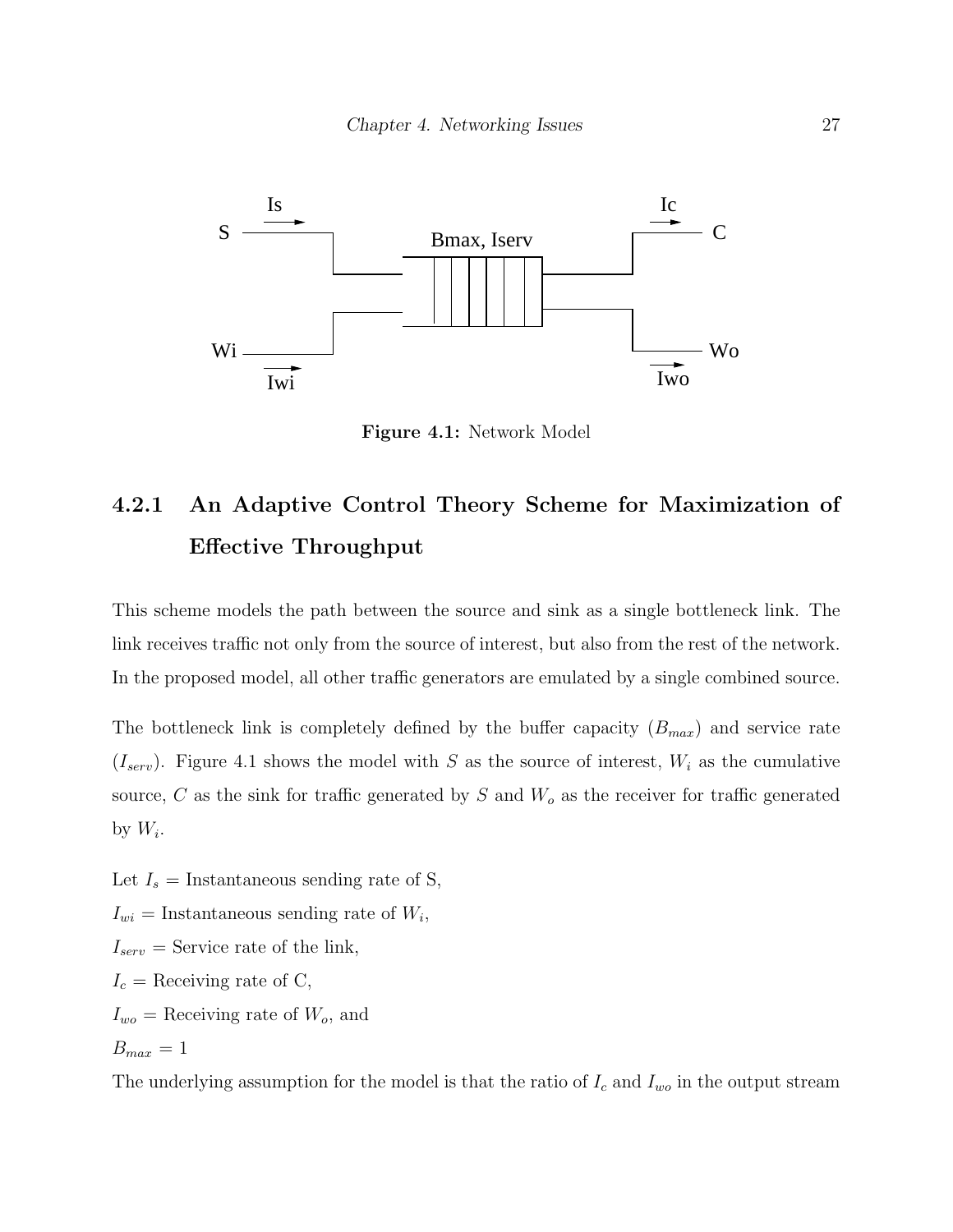is the same as the ratio of  $I_s$  and  $I_{wi}$ . In other words, none of the streams is given preferential treatment and packet loss is experienced by all streams at the bottleneck link.

The following set of equations describe the system behavior:

It may be noted that when  $I_s + I_{wi} \leq I_{serv}$ , the buffer does not overflow, and therefore there is no loss. Thus,

when  $I_s + I_{wi} \leq I_{serv}$ ,

Total Packet Loss Rate, 
$$
T_{pl} = 0
$$
, and (4.1)

$$
Packet Loss Rate for S, Pl = 0.
$$
\n(4.2)

When  $I_s + I_{wi} > I_{serv}$ ,

$$
T_{pl} = I_s + I_{wi} - I_{serv}.\tag{4.3}
$$

As per the assumption stated above,

<span id="page-40-1"></span>
$$
P_l = \frac{I_s}{I_s + I_{wi}} \times (I_s + I_{wi} - I_{serv}), \text{ and}
$$
\n(4.4)

and

$$
Effective Bandwidth for S, I_{se} = I_s - P_l. \tag{4.5}
$$

Then, we may define a quality metric, Q, such that it provides a measure of the quality of the output:

$$
Q = I_{se} - \beta \times P_l, \tag{4.6}
$$

where  $\beta$  is a constant that determines a weight for  $P_l$ . A maximum value of Q would imply maximization of effective throughput and minimization of loss.

When  $I_s + I_{wi} > I_{serv}$ , we get

<span id="page-40-0"></span>
$$
Q = I_s - (\beta + 1) \times P_l. \tag{4.7}
$$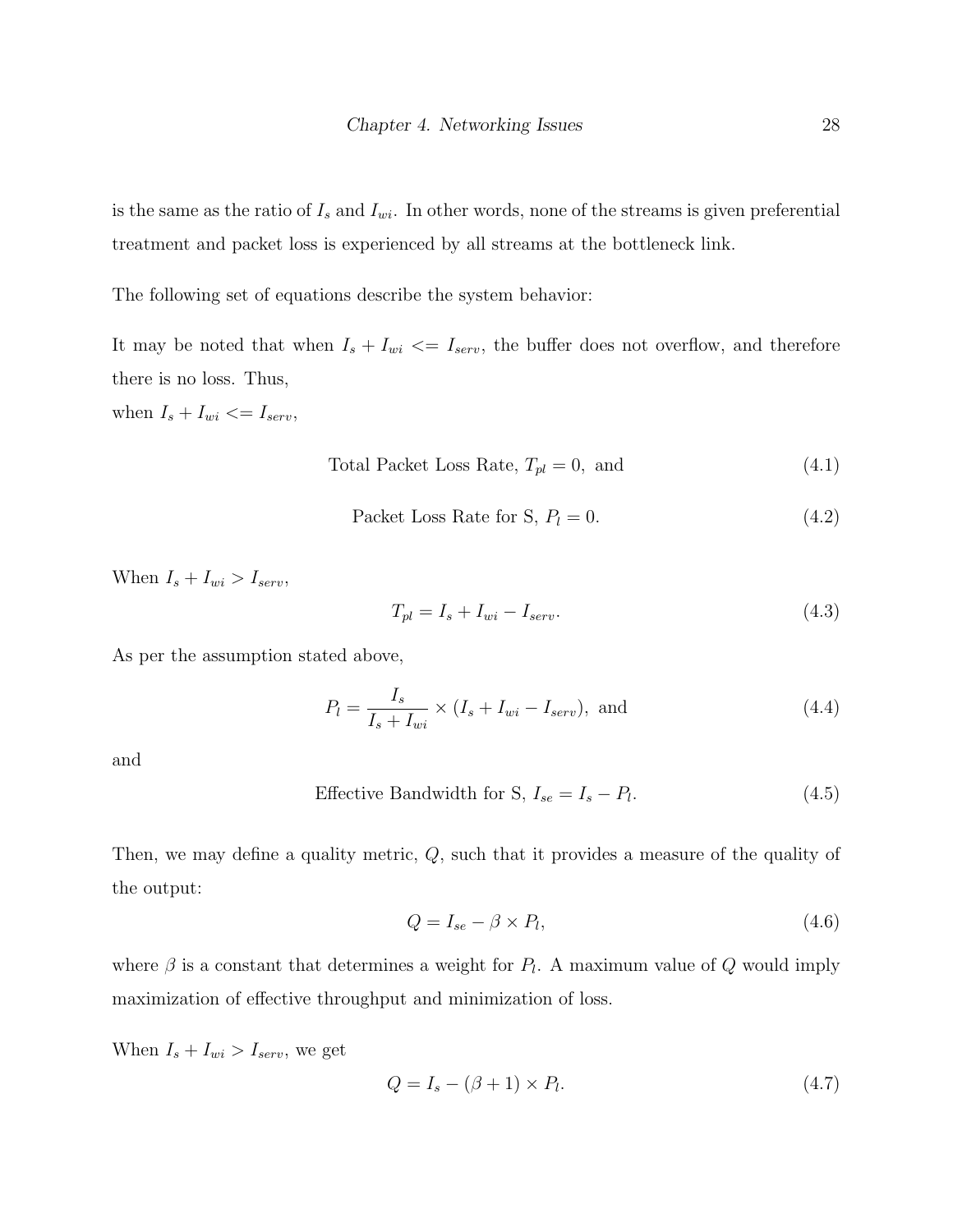When  $I_s + I_{wi} \leq I_{serv}$ , Equation [4.7](#page-40-0) reduces to

<span id="page-41-0"></span>
$$
Q = I_s. \tag{4.8}
$$

Substituting  $P_l$  from Equation [4.4](#page-40-1) in Equation [4.7,](#page-40-0)

<span id="page-41-1"></span>
$$
Q = -\beta \times I_s + \frac{(\beta + 1) \times I_s I_{serv}}{(I_s + I_{wi})}.
$$
\n(4.9)

Equation [4.7](#page-40-0) shows that as  $\beta$  is increased, higher weight is given to  $P_l$ , leading to lower Q. Thus, the parameter  $\beta$  may be used to regulate the amount of acceptable packet loss, while maximizing the effective throughput.

Figure [4.2](#page-42-0) shows Q plotted as a function of the sending rate,  $I_s$  for  $\beta = 1$ , and constant  $I_{wi}$ and  $I_{serv.}$  It can be seen that as the sending rate,  $I_s$  is increased,  $Q$  increases to a maximum value before dropping down. The maximum value on the curve gives us an optimal point of operation in terms of an ideal sending rate for maximized effective bandwidth and minimized loss.

The plot in Figure [4.2](#page-42-0) shows the case when  $I_{wi} = I_{serv}$ . Figure [4.3](#page-43-0) shows the plot for Q vs.  $I_s$  for  $I_{wi} > I_{serv}$ . In this case, the link is completely choked by external traffic, but we are still able to obtain a maximum value of Q greater than 0. Thus, even when the link is choked, we are able to attain an effective throughput that is greater than 0. Figures [4.4](#page-44-0) and [4.5](#page-45-0) are plotted for  $I_{wi} < I_{serv}$ . The linear increase in both these plots depicts the condition  $I_s + I_{wi} \leq I_{serv}$  and follows the Equation [4.8.](#page-41-0) The remaining portion of the plot follows from Equation [4.9.](#page-41-1) Clearly, Q reaches a maximum value in each case.

Thus, we can vary  $I_s$  so as to maximize the effective bandwidth with minimal cost in terms of packet loss. This gives us a control equation for  $I_s$  that allows us to change  $I_s$  iteratively, such that  $Q$  is maximized [\[40\]](#page-75-0):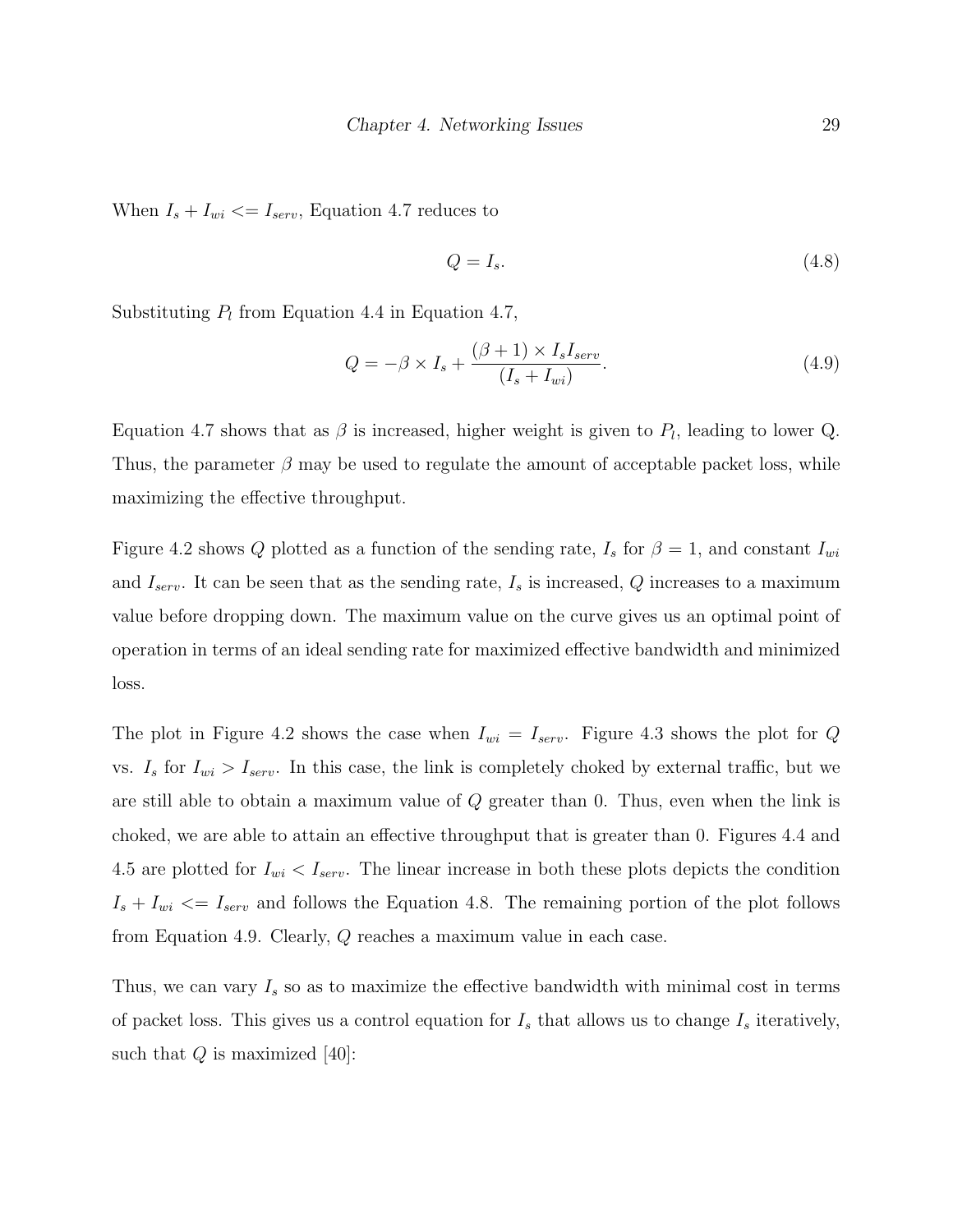

<span id="page-42-0"></span>**Figure 4.2:** Plot of Q vs.  $I_s$  as  $I_s$  is varied from 0 to  $I_{serv}$  and  $I_{wi} = I_{serv} = 100$  Mbps. Maximum  $Q = 17.16$  Mbps;  $\beta = 1$ .

<span id="page-42-1"></span>
$$
I_s(i) = I_s(i-1) + \frac{dQ}{dI_s}
$$
\n(4.10)

 $dQ$  $\frac{dQ}{dI_s}$  may be estimated with center difference as:

$$
\frac{dQ}{dI_s} = \frac{Q(i) - Q(i - 2)}{I_s(i) - I_s(i - 2)}\tag{4.11}
$$

Figures [4.2](#page-42-0) and [4.3](#page-43-0) show that  $Q$  is always a convex function, and therefore has only one maximum value. Because  $Q$  remains convex for any value of  $I_{wi}$ , it is always possible to find a maximum value of  $Q$ , even if  $I_{wi}$  changes. This makes the control algorithm adaptive to changing network load.

In order to test the control algorithm, several simulations were run using *Matlab version* 6.1.0.450. Simulation results showed that, based on Equation [4.10,](#page-42-1) iterative changes in  $I_s$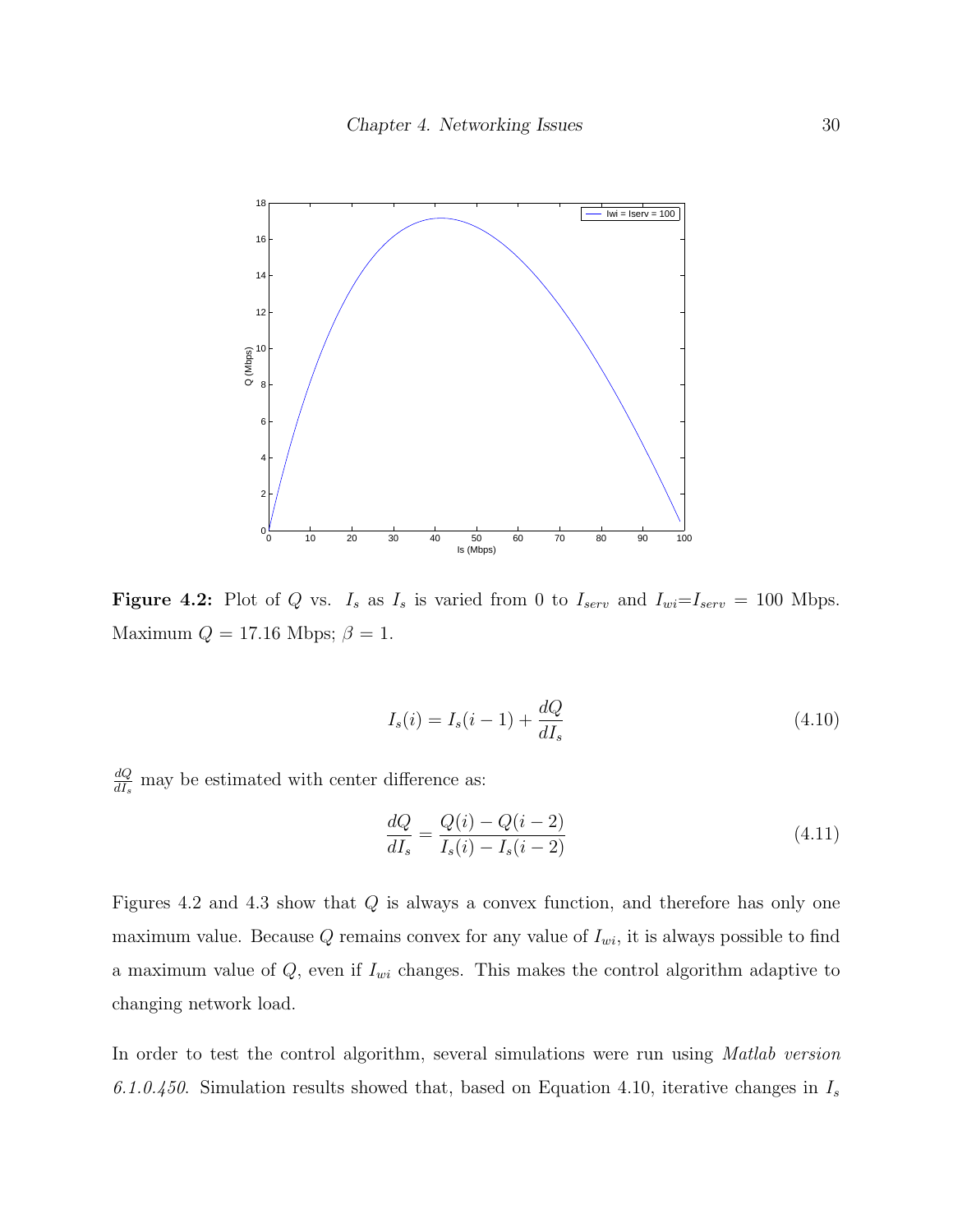

<span id="page-43-0"></span>Figure 4.3: Plot of Q vs.  $I_s$  as  $I_s$  is varied from 0 to  $I_{serv}$ ,  $I_{wi} = 120$  Mbps and  $I_{serv} = 100$ Mbps. Maximum  $Q = 10.16$  Mbps;  $\beta = 1$ 

introduce a high degree of variance in  $\frac{dQ}{dI_s}$ , making it impossible for the system to reach a steady value of  $I_s$  at maximum Q. Therefore,  $\frac{dQ}{dI_s}$  in Equation [4.10,](#page-42-1) was replaced by a constant a. The value of constant, a, determines the rate of convergence as well as the variation in  $I_s$ . A high value would increase the variation in sending rate, but may lead to faster convergence for the system. The iterative control equation may now be re-written as:

<span id="page-43-1"></span>
$$
I_s(i) = \begin{cases} I_s(i-1) + a & \text{when } \frac{dQ}{dI_s} > 0\\ I_s(i-1) - a & \text{when } \frac{dQ}{dI_s} < 0\\ I_s(i-1) & \text{otherwise} \end{cases}
$$
(4.12)

Simulation results show that a high effective bandwidth can be achieved using the above control algorithm for the sending rate. The simulations are run assuming that the receiver  $(C)$  sends packet loss notification to the sender, S. The sender then calculates Q and changes the sending rate according to Equation [4.12.](#page-43-1)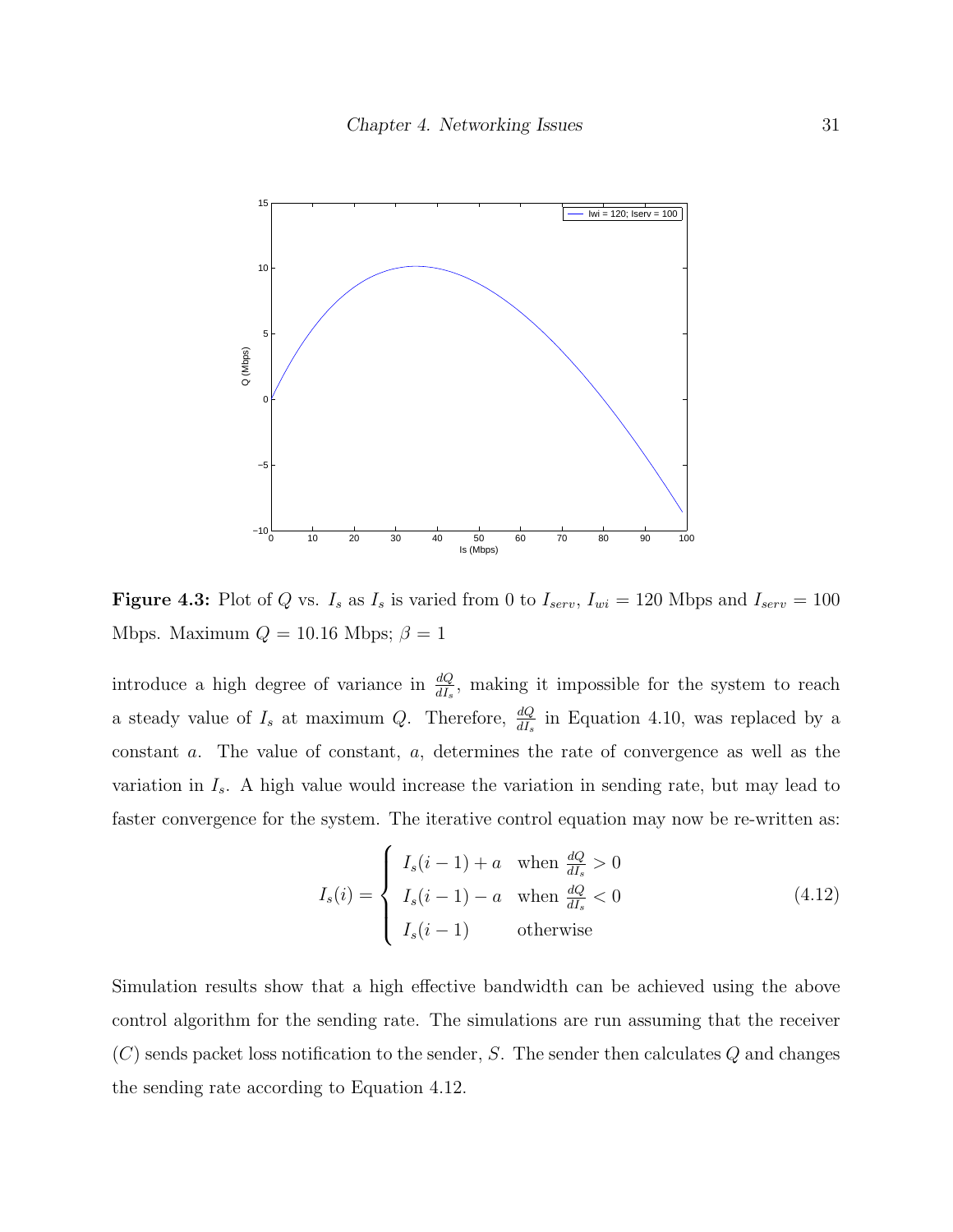

<span id="page-44-0"></span>**Figure 4.4:** Plot of Q vs.  $I_s$  as  $I_s$  is varied from 0 to  $I_{serv}$ ,  $I_{wi} = 20$  Mbps and  $I_{serv} = 100$ Mbps. Maximum  $Q = 80$  Mbps;  $\beta = 1$ 

Because the only observable value in the network is  $P_l$ , the simulation uses Equation [4.7](#page-40-0) to calculate Q. Figures [4.6,](#page-45-1) [4.7](#page-46-0) and [4.8](#page-46-1) show  $I_s$  and Q as  $I_{wi}$  changes over time.

It may be noted that  $I_s$  tends to reach a steady state as  $I_{wi}$  becomes constant over time and thus displays controlled behavior. In the simulation results, Q attains steady-state values of 80 Mbps and 27.02 Mbps for  $I_{wi} = 20$  Mbps and  $I_{wi} = 80$  Mbps respectively. These are also the maximum values of  $Q$  in Figures [4.4](#page-44-0) and [4.5.](#page-45-0)

The results of another simulation are shown in Figures [4.9,](#page-47-0) [4.10,](#page-47-1) [4.11,](#page-48-0) and [4.12](#page-49-0) with  $I_{serv} =$ 10 Mbps and  $I_{wi} = 4$  Mbps. Plots in Figures [4.9,](#page-47-0) [4.10](#page-47-1) and show  $I_s$  and  $P_l$  plotted against time for different values of  $\beta$ . It can be seen that as  $\beta$  is increased from 1 in Figure [4.9](#page-47-0) to 20 in Figure [4.10,](#page-47-1) the peak packet loss rate reduces from 0.25 Mbps to 0.025 Mbps. Figures [4.11](#page-48-0) and [4.12](#page-49-0) show  $I_s$  and  $I_{se}$  for the same simulation runs with  $\beta = 1$  and 20 respectively.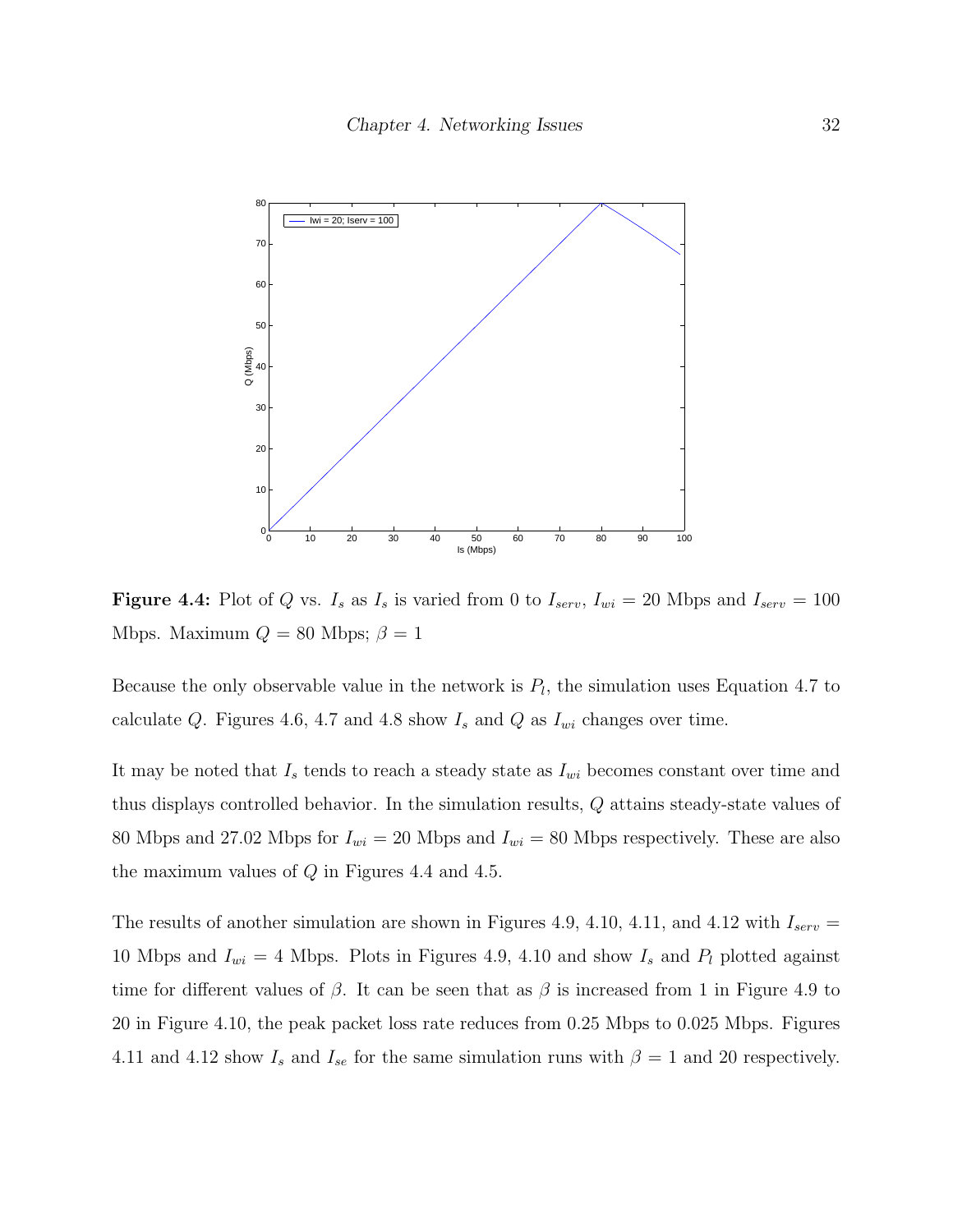

**Figure 4.5:** Plot of Q vs.  $I_s$  as  $I_s$  is varied from 0 to  $I_{serv}$ ,  $I_{wi} = 80$  Mbps and  $I_{serv} = 100$ Mbps. Maximum  $Q = 27.02$  Mbps;  $\beta = 1$ 

<span id="page-45-0"></span>

<span id="page-45-1"></span>Figure 4.6: Plot of  $I_s$  vs. time with  $I_{serv} = 100$  Mbps;  $\beta = 1$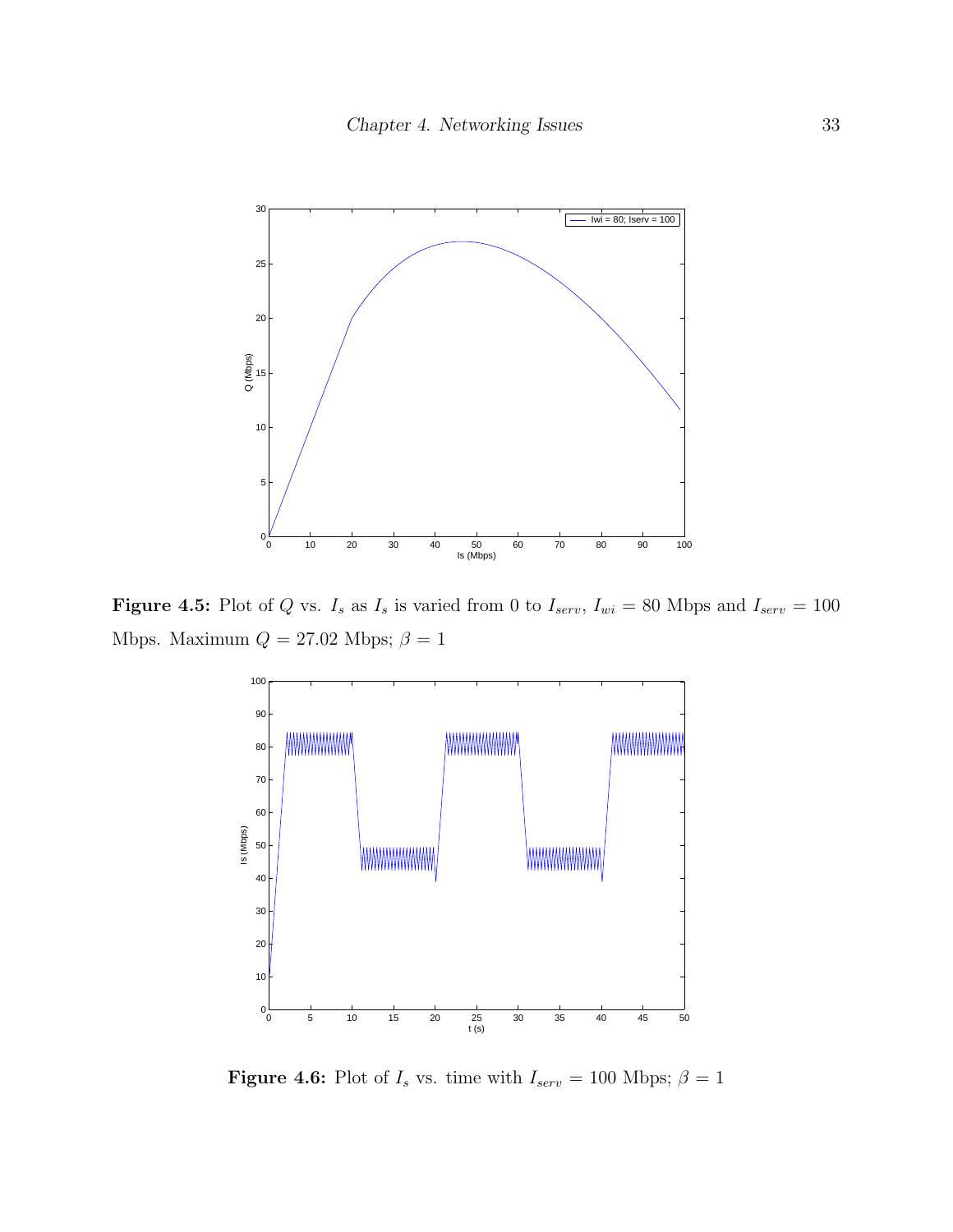

<span id="page-46-0"></span>**Figure 4.7:** Plot of Q vs. time with  $I_{serv} = 100$  Mbps;  $\beta = 1$ 



<span id="page-46-1"></span>**Figure 4.8:** Plot of  $I_{wi}$  vs. time with  $I_{serv} = 100$  Mbps;  $\beta = 1$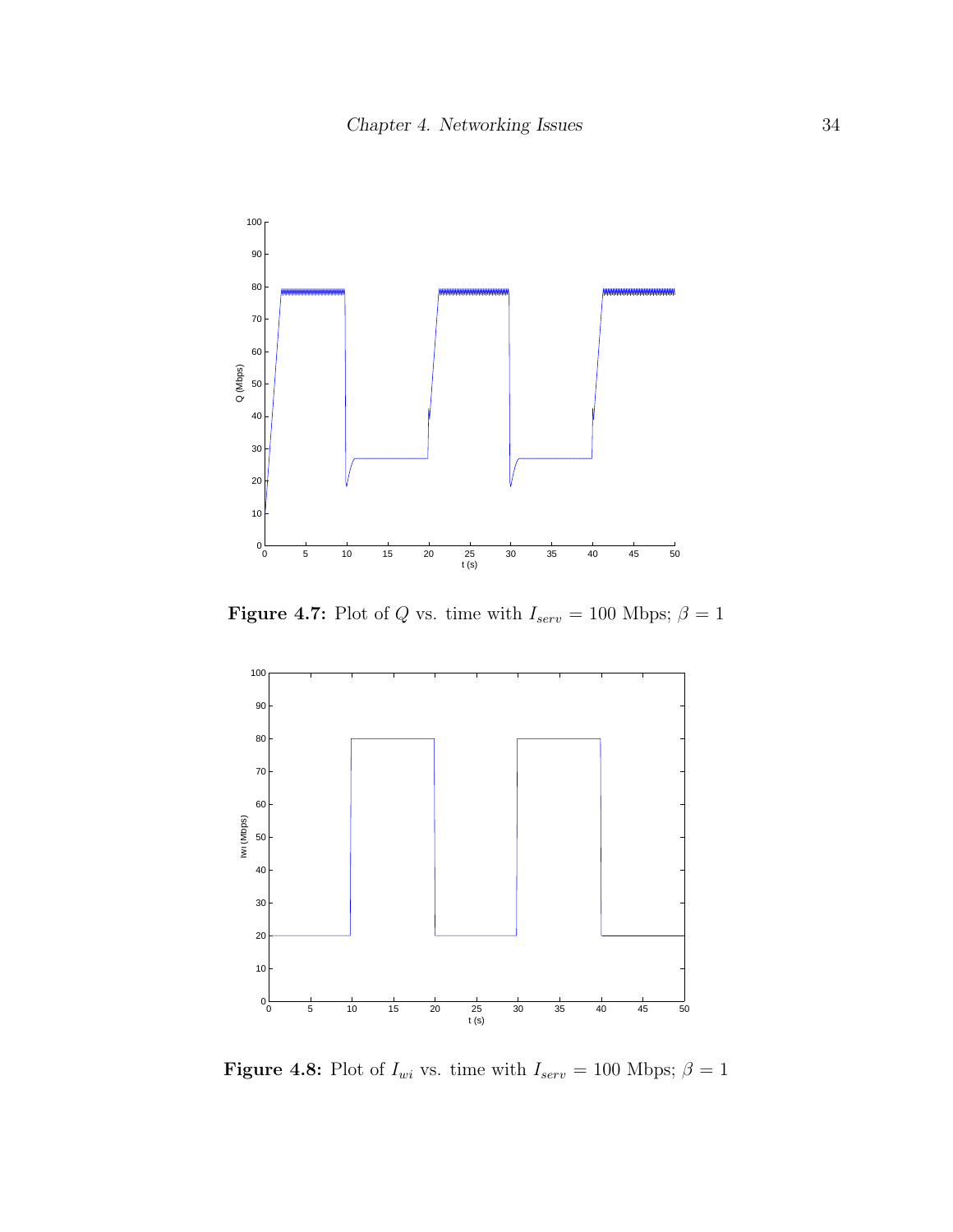

**Figure 4.9:** Plot of  $I_s$  and  $P_l$  vs. time with  $I_{serv} = 10$  Mbps;  $I_{wi} = 4$  Mbps;  $\beta = 1$ 

<span id="page-47-0"></span>

<span id="page-47-1"></span>Figure 4.10: Plot of  $I_s$  and  $P_l$  vs. time with  $I_{serv} = 10$  Mbps;  $I_{wi} = 4$  Mbps;  $\beta = 20$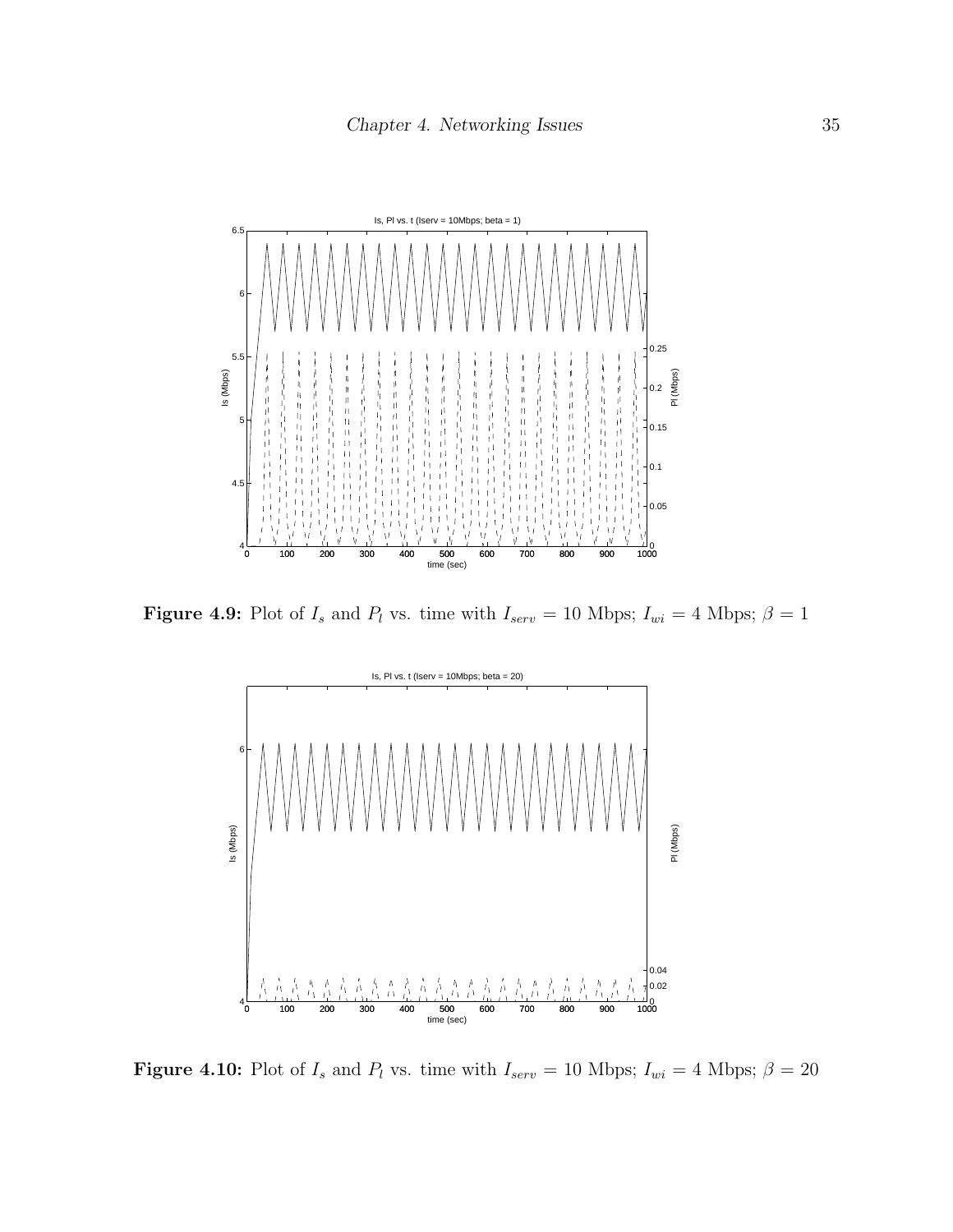

<span id="page-48-0"></span>Figure 4.11: Plot of  $I_s$  and  $I_{se}$  vs. time with  $I_{serv} = 10$  Mbps;  $I_{wi} = 4$  Mbps;  $\beta = 1$ 

It can be seen that an increase in  $\beta$  reduces the packet loss rate while still maximizing the effective throughput.

Thus, the above scheme allows us to control the sending rate such that the effective bandwidth achieved is high even when the link is congested. The following sub-section details how this adaptive rate control scheme is used in the proposed system.

#### 4.2.1.1 Rate Control for the Visualization System

The degree of compression is determined by the error bound,  $\lambda$ . A high  $\lambda$  would result in a coarser image with less number of octants as compared to a lower  $\lambda$  that would increase the image resolution as well as the amount of data to send to the client. The relation between  $\lambda$  and number of octants is shown in Figures [4.13,](#page-50-0) and [4.14](#page-50-1) for two 3-D data sets and zero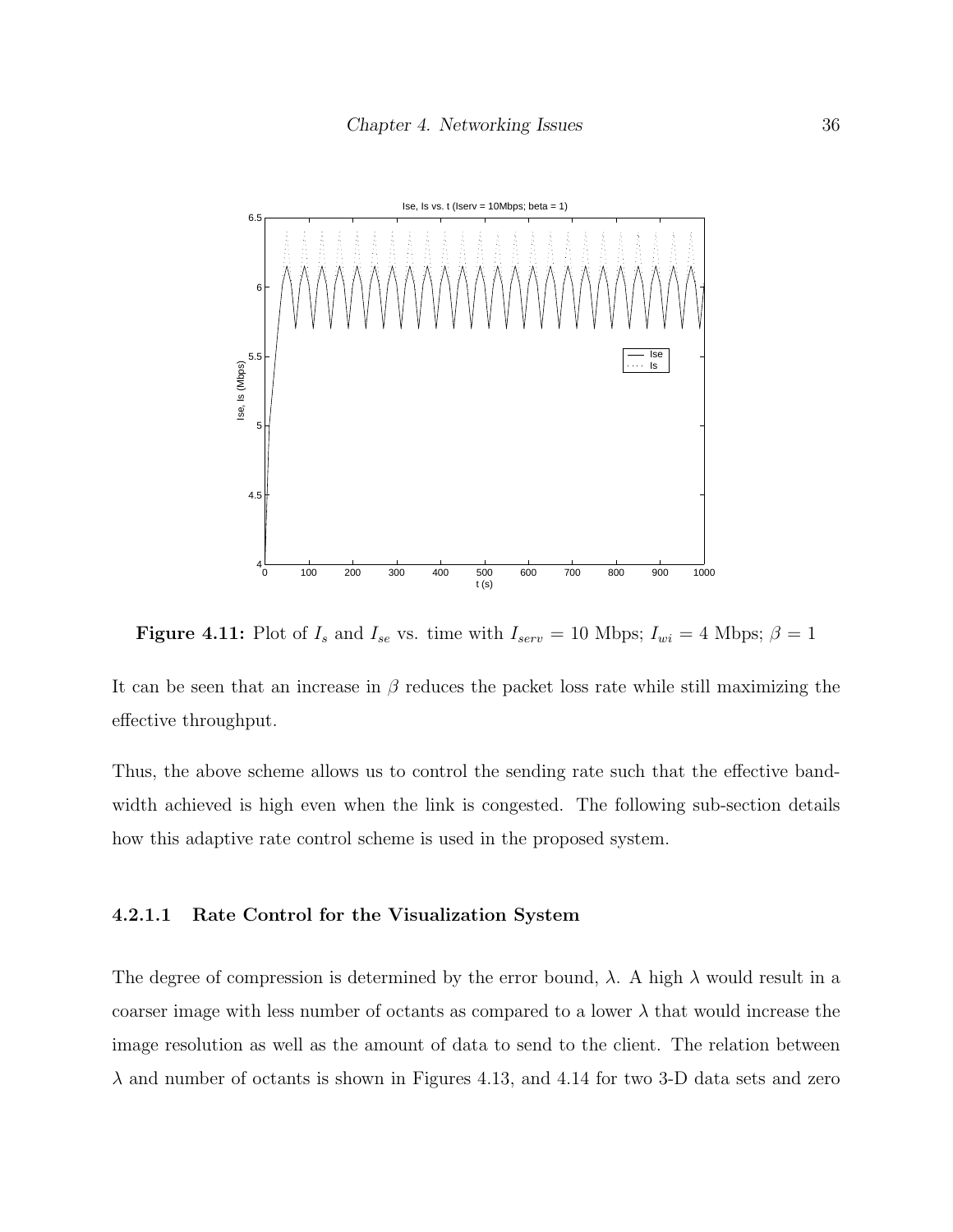

<span id="page-49-0"></span>Figure 4.12: Plot of  $I_s$  and  $I_{se}$  vs. time with  $I_{serv} = 10$  Mbps;  $I_{wi} = 4$  Mbps;  $\beta = 20$ 

degree polynomials evaluated for each octant. It can be seen that an increase in the error bound, reduces the number of octants. This is due to the increased compression achieved by acceptance of higher error. Though the values in the the two figures are specific to their respective data sets, they reflect a general trend any data set would have.

Thus, the system can be made to adapt to changing bandwidth by tuning  $\lambda$  to regulate the amount of data being sent. The sending rate determines how fast the packet queue (Figure [3.2\)](#page-31-0) gets emptied. Therefore, the length of the queue gives an estimate of the current sending rate.

For the purpose of adaptively determining  $\lambda$ , the target packet queue length is set to be half the maximum queue length. For every time step, the current queue length is compared to the target queue length. Also, the derivative of the curve at the current lambda  $(\frac{dQ}{d\lambda})$  is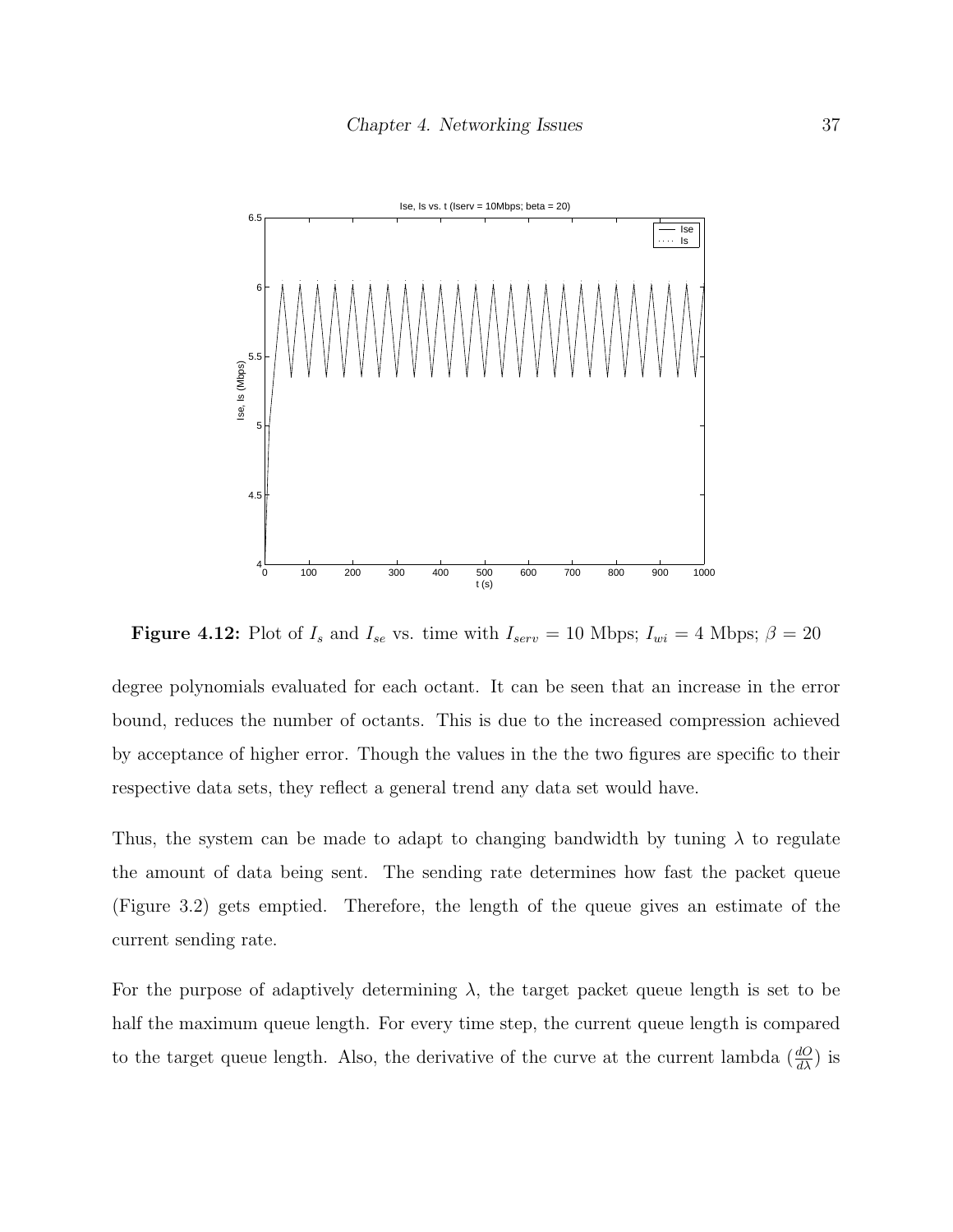

Figure 4.13: Number of octants vs.  $\lambda$  for a 3-D Raleigh Taylor series simulation data

<span id="page-50-0"></span>

<span id="page-50-1"></span>Figure 4.14: Number of octants vs.  $\lambda$  for a 3-D Gaussian data set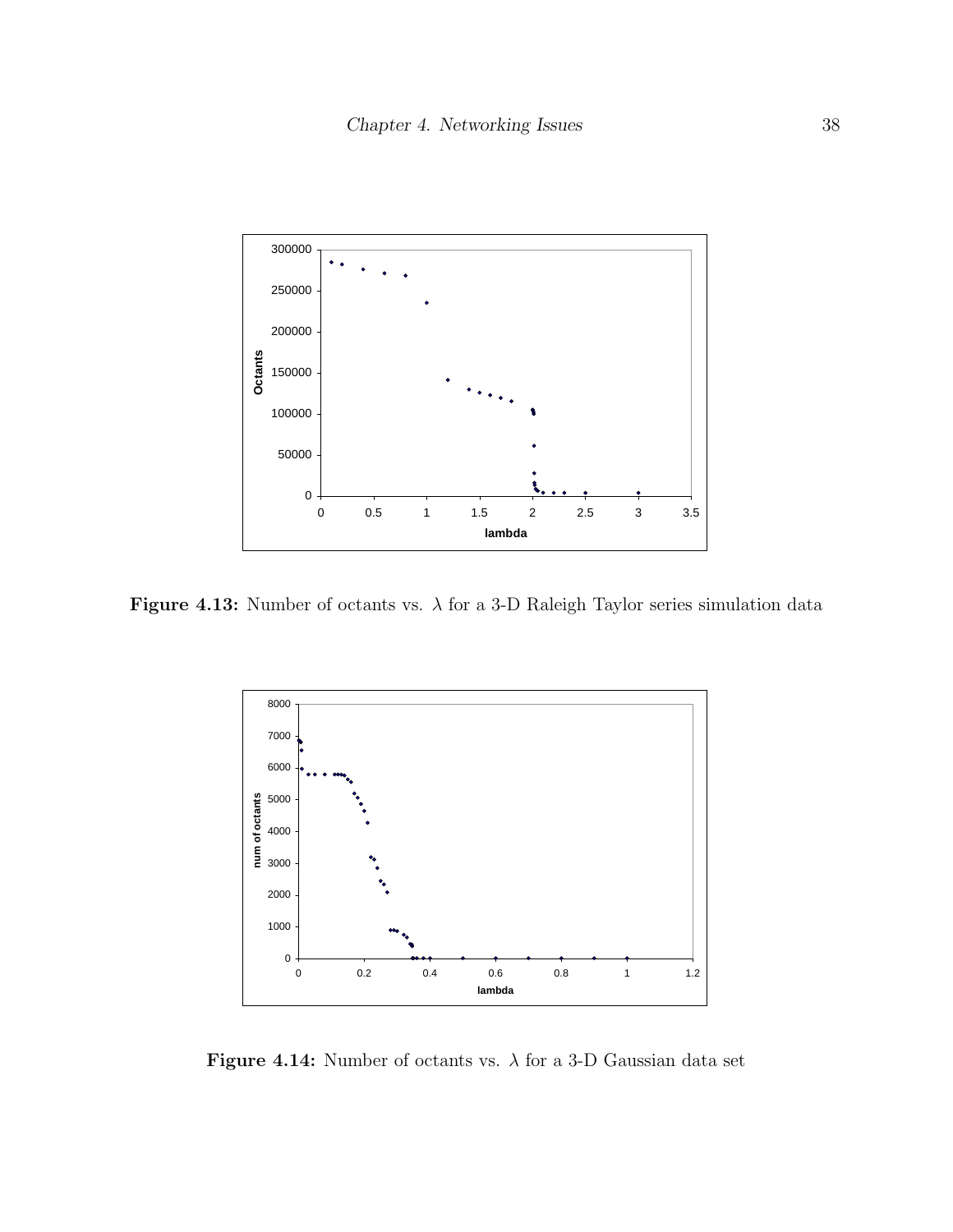calculated using the previous three values of the derivative. If the target queue length is greater than the current queue length, target number of octants is calculated as:

 $target\_oct = (target\_queue\_length - cur\_queue\_length) \times octants\_per\_packet$ , and (4.13)

 $\lambda$  is decremented by  $d\lambda$ , where  $d\lambda$  is found as:

$$
d\lambda = \left| \frac{(target\_oct - octs\_prev\_timestamp)}{\frac{dO}{d\lambda}} \right|
$$
\n(4.14)

where *octs\_prev\_timestep* is the number of octants sent in the previous time step.

If the target queue length is less than the current queue length,  $\lambda$  is incremented by the previous value of  $d\lambda$ .

This algorithm allows us to find the derivative of the curve in Figures [4.13,](#page-50-0) and [4.14](#page-50-1) at each point and enables fine  $\lambda$  control. The system performance achieved using this control strategy is shown in Chapter [5.](#page-54-0)

### 4.3 Byte Ordering

Different machines store data differently. There is no standard specifying whether two bytes of data should be stored in little- or big-endian format. If the client and server applications are deployed on different architectures, it is possible that they store data differently and communication of anything except individual bytes would be meaningless. There are two ways of handling this problem:

- Symmetric Data Conversion
- Asymmetric Data Conversion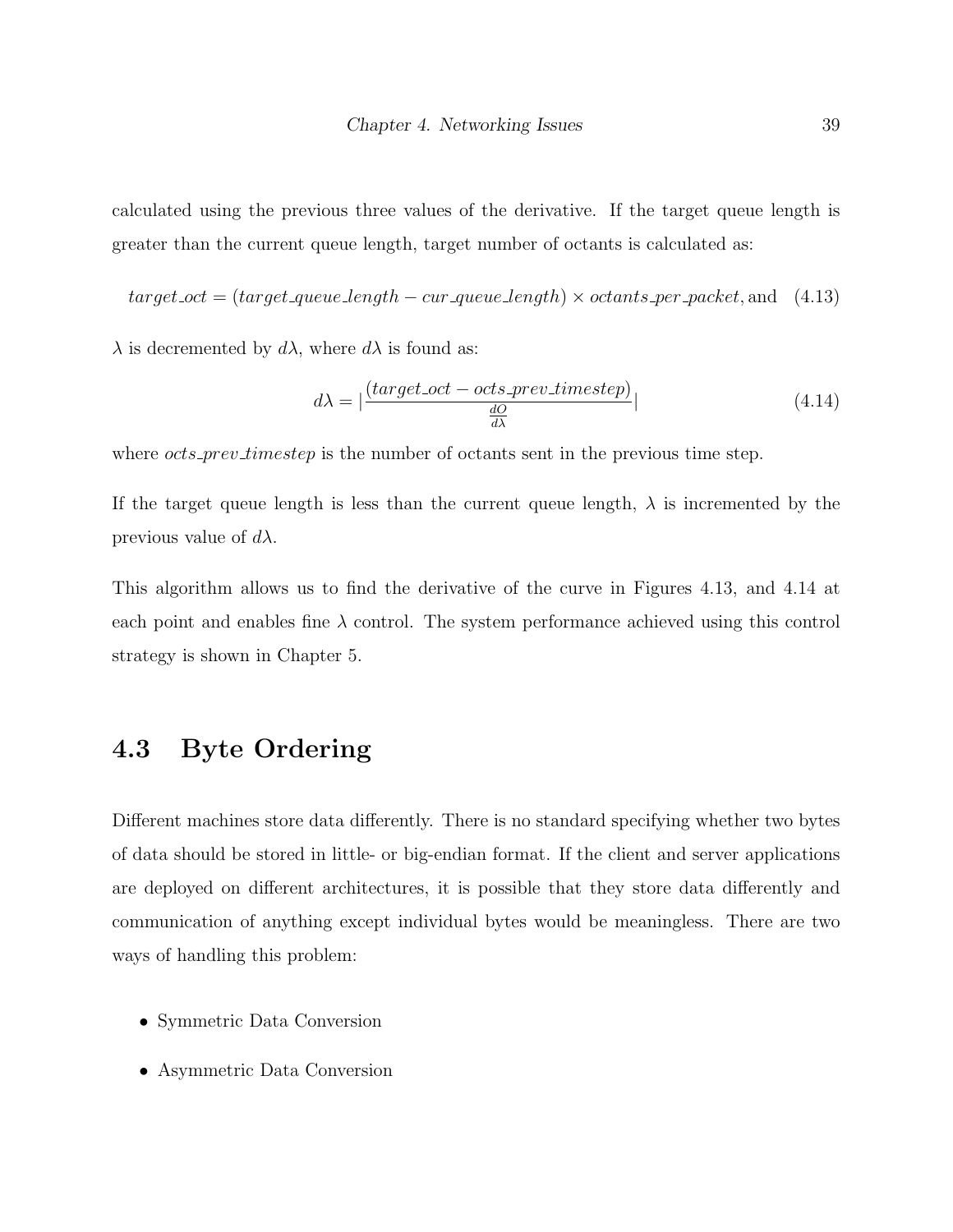Symmetric Data Conversion means that the data is converted to a standard network format at the sender's side, and the receiving application converts it from the network format to the local machine format. External Data Representation (XDR) [\[41\]](#page-75-1) is a standard used by most appplications. Such a system encounters processing overhead at both ends, irrespective of whether the architectures are actually different.

Asymmetric Data Conversion involves data conversion only at one end point. This requires that either the client or the server know the architecture at the other end. It is impractical to have the application configured to convert between all possible architectures. Therefore, the proposed system involves exchange of a known value between the client and server during handshake. If the received value does not match the expected value, both machines recognize the incompatibility. Thereafter, no conversion is done by the sender, but the receiver inverts byte ordering before interpreting the data. This technique requires data conversion only at one end and only if the machines are identified to store data differently.

#### 4.4 Packet Size

Choosing the appropriate packet size is important to a time-critical application. Small packets would increase the overhead in terms of the ratio of header size to useful data size. On the other hand, large packets might lead to packet fragmentation and re-assembly increasing the processing overhead. In particular, an IP packet is fragmented if its size exceeds the supported Maximum Transfer Unit (MTU) of the data link connection. Therefore, in order to avoid fragmentation, the packet size should be chosen such that it is less than or equal to the smallest MTU of the path. Most present day networks, specifically Ethernet, support an MTU of 1500 Bytes. This can also be estimated at run time using socket level calls.

By default, the application packet size is chosen to be 1472 bytes to accommodate 8 and 20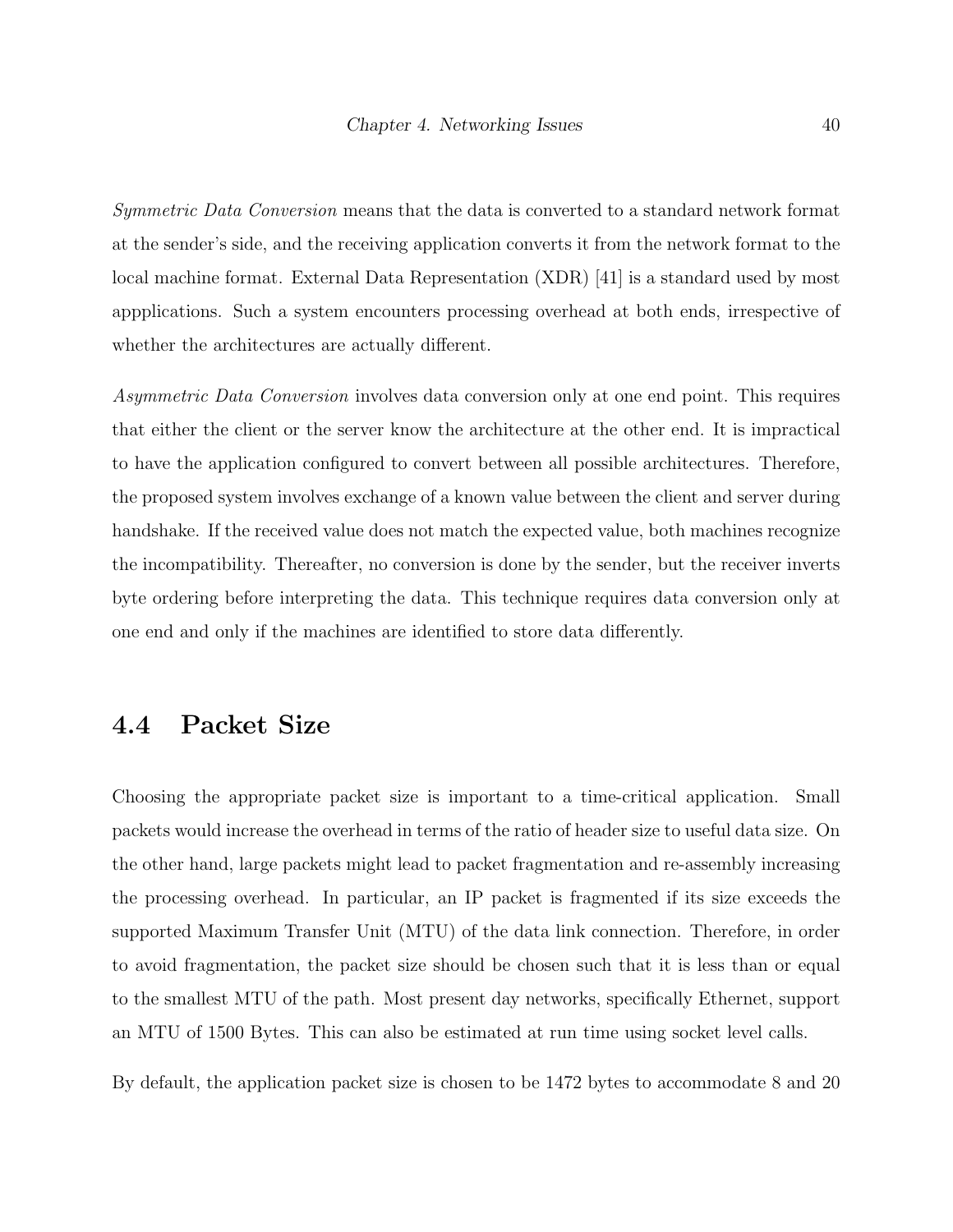bytes of UDP and IP headers respectively. The total packet size at the IP level then becomes 1500 bytes, and avoids packet fragmentation. A packet size of 1472 bytes was found to be sufficiently large to accommodate a substantial amount of node information. At the same time, it is small enough to not lose a lot of information in case of packet loss. The amount of data actually contained in the packet depends on the length of compressed polynomials and the required precision.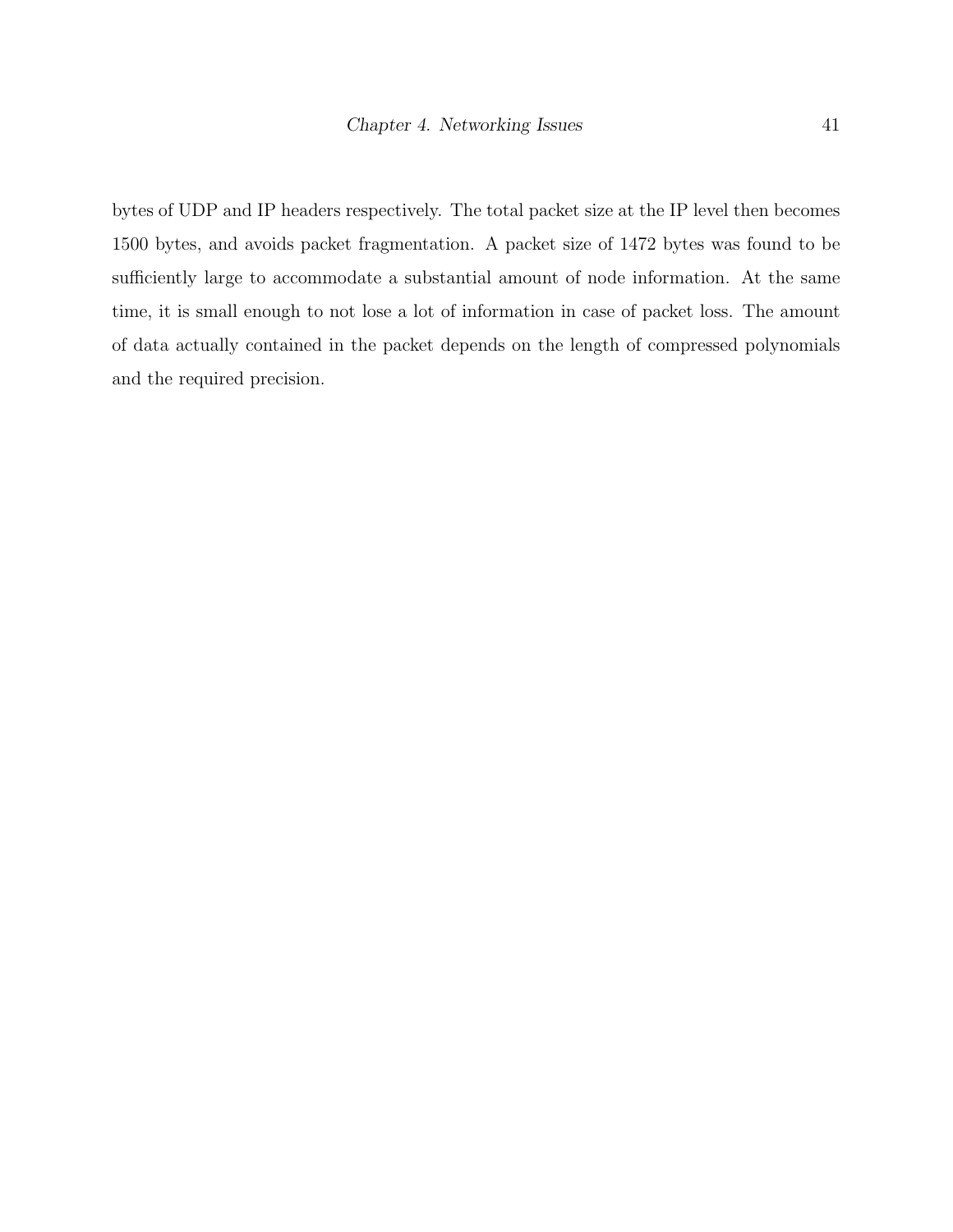### <span id="page-54-0"></span>Chapter 5

## Experimental Results

This chapter details results from experimental runs of the rate control scheme, presented in Chapter [4,](#page-37-0) and the visualization system.

A simple UDP channel was used to test the rate control algorithm. Tests conducted between various end-points showed that the rate control works effectively. This method of rate control was then tied to the proposed system, and the system was found to work successfully over actual networks. The system is seen to be robust, low on its resource utilization, and adaptive to changing network conditions. The following subsections show illustrative rate control and system performance results.

### 5.1 Rate Control Results

To test the rate control algorithm, a server was created to send fixed size UDP packets (1472 bytes) at specified rates to the client. The server then recorded the number of packets sent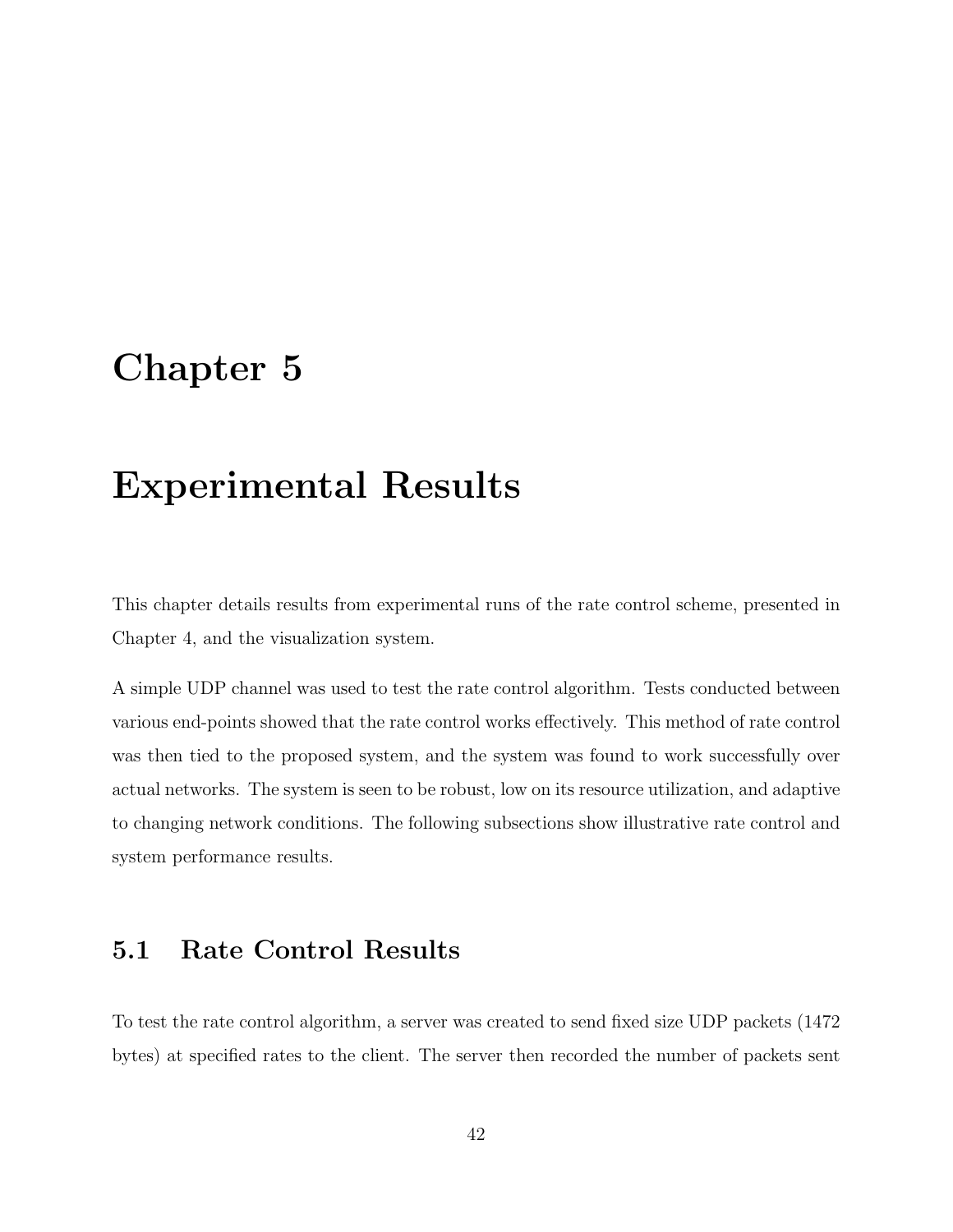|      |                |                | Max. UDP         | <b>TCP</b>       |                   | Number  |
|------|----------------|----------------|------------------|------------------|-------------------|---------|
| Path | <b>Source</b>  | Destination    | <b>Bandwidth</b> | <b>Bandwidth</b> | <b>RTT</b>        | of Hops |
|      | 128.173.52.7   | 140.221.11.103 | 9.0 Mbps         | 3.1 Mbps         | $44.9$ ms         | 17      |
| 2.   | 128.173.52.7   | 130.203.8.38   | 9.0 Mbps         | 815 Kbps         | $41.2 \text{ ms}$ | 17      |
| 3.   | 140.221.11.103 | 130.203.8.38   | $70.4$ Mbps      | 2.3 Mbps         | $19.2 \text{ ms}$ | 12      |
| 4.   | 128.173.52.7   | 66.37.66.32    | 523 Kbps         | 444 Kbps         | $56$ ms           | 19      |

<span id="page-55-0"></span>Table 5.1: Characterization of paths between various source and destination pairs used for testing the rate control algorithm

every 1 sec. Once the client started receiving the packets, it sent back a report containing the number of packets it received every second. The reports contained sequence numbers enabling the server to match the number of received packets against the number of packets sent during a particular interval. Once the server received 10 reports, it calculated packet loss rate based on the difference between number of packets sent and received. As per the algorithm outlined in Chapter [4,](#page-37-0) a new sending rate was determined based on the packet loss rate, Q value, and current sending rate. Inter-packet spacing was then changed so as to conform to the new sending rate.

This test program was deployed on four sets of network endpoints. The tests were performed when the least traffic was expected on the links and Iperf version 1.1.1 [\[42\]](#page-75-2) was used to control  $I_{wi}$  (Figure [3.1\)](#page-29-0) deterministically. Table [5.1](#page-55-0) lists the four test paths along with the maximum TCP and UDP bandwidths observed through Iperf, average round trip times (RTT) and the number of hops between the source and destination pairs as obtained from the system utilities, ping and traceroute respectively, and averaged over 5 runs. Detailed node information between this endpoints, obtained from the system utility *traceroute*, is given in Appendix [A.](#page-76-0)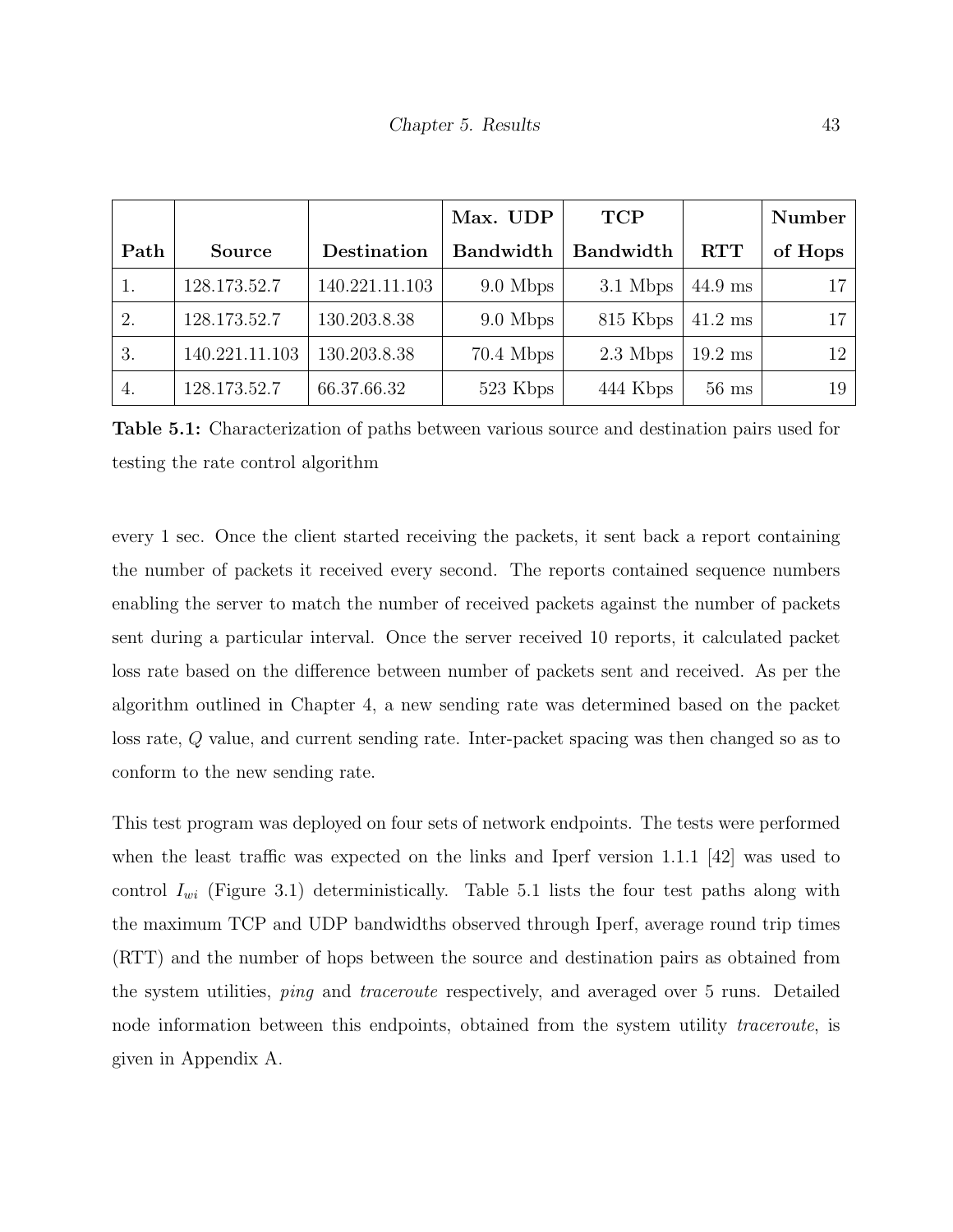

<span id="page-56-0"></span>**Figure 5.1:** Plot of  $I_s$ ,  $I_{se}$  (left axis) and  $P_l$  (right axis) vs. time as  $I_{wi}$  changes from 4 Mbps to 6 Mbps and back to 4 Mbps along path 1;  $\beta = 9$ 

Figure [5.1](#page-56-0) shows a test run result on path 1 (Table [5.1\)](#page-55-0) with initial sending rate,  $I_s = 4$ Mbps and  $\beta = 9$ . The plot shows the sending rate,  $I_s$  and effective throughput,  $I_{se}$  on the left axis as they change over time. The right axis shows corresponding packet loss rate,  $P_l$ . As time proceeds,  $I_{wi}$  is changed from 4 Mbps to 6 Mbps and back to 4 Mbps. Figure [5.2](#page-57-0) is a similar plot showing results of a test run along path 2 with parameters same as those in the previous case. In each of these plots, sending rate closely follows the effective throughput, and dynamically responds to a change in load.

Figure [5.3](#page-57-1) shows the change in sending rate  $I_s$ , effective throughput  $I_{se}$  and packet loss rate  $P_l$  with respect to time as  $I_{wi}$  is kept constant at 30 Mbps along path 3. Here again,  $I_s$ is seen to closely follow  $I_{se}$  so as to keep  $P_l$  low. In this case,  $\beta = 3$ . Similar results were obatined along path 4. These are shown in Figure [5.4](#page-58-0) for  $I_{wi} = 0.2$  Mbps and  $\beta = 9$ . The destination host for path 4 is a home computer connected to the Internet through a 1.5 Mbps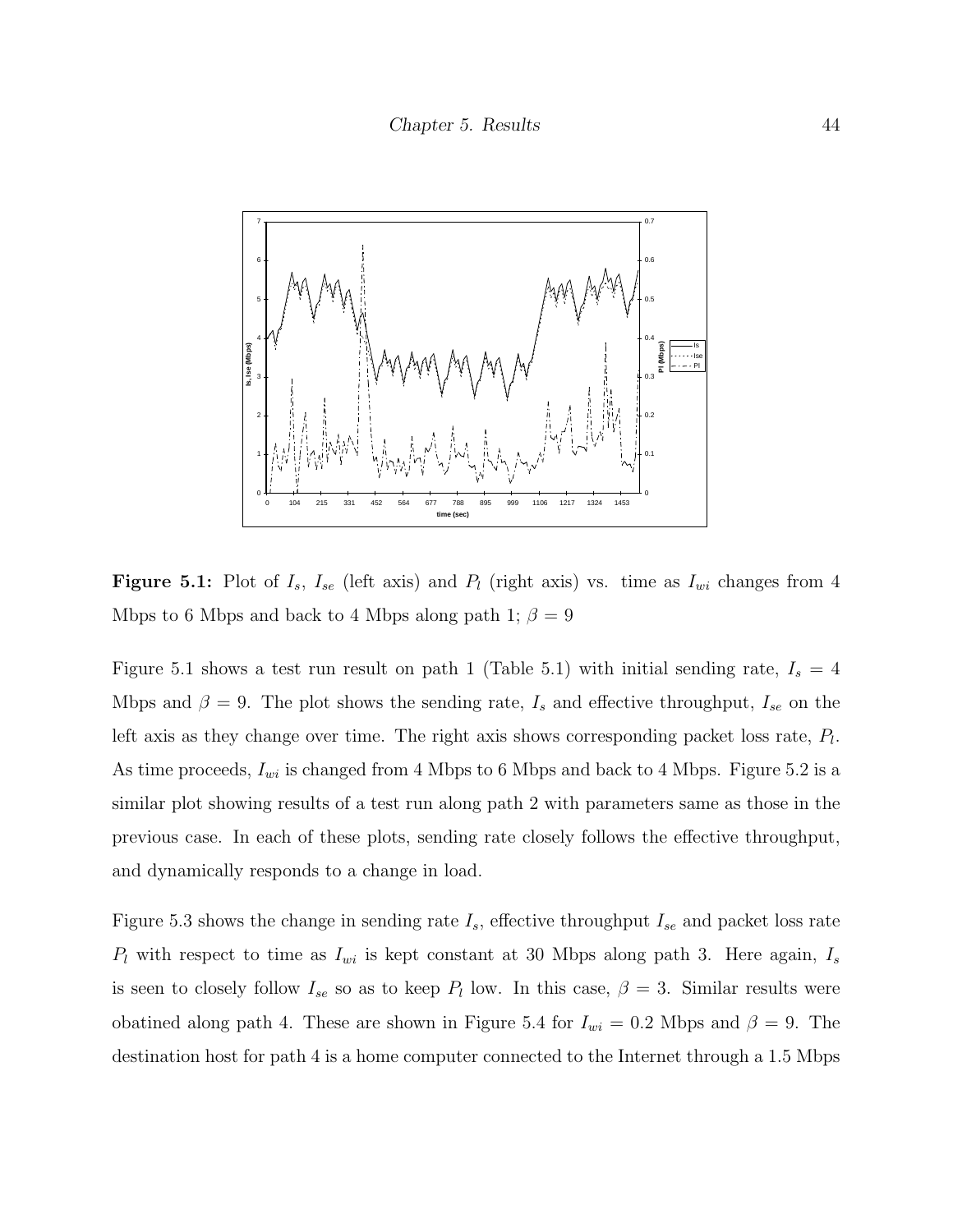

Figure 5.2: Plot of  $I_s$ ,  $I_{se}$  (left axis) and  $P_l$  (right axis) vs. time as  $I_{wi}$  changes from 4 Mbps to 6 Mbps and back to 4 Mbps along path 2;  $\beta$  = 9

<span id="page-57-0"></span>

<span id="page-57-1"></span>**Figure 5.3:** Plot of  $I_s$ ,  $I_{se}$  (left axis) and  $P_l$  (right axis) vs. time with  $I_{wi} = 30$  Mbps along path 3; $\beta$  = 3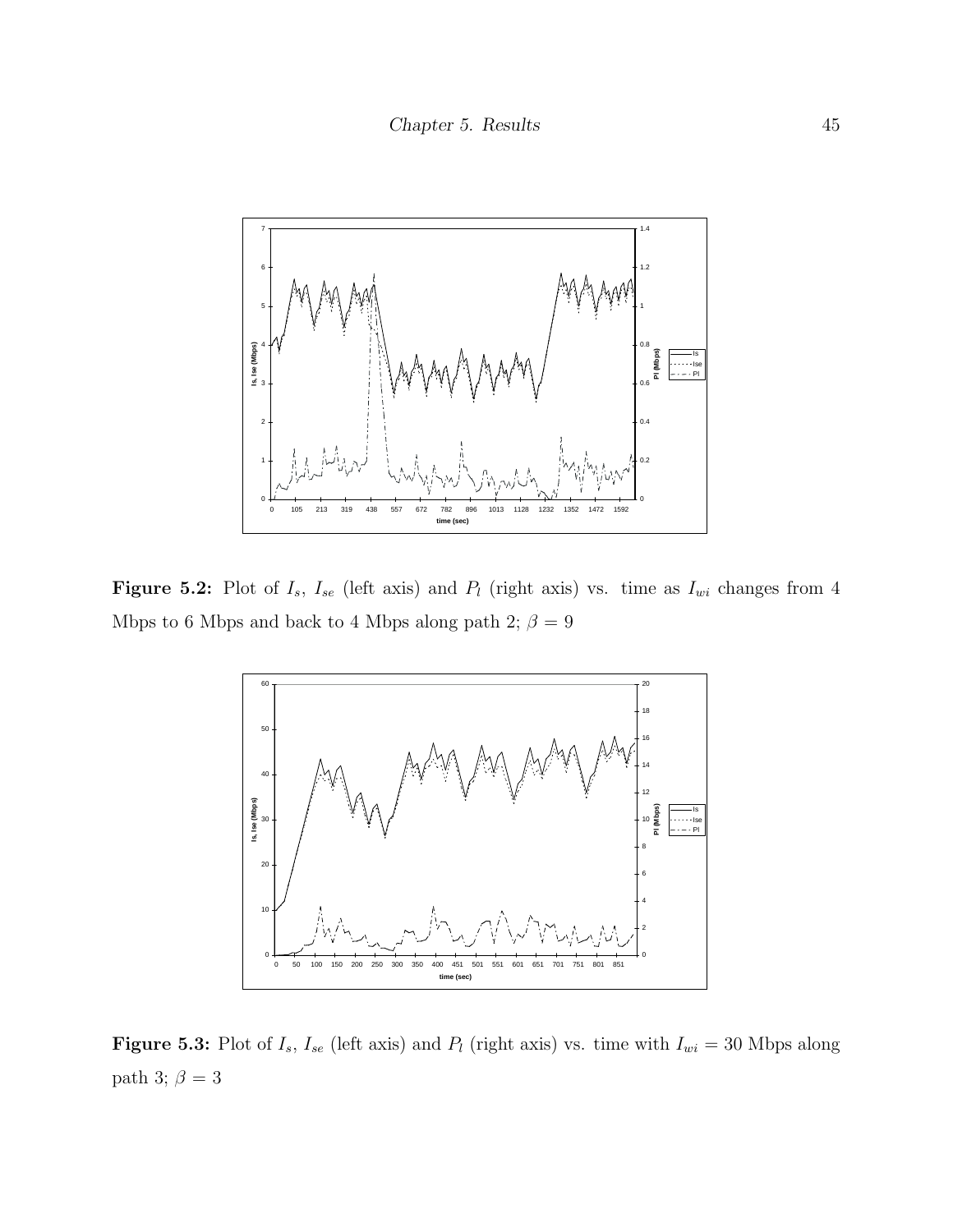

<span id="page-58-0"></span>**Figure 5.4:** Plot of  $I_s$ ,  $I_{se}$  (left axis) and  $P_l$  (right axis) vs. time with  $I_{wi} = 0.2$  Mbps along path 4;  $\beta = 9$ 

access link. The traffic along this path was found to be highly variable, accounting for the variation in  $I_{se}$ .

The parameter  $\beta$ , in Equation [4.9,](#page-41-1) was found to be effective in controlling the amount of tolerable packet loss. Figures [5.5](#page-59-0) and [5.6](#page-59-1) show the packet loss rates observed along path 1 with  $I_{wi} = 4$  Mbps, and  $\beta = 1$  and 9 respectively. The average packet loss rate for  $\beta =$ 1 was found to be 0.0958 Mbps, whereas it reduced to 0.0387 Mbps for  $\beta = 9$ . The peak packet loss rate dropped from 0.507 Mbps for  $\beta = 1$  to 0.231 Mbps for  $\beta = 9$ .

In order to evaluate the usefulness of the control scheme, packet loss rates attained with the control mechanism were compared to those obtained when a constant data rate was maintained. Figure [5.7](#page-60-0) shows  $I_s$ ,  $I_{se}$  and  $P_l$  obtained along path 2 with constant  $I_{wi} = 4$ Mbps and  $\beta = 9$ . The average sending rate obtained during this experiment was 4.95 Mbps. In order to compare this result with the case when no rate control is employed, a constant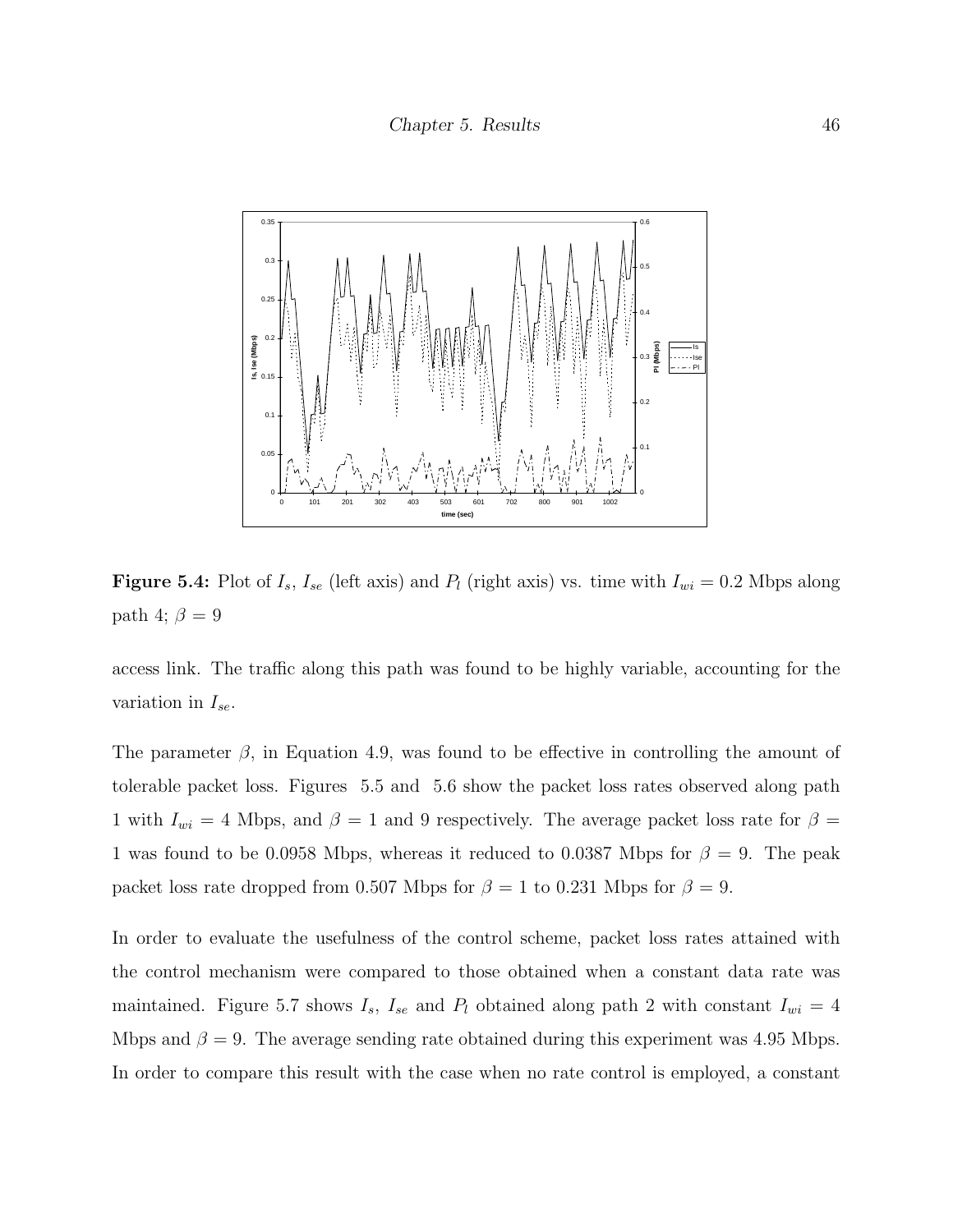

**Figure 5.5:** Plot of  $P_l$  vs. time with  $I_{wi} = 4$  Mbps along path 1;  $\beta = 1$ 

<span id="page-59-0"></span>

<span id="page-59-1"></span>**Figure 5.6:** Plot of  $P_l$  vs. time with  $I_{wi} = 4$  Mbps along path 1;  $\beta = 9$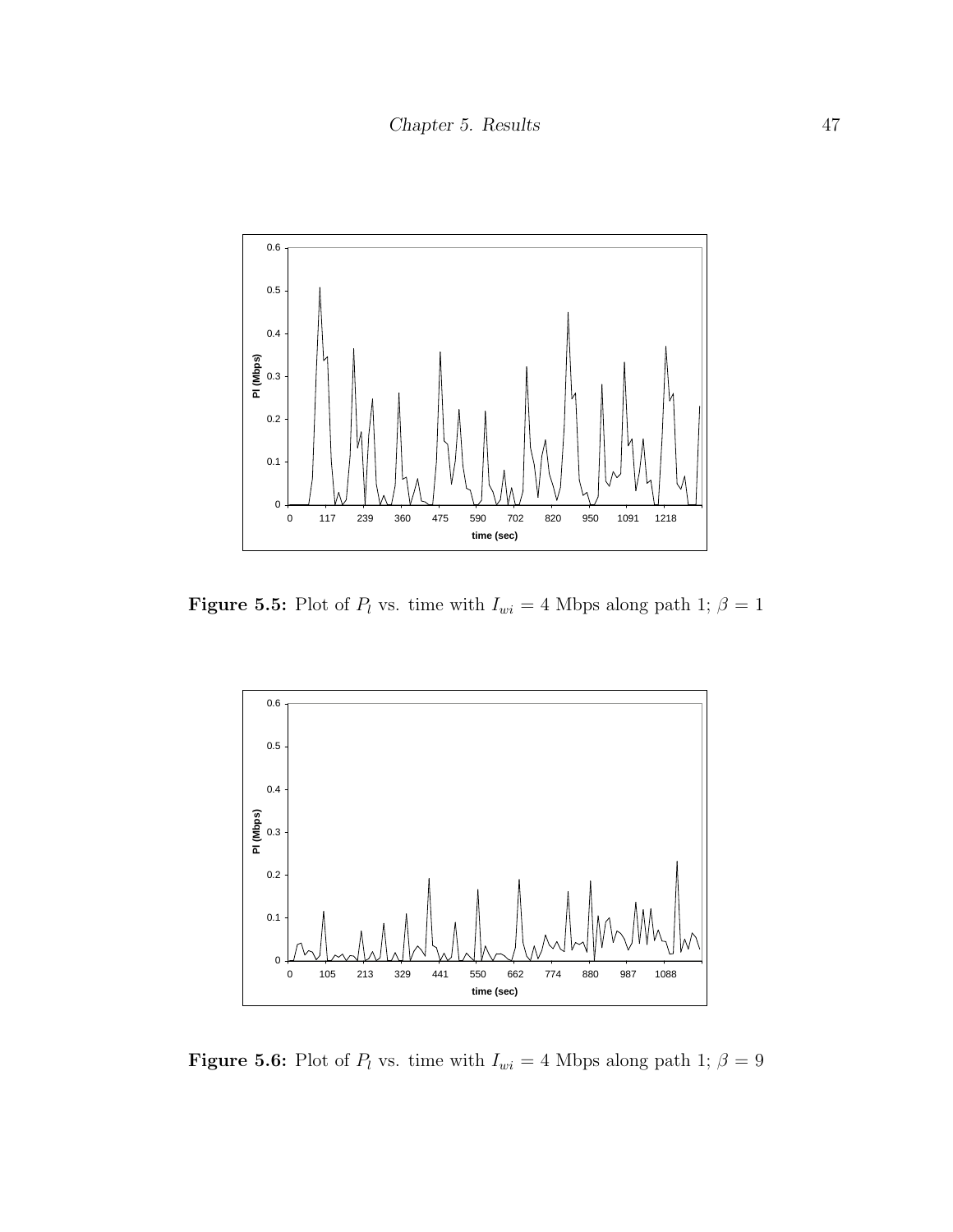

<span id="page-60-0"></span>**Figure 5.7:** Plot of  $I_s$ ,  $I_{se}$  (left axis) and  $P_l$  (right axis) vs. time with  $I_{wi} = 4$  Mbps along path 2;  $\beta = 9$ 

 $I_s = 4.95$  Mbps was used to obtain results shown in Figure [5.8.](#page-61-0) As seen from Figures [5.7](#page-60-0) and [5.8,](#page-61-0) the packet loss rate is much lower when no rate control is used as against the case when the rate control mechanism is in place. The advantage of using the rate control scheme becomes evident when the load on the link changes. This is clearly seen from Figure [5.2,](#page-57-0) where the rate control scheme is in place, and Figure [5.9](#page-61-1) where a constant sending rate of 4.95 Mbps is maintained. In both the cases.  $I_{wi}$  is changed from 4 Mbps to 6 Mbps and back to 4 Mbps. Evidently, the packet loss rate is much higher if no rate control is performed and the load on the network changes.

The above graphs bring out the robustness and usefulness of the algorithm. The scheme is found to be very beneficial in an environment where load on the network is constantly changing. This, however, is not unusual in the Internet. The amount of tolerable packet loss may also be tuned using the parameter  $\beta$  making the algorithm highly useful for applications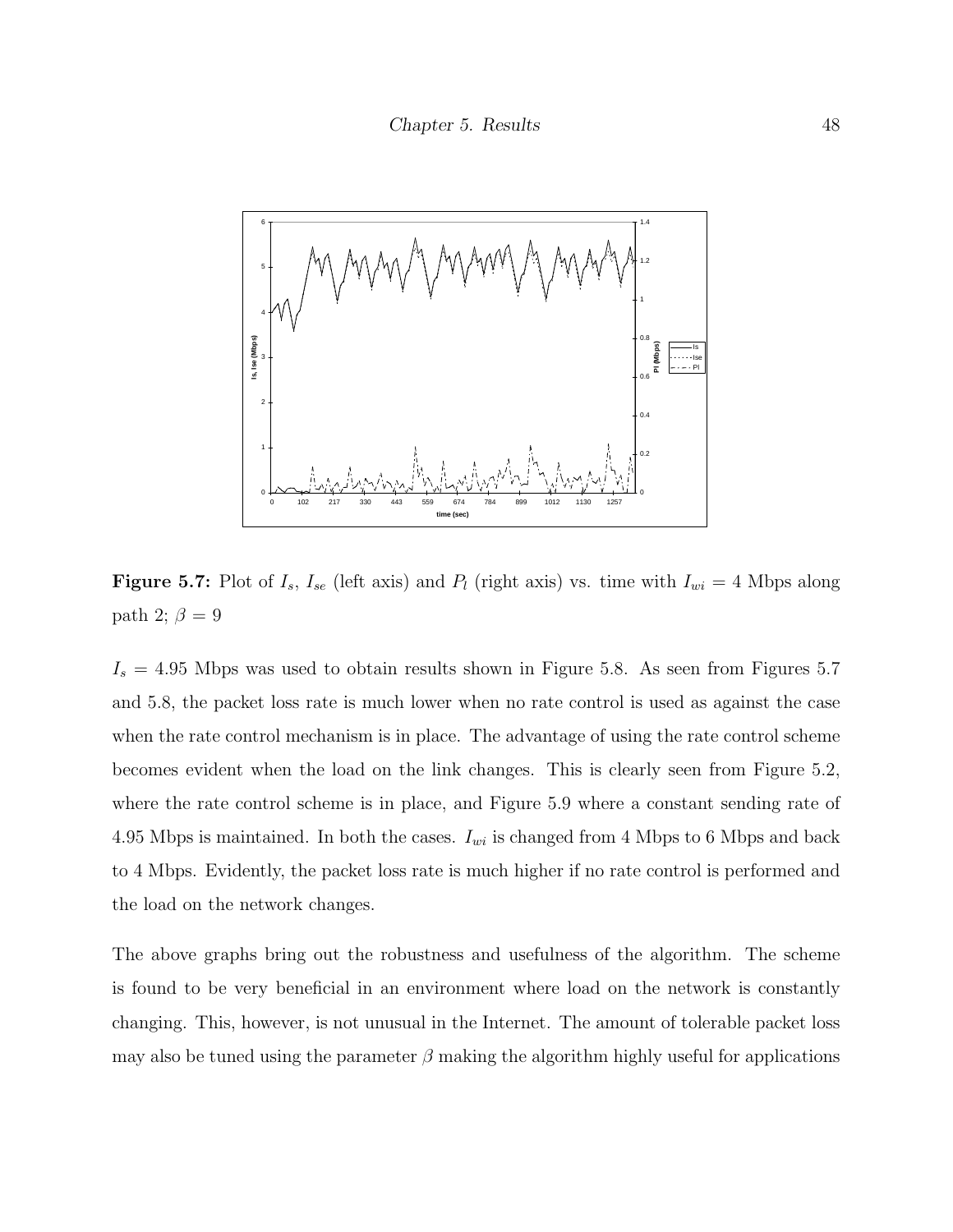

Figure 5.8: Plot of  $I_s$ ,  $I_{se}$  (left axis) and  $P_l$  (right axis) vs. time with  $I_s = 4.95$  Mbps and  $I_{wi} = 4 \ \mathrm{Mbps}$  along path  $2$ 

<span id="page-61-0"></span>

<span id="page-61-1"></span>Figure 5.9: Plot of  $I_s$ ,  $I_{se}$  (left axis) and  $P_l$  (right axis) vs. time with  $I_s = 4.95$  Mbps and  $\mathcal{I}_{wi}$  changing from 4 Mbps to 6 Mbps and back to 4 Mbps along path 2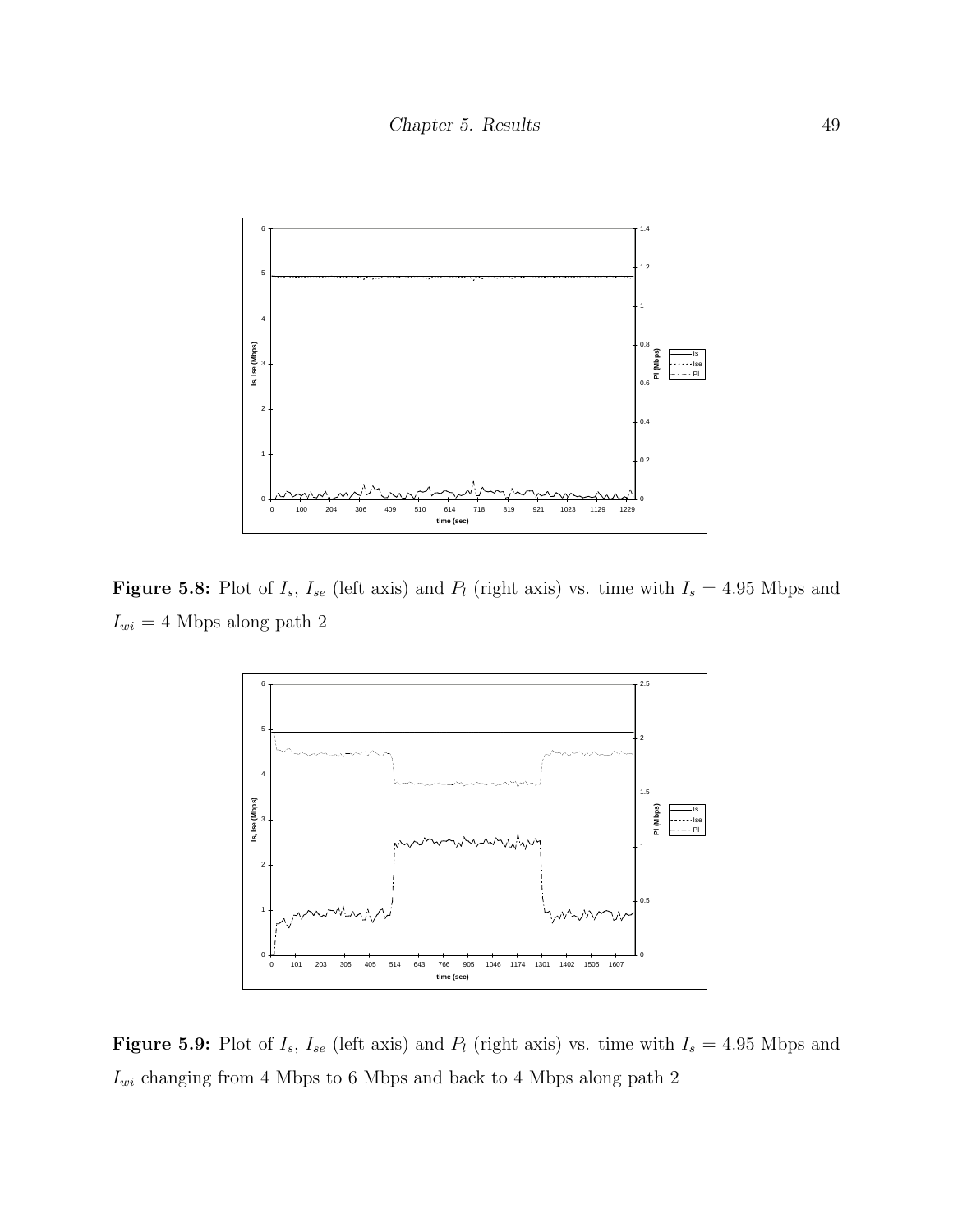that use UDP, send data for long periods of time and require high throughput. The next section shows how this algorithm was found to be of use in the proposed system.

#### 5.2 System Performance

This section details the results of test runs performed for remote visualization of a 2239488 point 3-D unstructured mesh obtained from Raleigh-Taylor (R-T) simulations. The data set was produced by an adaptive tetrahedral mesh code using Discontinuous Galerkin Euler formulation developed at Rensselear Polytechnic Institute [\[43\]](#page-75-3). The application was deployed over the Internet along path 1 (Table [5.1\)](#page-55-0).

The application was found to be stable and adaptive to changing network conditions. This is demonstrated in Figures [5.10](#page-63-0) and [5.11](#page-63-1) plotted for  $I_{wi}$  values of 2 Mbps, and 4 Mbps respectively. The figures show sending rate,  $I_s$ , effective throughput,  $I_{se}$  and packet loss rate,  $P_l$  as they change over time with  $\beta = 1$ . In both cases, the sending rate is seen to follow the effective throughput while maintaining a low packet loss rate.

Figure [5.12](#page-64-0) shows the time lag encountered by the system for the two cases mentioned above. It is seen that in both cases the difference between display time and generation time is bounded. Once the system attains stability, the time lag does not vary substantially. When  $I_{wi}$  is 2 Mbps the sending rate achieved by the application is higher than that attained for the case of  $I_{wi} = 4$  Mbps. This accounts for the lower time lag in the case when  $I_{wi} =$ 2 Mbps. Figure [5.12](#page-64-0) also shows the initial fluctuation in the display time before the system attains stability.

In order to quantify the quality of the image, error value was calculated for each octant assuming it being lost and reconstructed from its neighbors. The maximum error value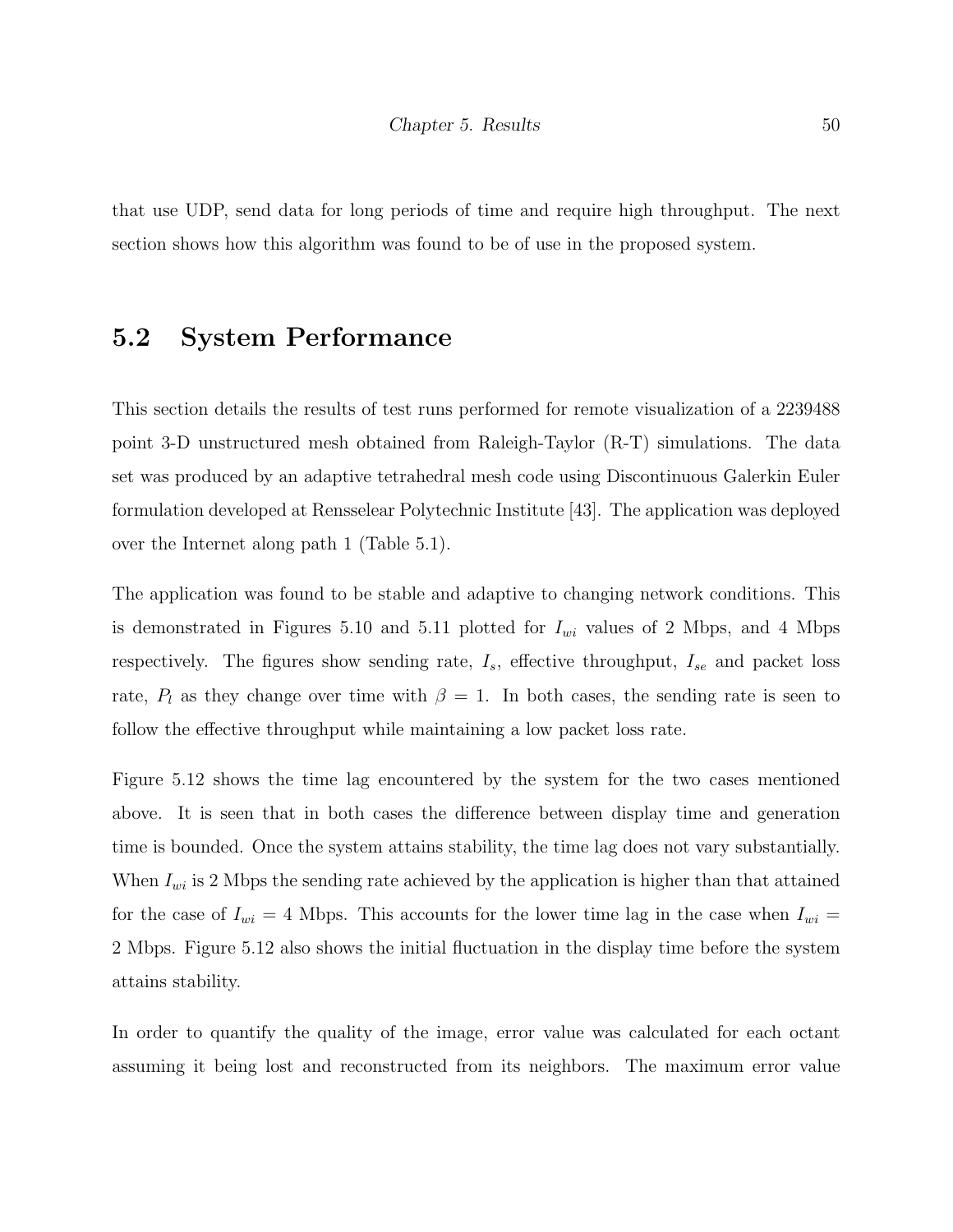

Figure 5.10: Plot of  $I_s$ ,  $I_{se}$  (left axis) and  $P_l$  (right axis) vs. time with initial  $I_s = 4$  Mbps and  $I_{wi}$  = 2 Mbps along path  $1\,$ 

<span id="page-63-0"></span>

<span id="page-63-1"></span>Figure 5.11: Plot of  $I_s$ ,  $I_{se}$  (left axis) and  $P_l$  (right axis) vs. time with initial  $I_s = 4$  Mbps and  $I_{wi} = 4$  Mbps along path 1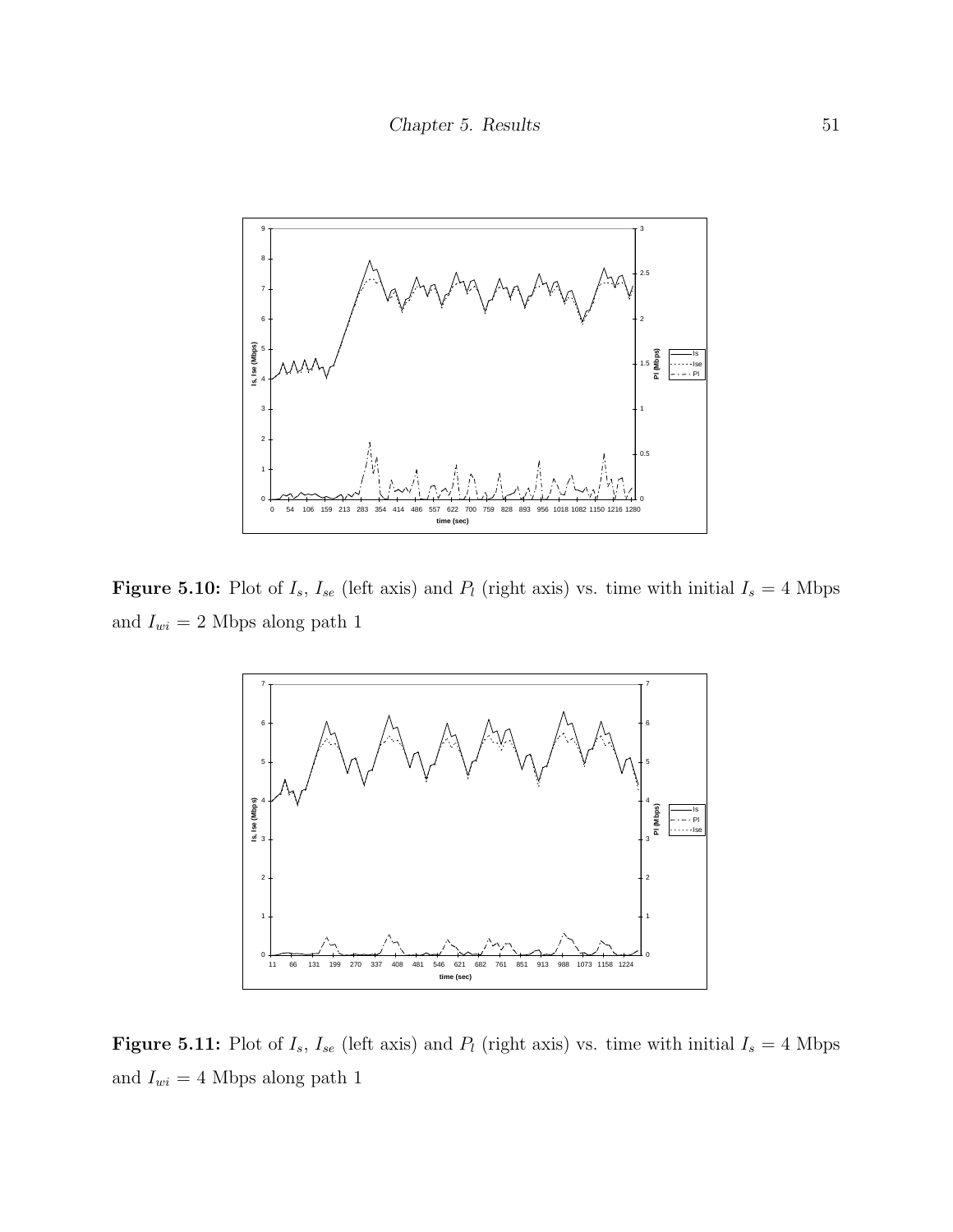

<span id="page-64-0"></span>Figure 5.12: Plot of difference between the display time and generation time of a data set. Case 1, and 2 correspond to test cases with  $I_{wi} = 2$  and 4 Mbps respectively

over the entire tree was assumed to be the worst case error  $(\overline{\lambda})$  introduced per octant if an octant were lost. For the Raleigh-Taylor series data,  $\overline{\lambda}$  was determined for various values of  $\lambda$ . Correspondingly, the average volume occupied by an octant (*avg\_volume*) was also determined. A quality metric was then defined for the image as:

$$
Q = \lambda \times avg\_volume \times octs\_received + \overline{\lambda} \times avg\_volume \times octs\_lost,
$$
 (5.1)

where *octs\_recvd* is the number of octants received by the client, and

octs lost is the number of octants lost.

Thus, the higher the value of  $Q$ , the lower the image quality. For the two test runs with  $I_{wi}$  $= 2$  and 4 Mbps, the quality of the images produced  $(Q_{recv})$  is shown in Figures [5.13](#page-65-0) and [5.14](#page-66-0) respectively. The difference between the received image quality and the sent image quality  $(= Q_{recv} - Q_{sent})$  is plotted along the right axes in the two figures. This gives an estimate of the degradation in image quality due to packet loss. The sent image quality  $(Q_{sent})$  may be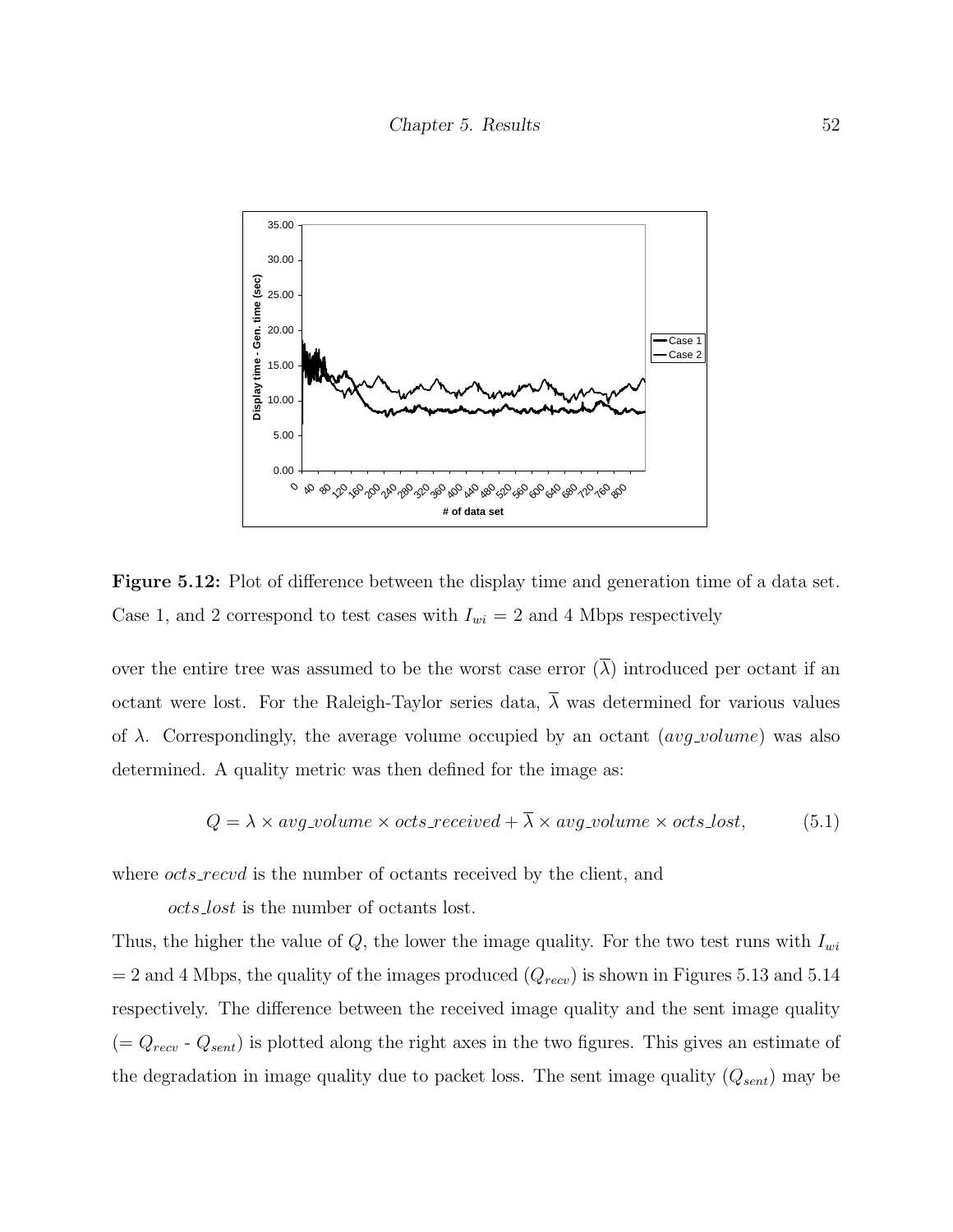

<span id="page-65-0"></span>**Figure 5.13:** Plot of received image quality,  $Q_{recv}$  (left axis) and the difference between received and sent image qualities,  $Q_{recv}$  -  $Q_{sent}$  (right axis) corresponding to each data set with  $I_{wi} = 2$  Mbps along path 1

deduced by adding the quantities plotted along the two axes. In both cases, once the system attains stability, the images are sent at a consistent quality level. It is also evident that the image is reproduced with almost the same degree of quality despite the encountered packet loss. Thus, the system tolerates packet loss without allowing a high degradation in image quality.

Appendix [B](#page-80-0) contains plots showing resource usage of the system in terms of utilization of server side packet queue, client side packet fifo and octant linked list. In addition, the graphs show how the error bound,  $\lambda$  changes as the above mentioned simulations proceed. There is a high degree of initial fluctuation evident in all the graphs. This initial fluctuation is owed to the time that the system takes to adapt to the network conditions and accurately estimate the derivative of the curve shown in Figure [4.13.](#page-50-0) Once the derivative is found, the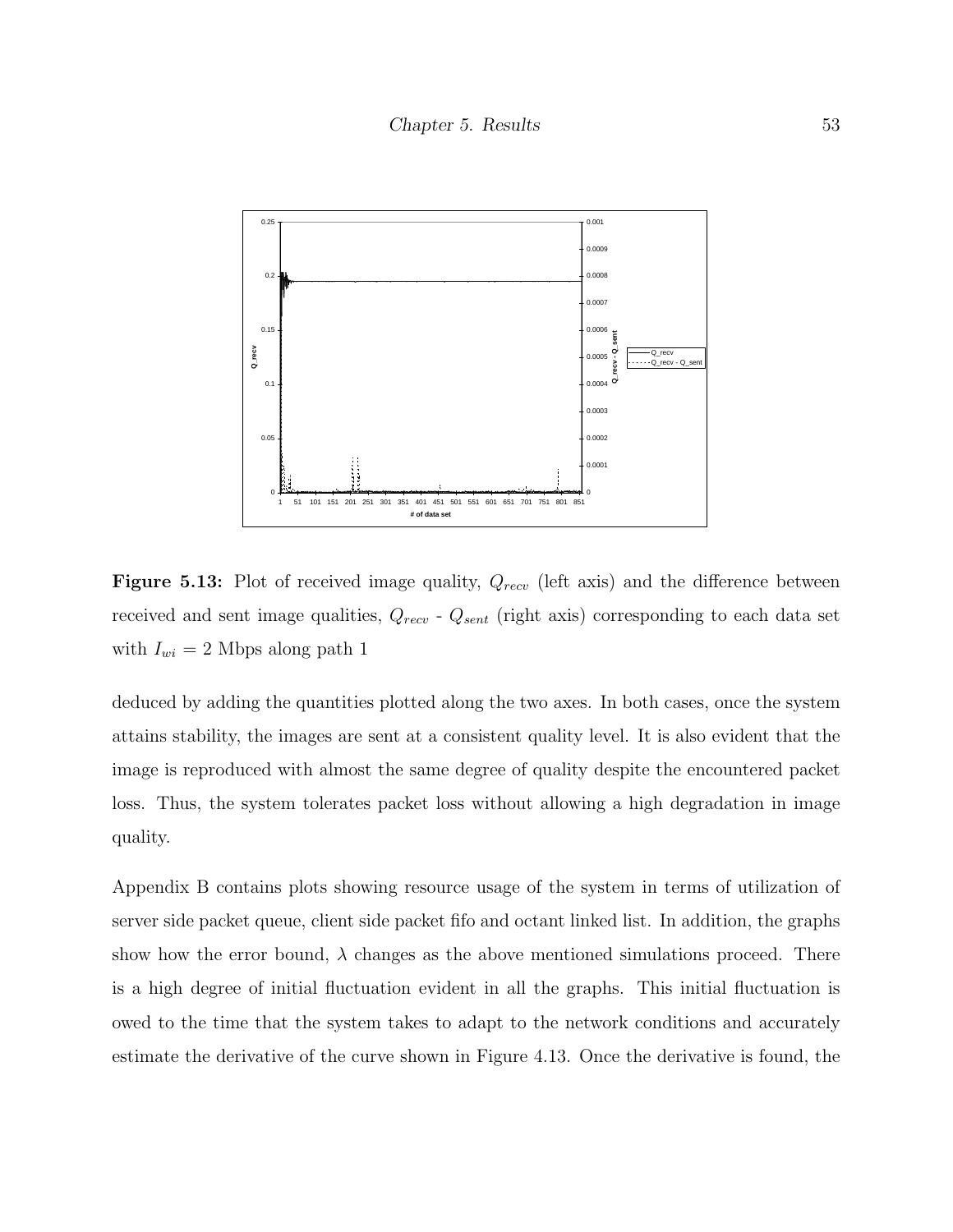

<span id="page-66-0"></span>**Figure 5.14:** Plot of received image quality,  $Q_{recv}$  (left axis) and the difference between received and sent image qualities,  $Q_{recv}$  -  $Q_{sent}$  (right axis) corresponding to each data set with  $I_{wi} = 4$  Mbps along path 1

rate control mechanism becomes effective in keeping  $\lambda$  considerably stable, yet adaptive to changing sending rate. The resource usage for the system is found to be low for both test cases.

Figure [5.15](#page-67-0) shows the mesh as viewed at the client end. Here,  $\lambda = 1.2$  and the number of octants is 141433. Figure [5.16](#page-67-1) shows the mesh at a later time with much lower resolution (4096 octants) obtained with an error bound of 2.102497. As expected, the degree of compression is found to substantially affect the quality of the viewed image in terms of its resolution.

Thus, the system is found to be adaptive to changing network conditions and attempts to obtain the maximum possible effective throughput while minimizing packet loss.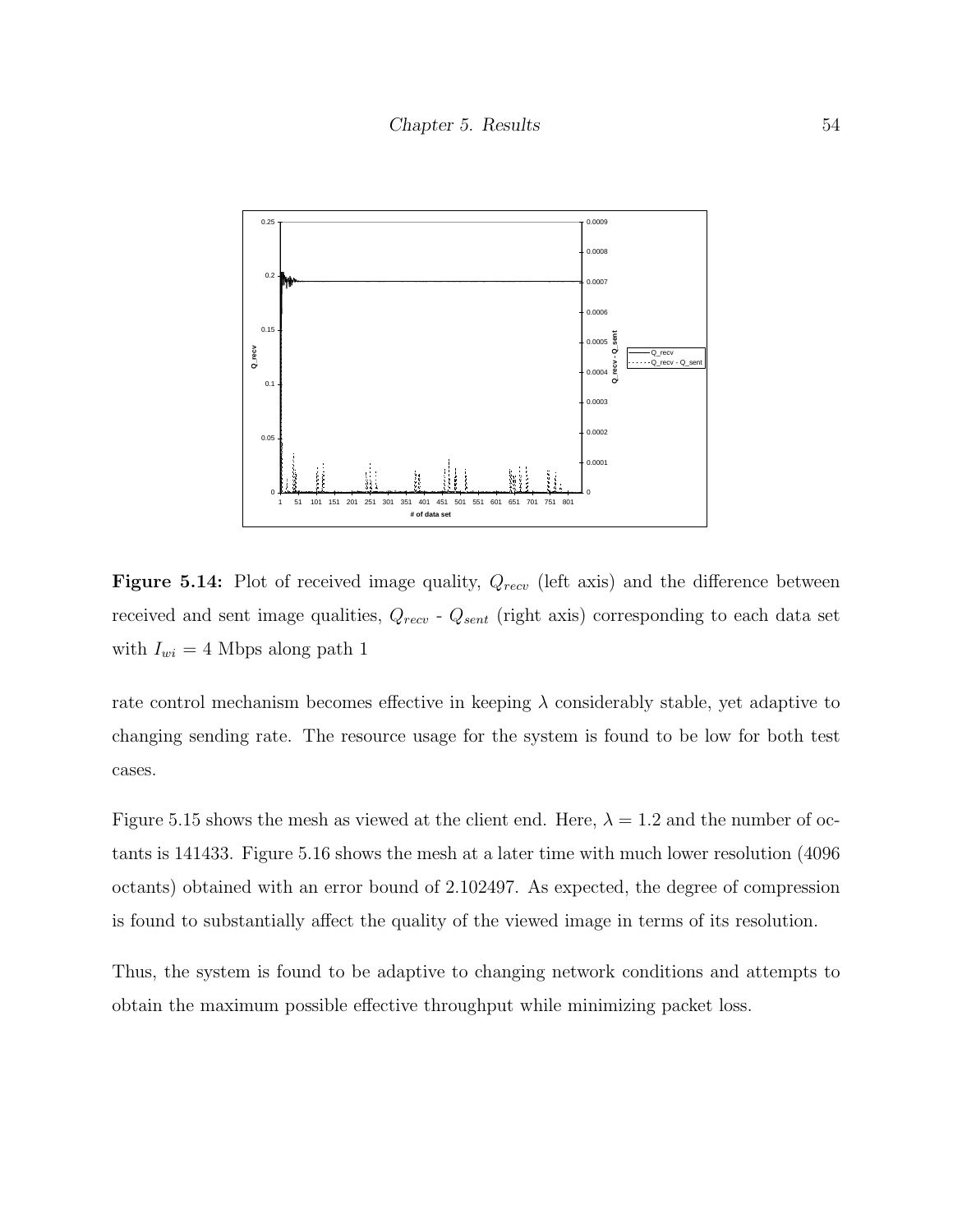

Figure 5.15: Image of 2239488 point Raleigh-Taylor simulation data with 141433 octants and  $\lambda=1.2$ 

<span id="page-67-1"></span><span id="page-67-0"></span>

Figure 5.16: Image of 2239488 point Raleigh-Taylor simulation data with 4096 octants and  $\lambda=2.102497$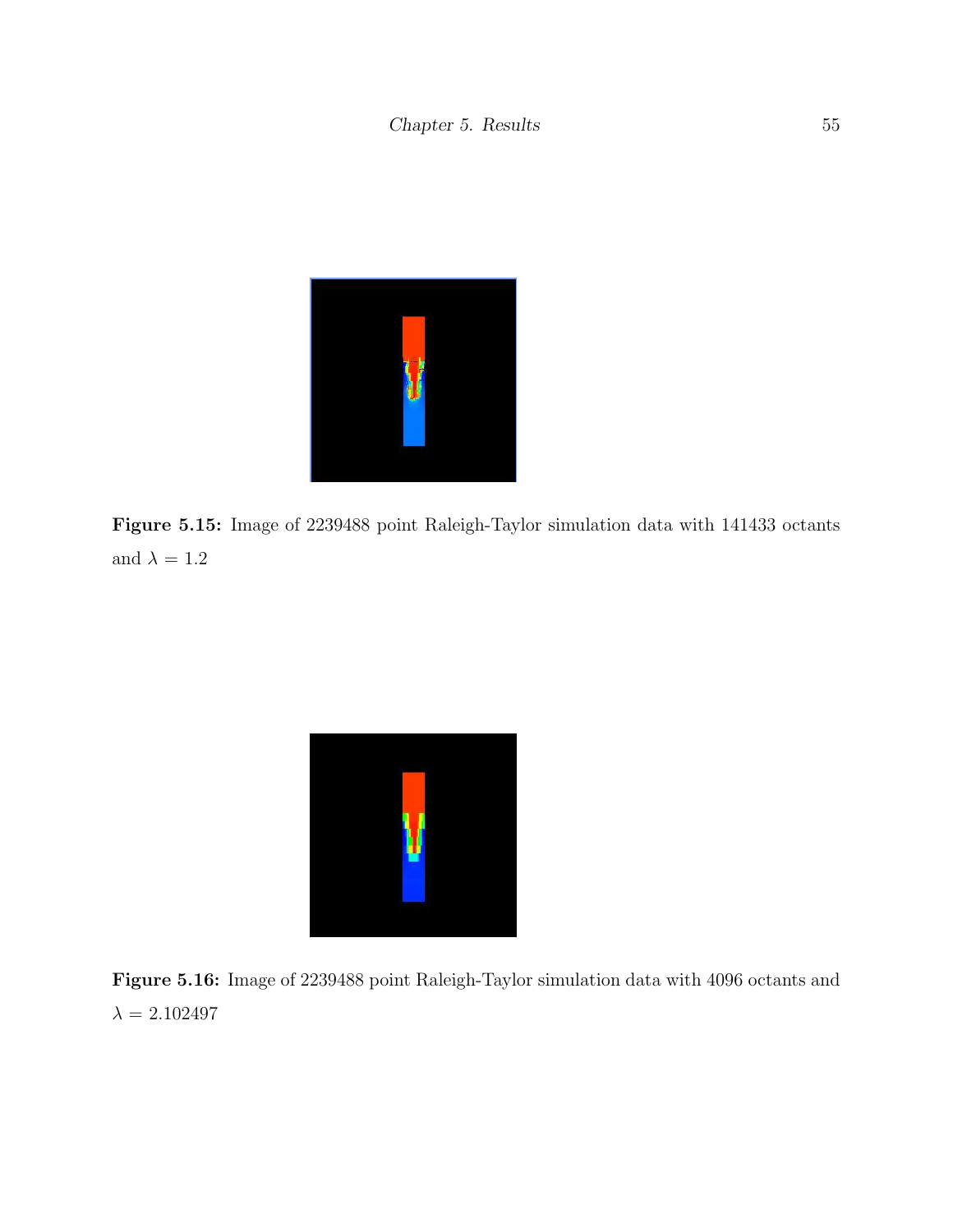### <span id="page-68-0"></span>Chapter 6

## Summary and Future Work

This thesis presents a remote visualization system for real-time viewing of scientific data. Such a system can be highly useful for viewing simulations of complex physical phenomena.

The system is developed as a client server application. Both, server and client are multithreaded. The server resides on a multi-processor machine while the client may be deployed on a high performance desktop machine.

The server produces simulation data using mesh-based PDE solution software. For every time step, data is spatially distributed into an octree. The octree allows for efficient storage of data and enables easy updation and retrieval. Polynomial compression is performed on the data in each octant, and the compressed data is sent to the client for visualization. As time proceeds, various regions of the mesh change and the octree gets updated. The updated octants are compressed and sent to the client for every time step. Thus, the server is comprised of a PDE solution software, a compression module, and a communication entity. Once the data reaches the client, it is de-compressed and rendered. The server and client communication takes place through their respective communication entities. In addition to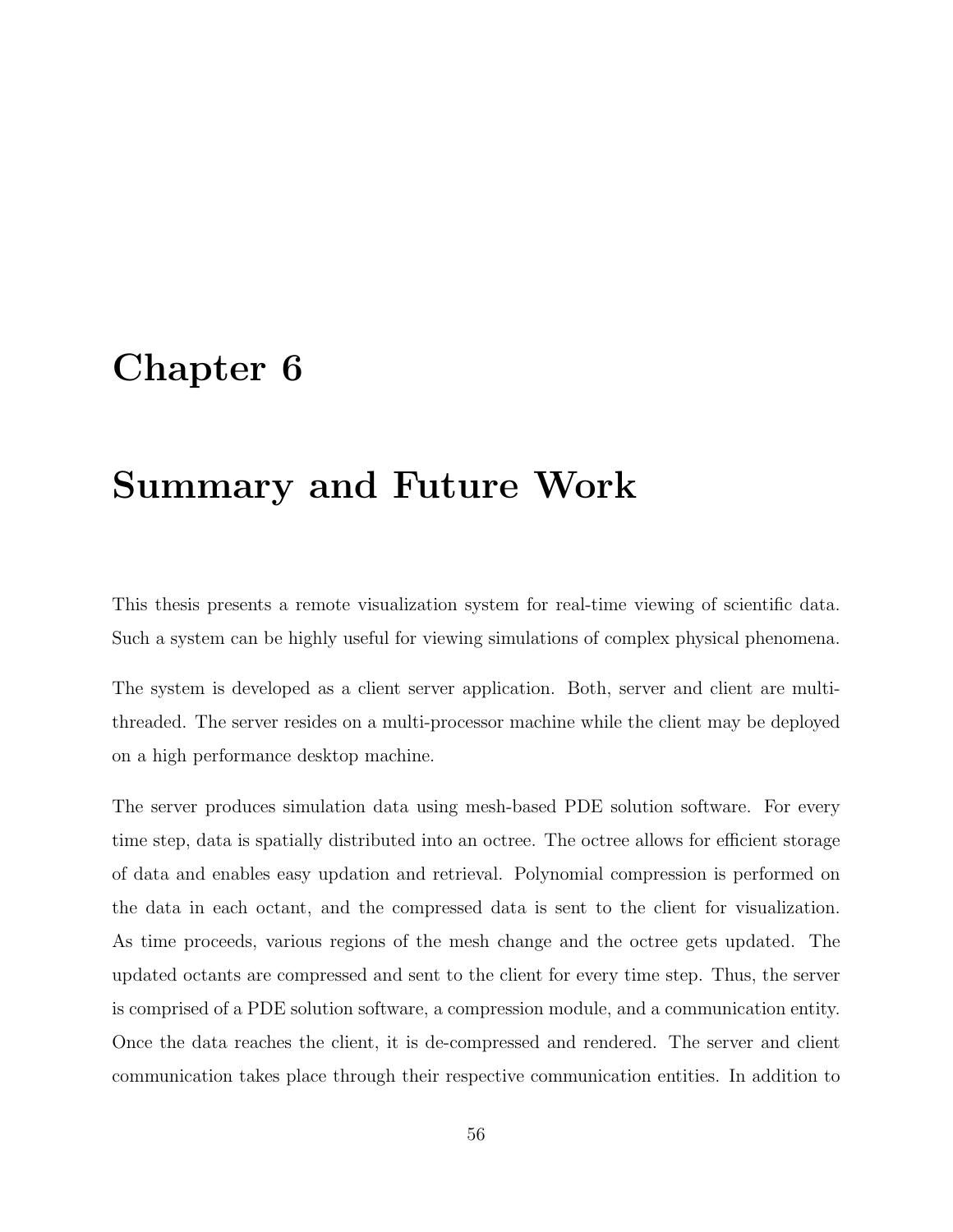the communication block, the client has a de-compression module and a visualization entity.

In order to maintain a regular sequence of images, the system has buffers at both ends. The server maintains a packet queue so it may generate a constant flow of packets at all times. The client buffers packets in a fifo. The packets are extracted and parsed to get individual data units that are then inserted in a linked list. When data needs to be (re-)rendered, it is extracted from the linked list and inserted into an octree. The leaves of this replicated octree then contain compressed data. Once an octree is updated, the data is decompressed, inserted into the visualization data structure, and rendered.

At the base of this communication are one TCP and two UDP channels. While data is transferred over a UDP channel, the other two channels are maintained for exchanging control information. This thesis addresses issues involved in designing the communication protocol and presents a control theory based adaptive rate-control scheme for maximization of effective throughput between the two machines. The rate-control theory, proposed in this thesis, may be used by any UDP application that is tolerant to packet loss and can take advantage of available bandwidth.

The system is shown to be robust and adaptive to changing network conditions. As the rate control algorithm changes the ideal data sending rate, the compression module changes its degree of compression. The system thus takes advantage of the available bandwidth at any time, by changing the image resolution. This enables image generation with best possible quality and makes the application robust. The packet loss tolerance of the application also considerably affects its robustness. In addition, as shown by test results of the rate-control scheme in Chapter [5,](#page-54-0) the parameter  $\beta$  may be used to tune the results and obtain a lower packet loss. As in most real-time applications, UDP is used to avoid the overhead of retransmissions. Further benefits are maximized by careful choice of packet sizes and packet formats.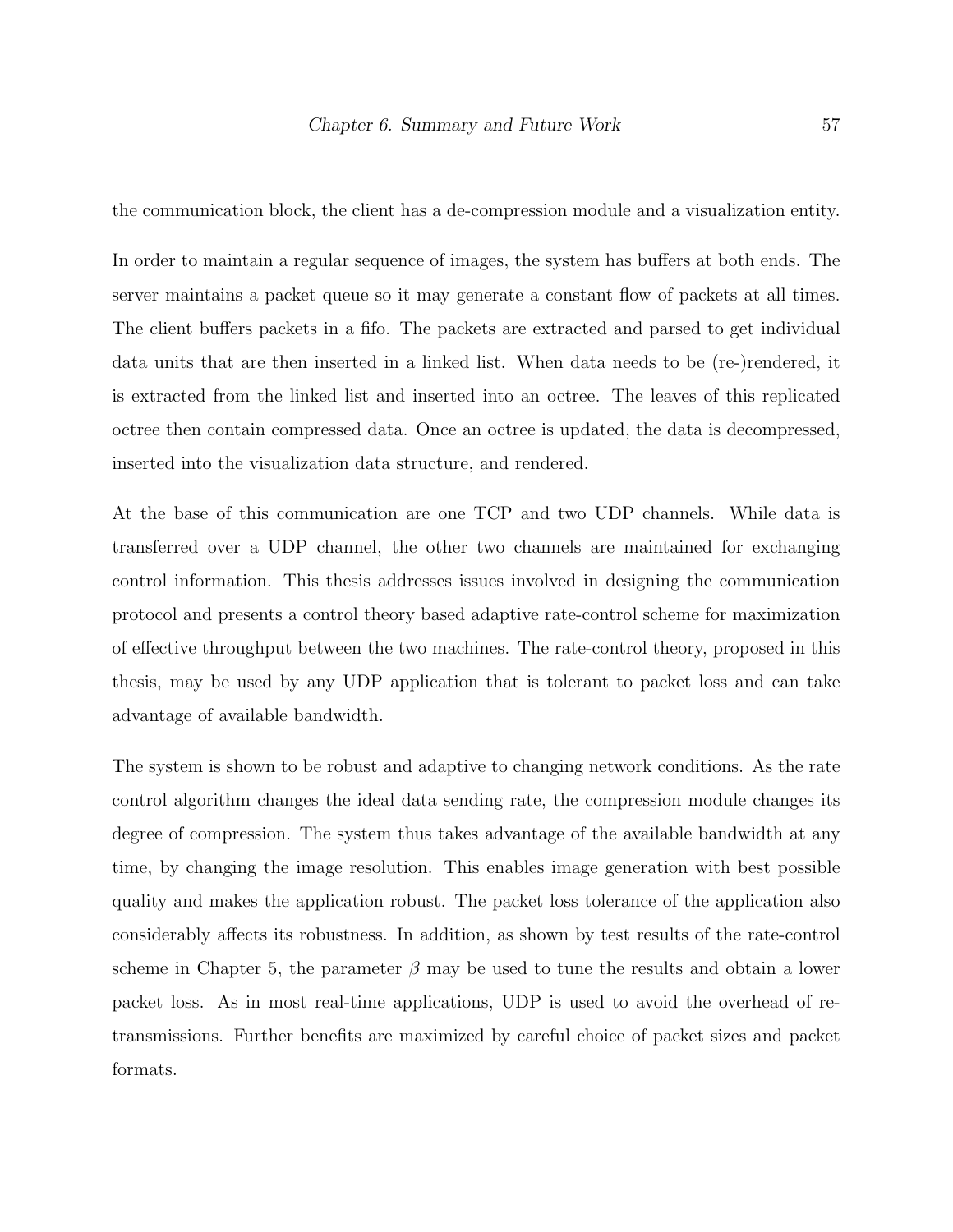#### 6.1 Future Work

An intuitive direction for future work would be to explore the effects of the rate control scheme on other traffic streams - both UDP and TCP. While it was observed that the controlled stream does not excessively increase the loss experienced by another co-existing UDP stream, its effect on TCP streams has not been studied.

In addition, it would be interesting to observe if the rate-control is effective for multiple co-existent UDP streams that use the same rate control algorithm. Some preliminary tests were performed to this effect. It was found that if two such controlled UDP streams co-exist, one of them follows the desired pattern of sending rate, while the other's sending rate drops down to zero. Therefore, there probably is a need for signalling between the two sources. The rate control algorithm may then be modified so as to appropriately react to the situation.

During the development of the visualization system, it was found that it can greatly benefit from a fast and efficient rendering mechanism. This would reduce the processing burden on the client. Thus, a probable direction for future work would be to explore alternate methods of data rendering, including direct rendering without the use of a specialized software like the Visualization Toolkit that is presently used.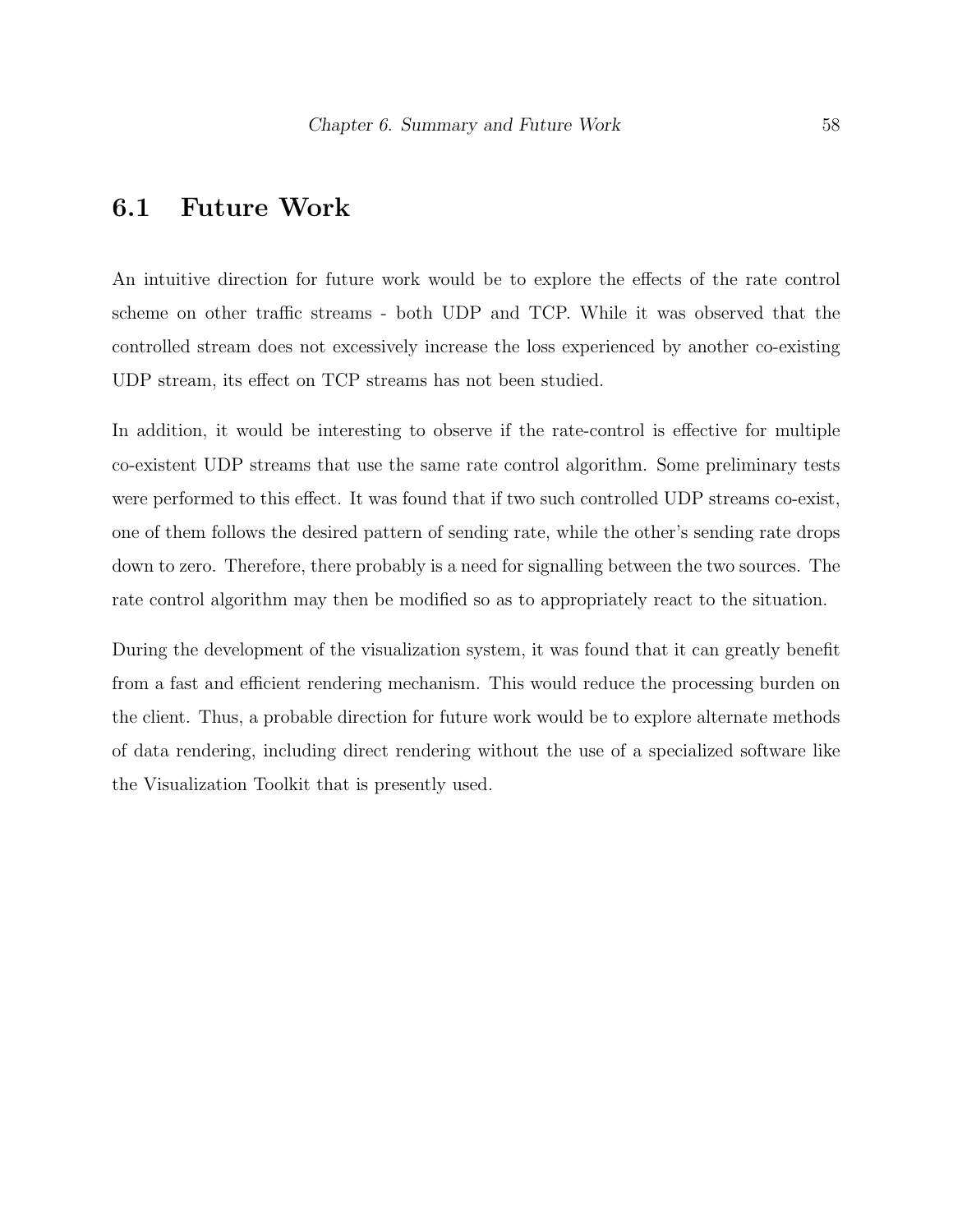# Bibliography

- [1] G.L.Miller, D.Talmor, and S.H.Teng, "Optimal coarsening of unstructured meshes," J. Algorithms, vol. 31, pp. 29–65, April 1999.
- [2] "ASCI Flash Center: Research." Website: http://flash.uchicago.edu/research.
- [3] S. Lee, N. Piersol, W. Kalata, C. L. Skelly, M. A. Curi, P. F.Fischer, F. Loth, and L. B.Schwartz, "Numerical simulation of vein graft hemodynamics," in Proceedings of the 2001 BioEngineering Conference, pp. 733–4, June 2001. BED-Vol 50.
- [4] P. Behling, "Supercomputing-based visualization systems used for analyzing output data of a numerical weather prediction model," in Proceedings, 1990 International Conference on Supercomputing, (Amsterdam), pp. 291–295, June 1990.
- [5] a. E. S. Committee on Physical, Mathematical, "Grand Challenges 1993: High Performance Computing and Communications," Supplement the President's Fiscal Year 1993 Budget FY 1993 U.S. Research and Development Program, Office of Science and Technology Policy, 1993.
- [6] T. Sterling, paul Mesina, and P. H. Smith, Enabling Technologies for Petaflops Computing. Cambridge, Massachusetts: The MIT Press.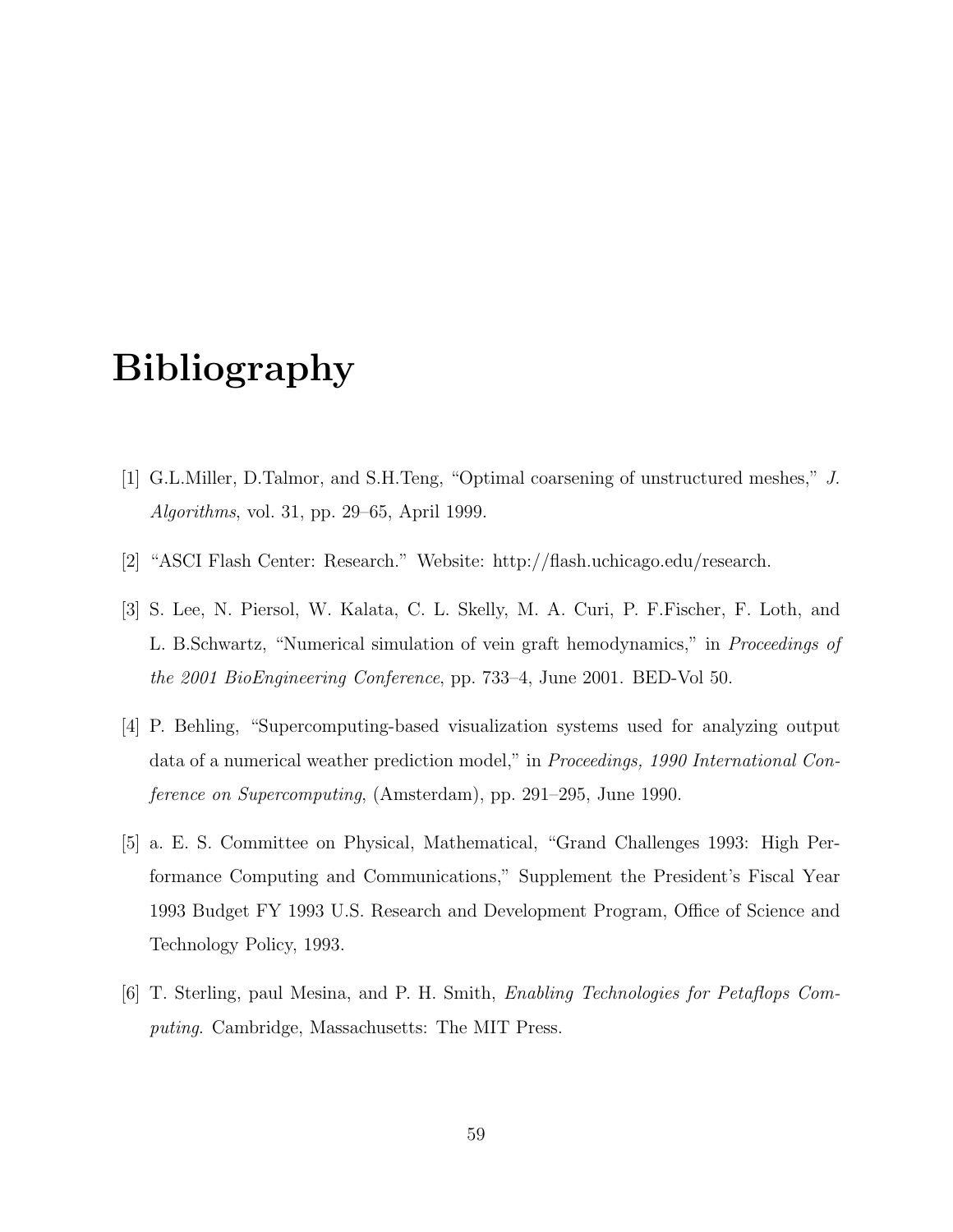- [7] S. K. Graffunder, "Barrier-breaking performance for industrial problems on the CRAY C916," in Proceedings of the Conference on Supercomputing '93, pp. 516–519.
- [8] J. Wells, V. Oberacker, A. Umar, C. Bottcher, M. Strayer, J. Drake, and R. Flanery, "The quantum structure of matter grand challenge project: Large-scale 3-D solutions in relativistic quantum dynamics," in Proceedings of the Conference on Supercomputing '93, pp. 44–53.
- [9] E. Barczcz, "One year with an iPSC/860," in Proceedings of the COMPCON Spring'91 Conference, IEEE Computer Society Press, p. 213.
- [10] E. Elmroth, C. Ding, Y.-S. Wu, and K. Pruess, "A parallel implementation of the TOUGH2 software package for large scale multiphase fluid and heat flow simulations," in Proceedings of Supercomputing'99.
- [11] K. Pruess, "A general purpose numerical simulator for multiphase fluid and heat flow," Lawrence Berkley Laboratory Report LBL-29400, Lawrence Berkley Laboratory, Berkley, CA, May 1991.
- [12] W. Schroeder, K. Martin, and B. Lorenson, The Visualization Toolkit, An Object-Oriented Approach to 3D Graphics. Upper Saddle River, New Jersey: Prentice Hall PTR, 1998.
- [13] M. Woo, J. Neider, T. Davis, D. Schreiner, and O. A. R. Board, OpenGL(R) Programming Guide: The Official Guide to Learning OpenGL, Version1.2. Addison-Wesley Pub. Co., 1999.
- [14] "AVS5." Website: http://help.avs.com/AVS5/.
- [15] "SCIRun." Website: http://software.sci.utah.edu/scirun.html.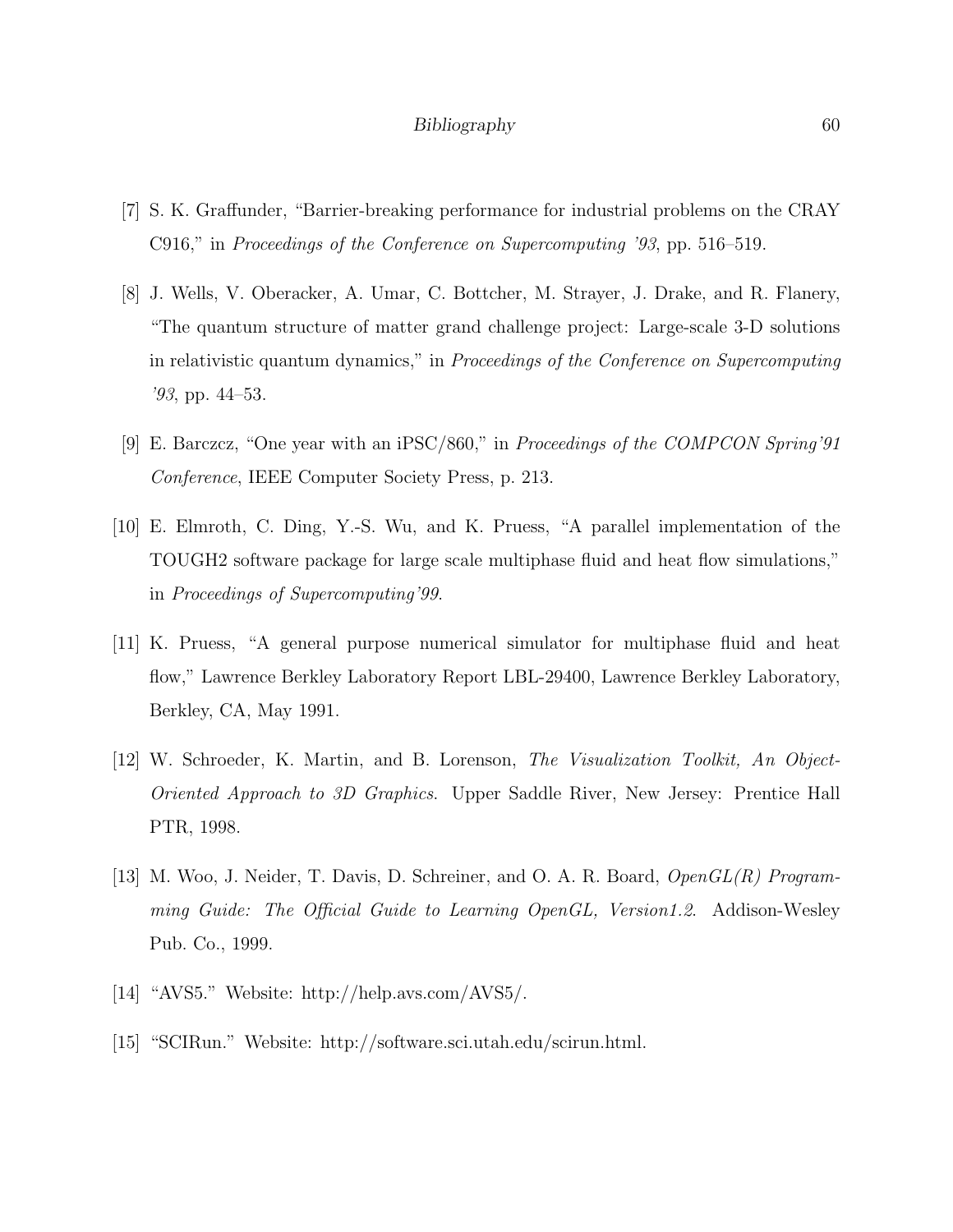- [16] "Integration of SCIRun, Genesis and Matlab." Website: http://www.sci.utah.edu/pubs/pdfs/scirun gen mat.pdf.
- [17] "RealPlayer." Website: http://www.real.com.
- [18] "Windows Media Player." Website: http://www.windowsmedia.com.
- [19] J. Postel, "User Datagram Protocol," RFC 768, ISI, August 1980.
- [20] J. Postel, "Transmission Control Protocol," Darpa Internet Program Protocol Specification, RFC 793, ISI, September 1981.
- [21] S. Casner, H. Schulzrinne, and V. Jacobson, "RTP: A transport protocol for real-time applications," tech. rep., Network Working Group Request for Comments: 1889 Category: Standards Track Audio-Video Transport Working Group, January 1996.
- [22] S. Floyd and V. Jacobson, "Random early detection gateways for congestion avoidance," IEEE/ACM Transactions on Networking, vol. 1, no. 4, pp. 397–413, 1993.
- [23] A. Kapdia, A. Feng, and W. chen Feng, "The effects of inter-packet spacing on the delivery of multimedia content," in Proceedings of the 21st IEEE International Conference on Distributed Computing Systems (ICDCS-2001), (Phoenix, Arizona), April 2001.
- [24] Rahul, Balakrishnan, and Seshan, "An integrated congestion management architecture for internet hosts," Tech. Rep. MIT/LCS/TR-771, 1999.
- [25] L. Freitag and R. Loy, "Comparison of remote visualization strategies for interactive exploration of large data sets," in *Proceedings 15th International Parallel and Distributed* Processing Symposium, 2001.
- [26] C.-F. Chang, G. Bishop, and A. Lastra, "LDI tree: A hierarchical representation for image-based rendering," in *Siggraph 1999, Computer Graphics Proceedings* (A. Rockwood, ed.), (Los Angeles), pp. 291–298, Addison Wesley Longman, 1999.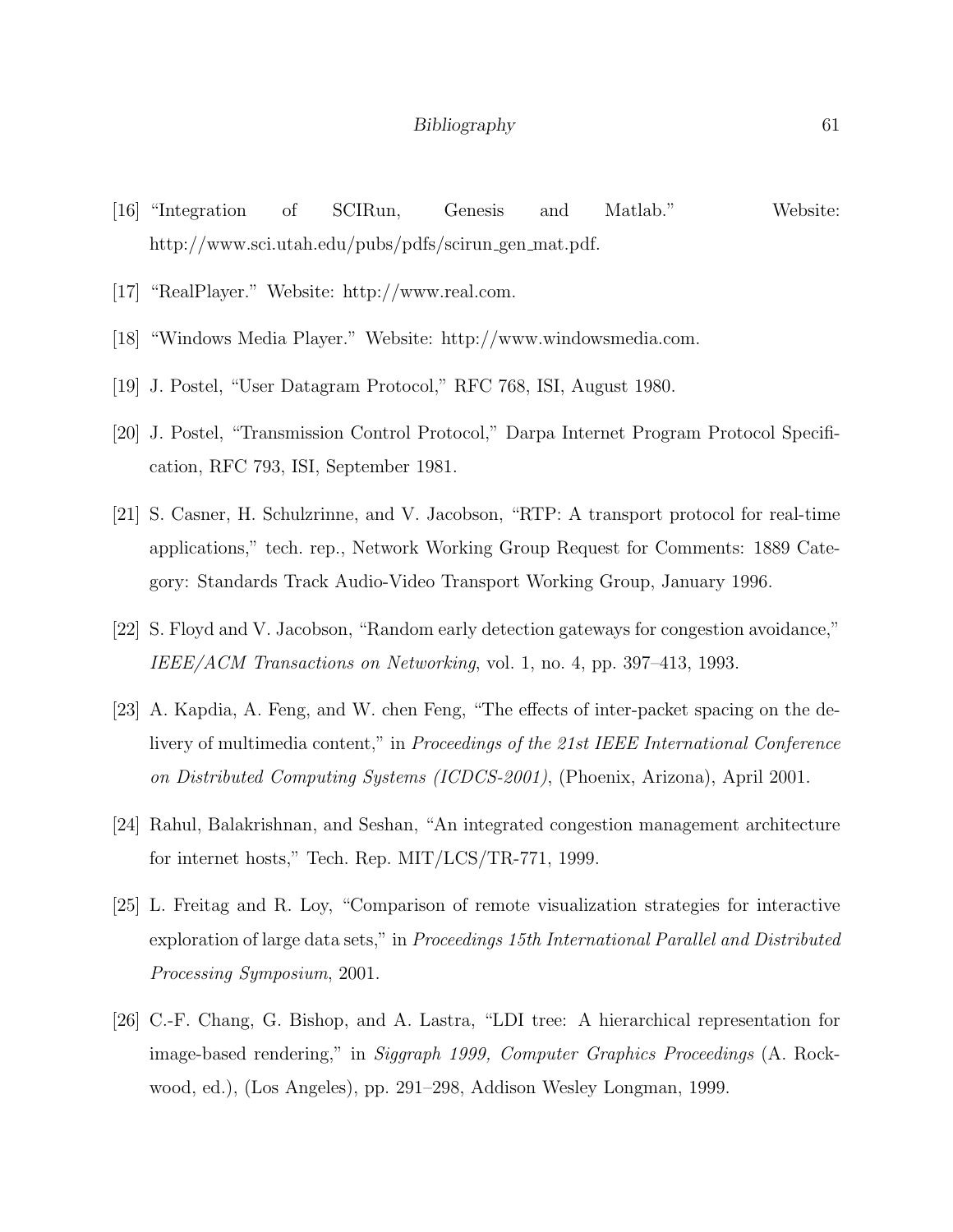- [27] L. McMillan and G. Bishop, "Plenoptic modeling: An image-based rendering system," Computer Graphics, vol. 29, no. Annual Conference Series, pp. 39–46, 1995.
- [28] J. W. Shade, S. J. Gortler, L.-W. He, and R. Szeliski, "Layered depth images," Computer Graphics, vol. 32, no. Annual Conference Series, pp. 231–242, 1998.
- [29] R. Haimes, "pV3: A distributed system for large-scale unsteady cfd visualization," 1994.
- [30] T. W. Crockett, "Beyond the renderer: Software architecture for parallel graphics and visualization," ICASE, 1996. Technical Report 96-75.
- [31] H. Hoppe, "Progressive meshes," Computer Graphics, vol. 30, no. Annual Conference Series, pp. 99–108, 1996.
- [32] B. Heckel, G. H. Weber, B. Hamann, and K. I. Joy, "Construction of vector field heirarchies," in IEEE Visualization '99 (D. Ebert, M. Gross, and B. Hamann, eds.), (San Francisco), pp. 19–26, 1999.
- [33] J. Roerdink and M. Westenberg, "Wavelet-based volume visualization," Technical Report IWI 98-9-06, Institute for Mathematics and Computer Science, University of Groningen, 1998.
- [34] P. Lindstrom, D. Koller, W. Ribarsky, L. Hodges, N. Faust, and G. Turner, "Real-time continuous level of detail rendering of height fields," Proceedings of SIGGRAPH'96, pp. 109–118, 1996.
- [35] E. C. Lamar, B. Hamann, and K. I. Joy, "Multiresolution techniques for interactive texture-based volume visualization," in IEEE Visualization '99 (D. Ebert, M. Gross, and B. Hamann, eds.), (San Francisco), pp. 355–362, 1999.
- [36] "Early feedback on very High Speed Backbone Network (vBNS) Extremely Positive." Website: http://www.vbns.net/press/feedback.html.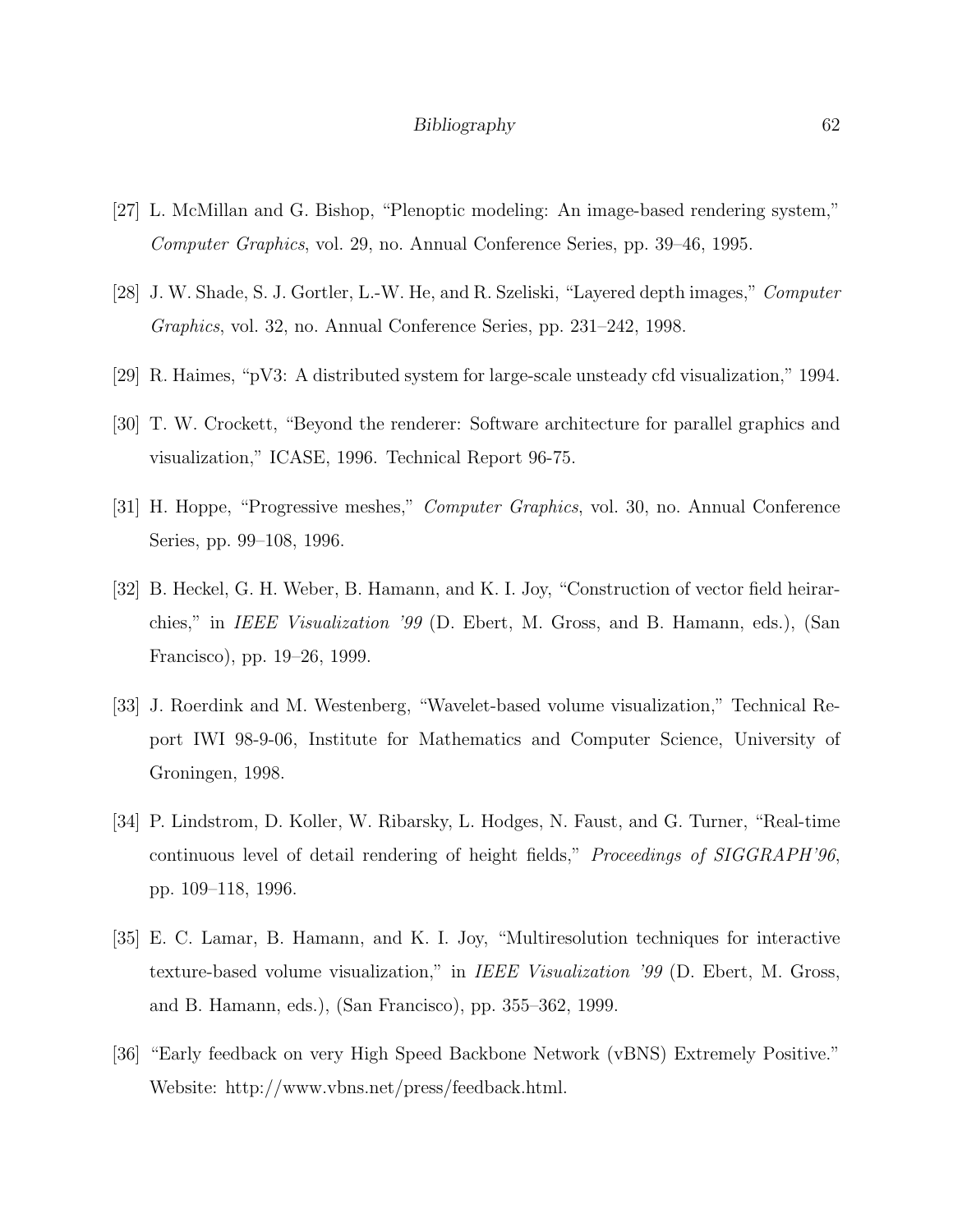- [37] "Introduction to Grid Computing." Website: http://www.cs.ucsd.edu/classes/sp00/ notes/fran/introweb.html.
- [38] G. Cheng, Y. Lu, G. Fox, K. Mills, and T. Haupt, "An interactive remote visulaization environment for an electromagnetic scattering simulation on a high performance computing system," in Proceedings, Supercomputing '93, (Portland, Oregon), pp. 317–326.
- [39] "Compression of scientific data," 2001. Ph.D. Proposal, Virginia Tech.
- [40] N. Analysis, B. D. Gupta. Stosius Inc/Advent Books Division, 1989.
- [41] "XDR: External Data Representation," RFC 1014, Sun Microsysyems, Inc, June 1987.
- [42] "Iperf version 1.1.1," 2000. Website: http://dast.nlanr.net/Projects/Iperf1.1.1/.
- [43] J. Flaherty, R. M. Loy, M. S. Shephard, B. K. Szymanski, J. D. Teresco, and L. H. Ziantz, "Adaptive local refinement with octree load balancing for the parallel solution of three-dimensional conservation laws," Journal of Parallel and Distributed Computing, vol. 47, no. 2, pp. 139–152, 1997.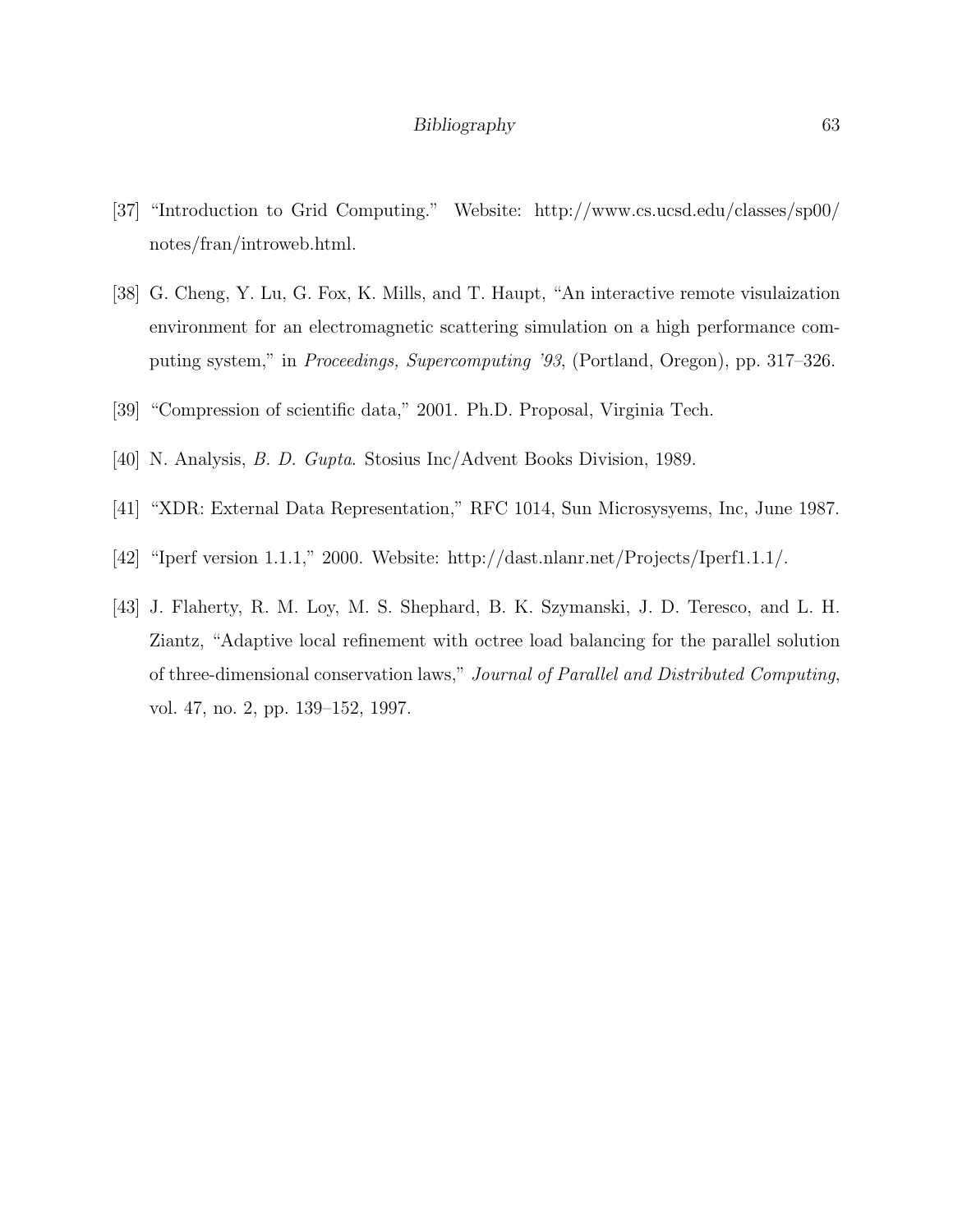# <span id="page-76-0"></span>Appendix A

# Network Paths

This appendix contains results obatined from the system utility traceroute between the four test paths presented in Chapter [5,](#page-54-0) Table [5.1.](#page-55-0)

## Path 1

Source: 128.173.52.7

Destination: 140.221.11.103

### Traceroute Output:

1 localhost (10.0.0.1) 0.233 ms 0.172 ms 0.154 ms

2 tor-6509-1a.vl617.cns.vt.edu (128.173.55.254) 0.764 ms 0.685 ms 0.783 ms

3 sha-6509-1a.vl618.cns.vt.edu (128.173.2.17) 0.909 ms 1.534 ms 0.702 ms

4 bur-6509-1a.vl709.cns.vt.edu (128.173.0.73) 0.861 ms 0.875 ms 1.174 ms

5 isb-6509-1b.vl702.cns.vt.edu (128.173.0.21) 1.617 ms 1.781 ms 0.936 ms

6 isb-6006-1a.vl710.cns.vt.edu (128.173.0.82) 1.076 ms 0.888 ms 0.973 ms

7 isb-7507-2.gi1-0-0.cns.vt.edu (128.173.0.102) 1.000 ms 0.930 ms 0.858 ms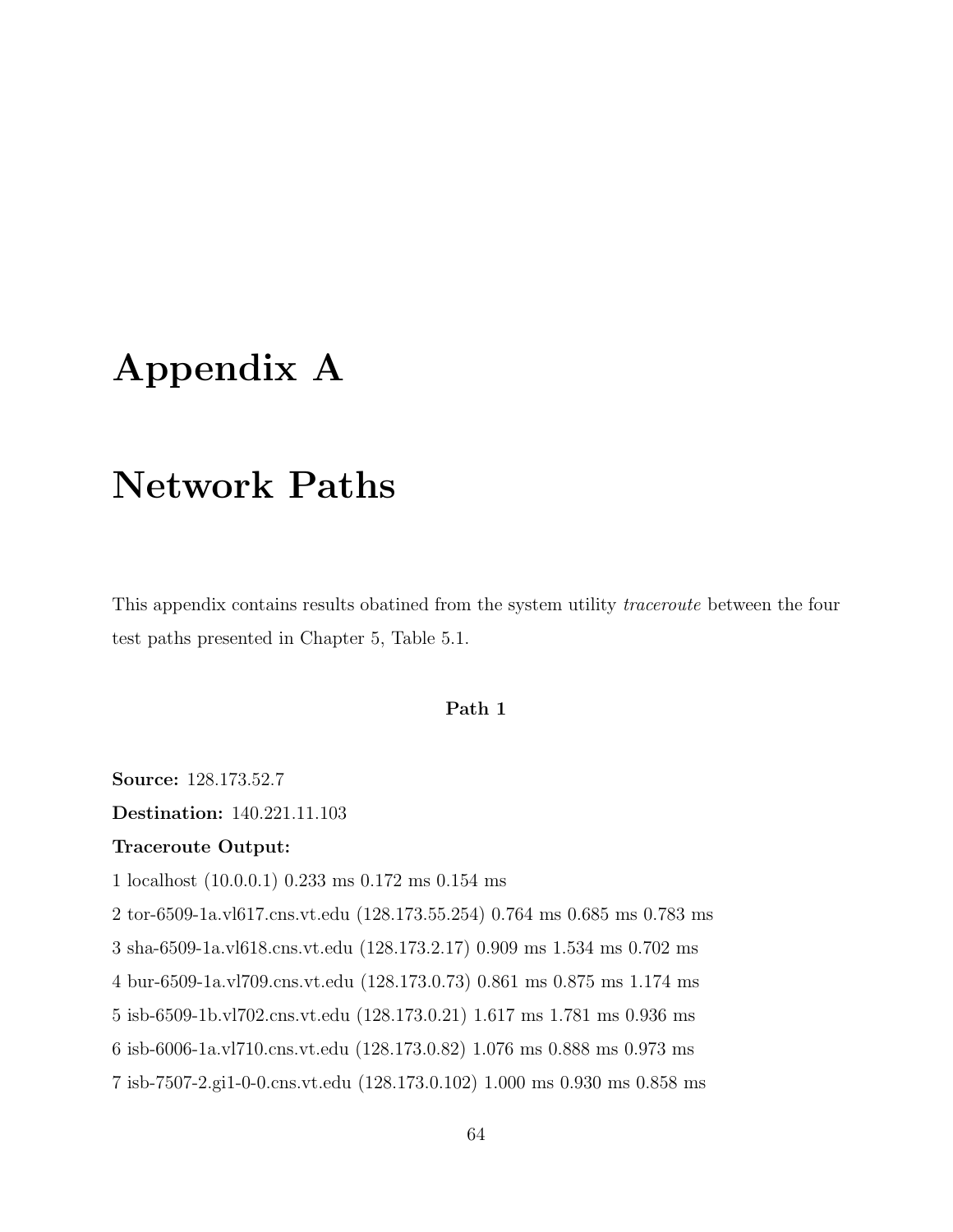8 192.70.187.210 (192.70.187.210) 28.688 ms 28.427 ms 37.804 ms 9 192.70.138.22 (192.70.138.22) 38.909 ms 38.889 ms 44.966 ms 10 nycm-wash.abilene.ucaid.edu (198.32.8.46) 46.117 ms 48.517 ms 50.952 ms 11 clev-nycm.abilene.ucaid.edu (198.32.8.29) 57.615 ms 68.337 ms 62.766 ms 12 ipls-clev.abilene.ucaid.edu (198.32.8.25) 63.037 ms 67.333 ms 70.575 ms 13 chin-ipls.abilene.ucaid.edu (198.32.8.70) 65.477 ms 63.759 ms 62.241 ms 14 mren-chin-ge.abilene.ucaid.edu (198.32.11.98) 65.499 ms 50.518 ms 63.979 ms 15 anl-mren-gige.anchor.anl.gov (192.5.170.213) 65.496 ms 64.370 ms 79.399 ms 16 stardust-msfc-20.mcs.anl.gov (140.221.20.124) 70.234 ms 70.737 ms 77.094 ms 17 terra.mcs.anl.gov (140.221.11.103) 58.307 ms 45.991 ms 35.441 ms

#### Path 2

Source: 128.173.52.7

Destination: 130.203.8.38

#### Traceroute Output:

1 localhost (10.0.0.1) 0.237 ms 0.169 ms 0.161 ms 2 tor-6509-1a.vl617.cns.vt.edu (128.173.55.254) 1.828 ms 0.699 ms 0.675 ms 3 sha-6509-1a.vl618.cns.vt.edu (128.173.2.17) 0.825 ms 1.488 ms 0.704 ms 4 bur-6509-1b.vl709.cns.vt.edu (128.173.0.77) 0.863 ms 0.793 ms 0.722 ms 5 isb-6509-1b.vl702.cns.vt.edu (128.173.0.21) 1.295 ms 0.872 ms 0.834 ms 6 isb-6006-1a.vl710.cns.vt.edu (128.173.0.82) 2.204 ms 1.149 ms 1.130 ms 7 isb-7507-2.gi1-0-0.cns.vt.edu (128.173.0.102) 0.916 ms 0.948 ms 0.833 ms 8 192.70.187.210 (192.70.187.210) 34.052 ms 33.280 ms 45.707 ms 9 192.70.138.22 (192.70.138.22) 46.095 ms 45.369 ms 56.870 ms 10 nycm-wash.abilene.ucaid.edu (198.32.8.46) 57.814 ms 51.698 ms 46.052 ms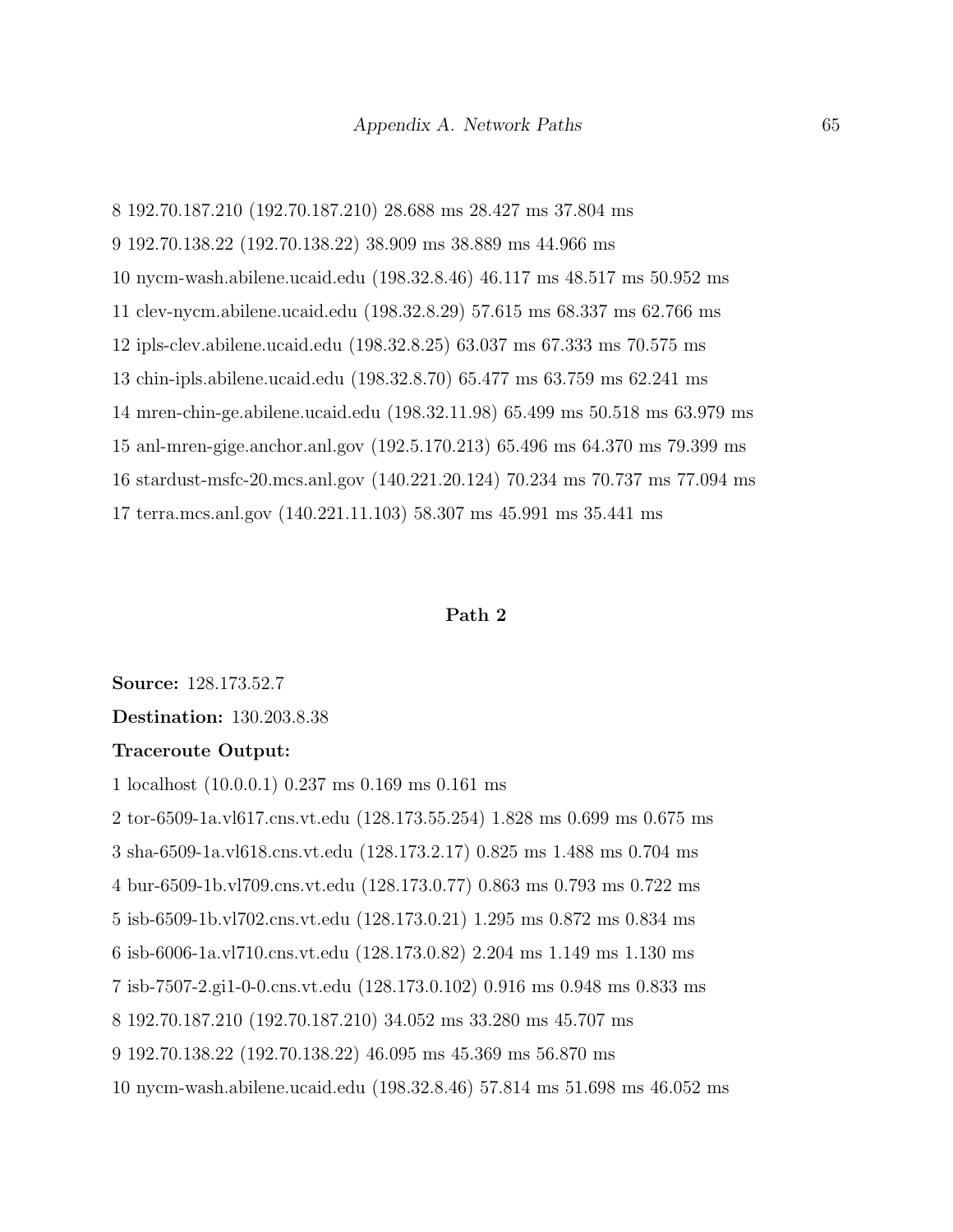11 clev-nycm.abilene.ucaid.edu (198.32.8.29) 52.634 ms 38.070 ms 37.765 ms

12 abilene.psc.net (192.88.115.122) 39.795 ms 39.472 ms 49.690 ms

13 bar-beast.psc.net (192.88.115.17) 55.720 ms 57.761 ms 57.724 ms

14 psu-i2.psc.net (192.88.115.98) 50.626 ms 57.276 ms 62.307 ms

 $15$  \* \* \*

16 Pond-BLN-ARE1.cse.psu.edu (130.203.32.2) 51.400 ms 54.025 ms 54.370 ms

17 sumaa3d.cse.psu.edu (130.203.8.38) 40.597 ms \* 61.108 ms

## Path 3

Source: 140.221.11.103

Destination: 130.203.8.38

## Traceroute Output:

1 stardust-msfc-11 (140.221.11.251) 0.373 ms 0.280 ms 0.331 ms

2 kiwi.anchor.anl.gov (140.221.20.97) 0.232 ms 0.198 ms 0.222 ms

3 mren-anl-gige.anchor.anl.gov (192.5.170.214) 0.924 ms 0.781 ms 0.811 ms

4 chin-mren-ge.abilene.ucaid.edu (198.32.11.97) 0.924 ms 0.751 ms 0.812 ms

5 ipls-chin.abilene.ucaid.edu (198.32.8.69) 4.679 ms 4.540 ms 4.566 ms

6 clev-ipls.abilene.ucaid.edu (198.32.8.26) 10.891 ms 10.869 ms 10.895 ms

7 abilene.psc.net (192.88.115.122) 14.063 ms 14.034 ms 14.071 ms

8 bar-beast.psc.net (192.88.115.17) 14.286 ms 14.271 ms 14.180 ms

9 psu-i2.psc.net (192.88.115.98) 18.047 ms 18.610 ms 18.398 ms

 $10 * * * *$ 

11 Pond-BLN-ARE1.cse.psu.edu (130.203.32.2) 19.999 ms 19.629 ms 19.924 ms

12 sumaa3d.cse.psu.edu (130.203.8.38) 19.696 ms \* 18.979 ms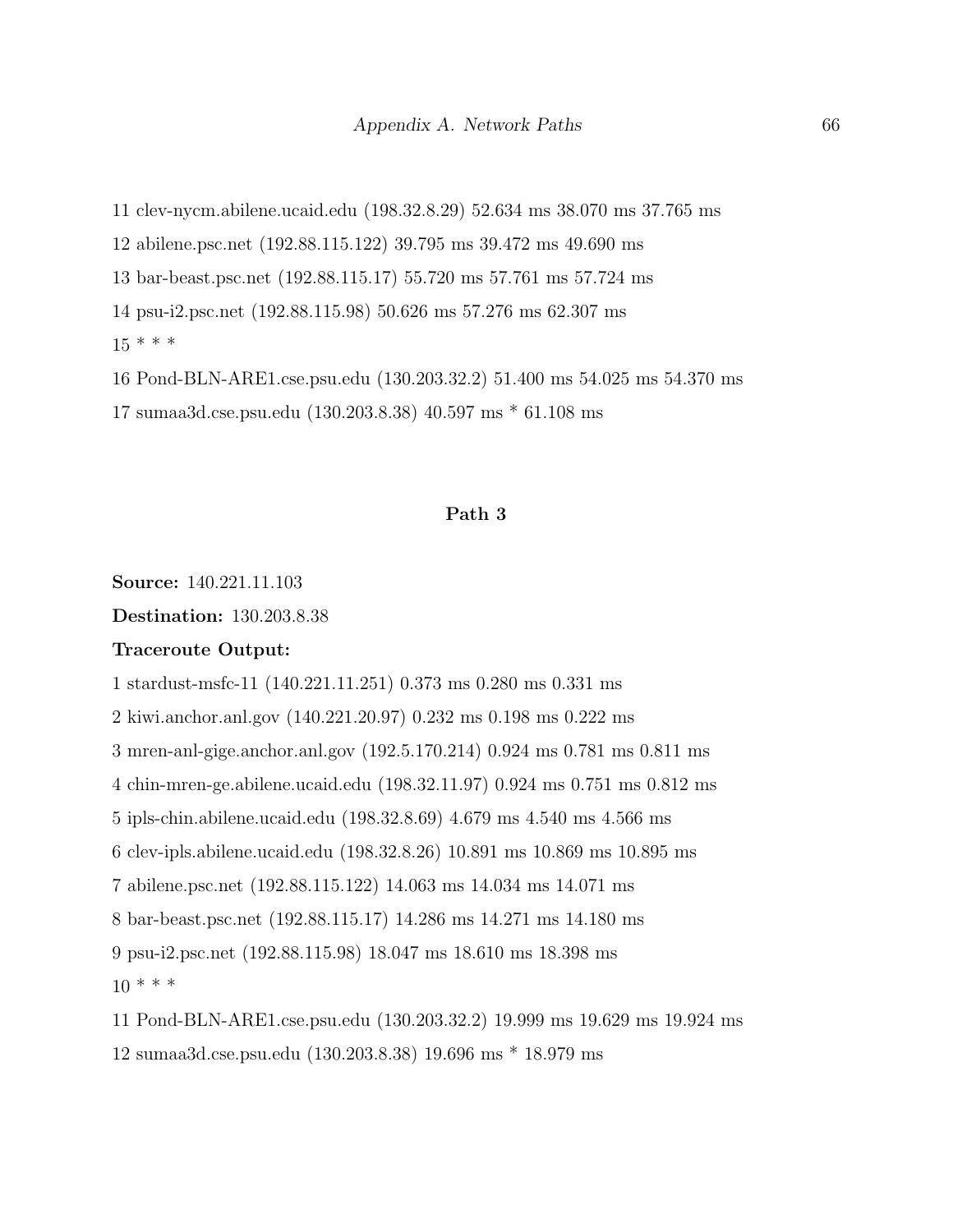### Path 4

Source: 128.173.52.7

Destination: 66.37.66.32

#### Traceroute Output:

1 localhost (10.0.0.1) 0.981 ms 5.774 ms 0.161 ms 2 tor-6509-1a.vl617.cns.vt.edu (128.173.55.254) 0.763 ms 0.689 ms 0.686 ms 3 sha-6509-1a.vl618.cns.vt.edu (128.173.2.17) 0.915 ms 0.758 ms 1.936 ms 4 cas-6509-1b.vl706.cns.vt.edu (128.173.0.53) 0.899 ms 0.928 ms 0.853 ms 5 isb-6509-1a.vl701.cns.vt.edu (128.173.0.9) 1.142 ms 1.070 ms 0.880 ms 6 isb-6006-1a.vl710.cns.vt.edu (128.173.0.82) 2.200 ms 0.961 ms 0.837 ms 7 isb-7507-1.gi1-0-0.cns.vt.edu (128.173.0.94) 1.003 ms 0.924 ms 0.845 ms 8 atm1-0.11.roa.networkvirginia.net (192.70.187.194) 2.791 ms 2.746 ms 31.055 ms 9 65.162.89.41 (65.162.89.41) 18.442 ms 8.028 ms 7.214 ms 10 65.162.89.33 (65.162.89.33) 7.196 ms 8.548 ms 8.306 ms 11 sl-gw21-rly-3-0.sprintlink.net (160.81.98.29) 8.577 ms 7.707 ms 7.799 ms 12 sl-bb21-rly-3-0.sprintlink.net (144.232.14.69) 8.079 ms 9.173 ms 8.080 ms 13 sl-bb20-atl-10-1.sprintlink.net (144.232.9.198) 21.886 ms 21.659 ms 21.547 ms 14 sl-gw10-atl-0-0-0.sprintlink.net (144.232.12.233) 21.824 ms 21.627 ms 22.313 ms 15 sl-smidat-5-0.sprintlink.net (144.232.244.10) 32.880 ms 32.737 ms 34.658 ms 16 207.42.149.126 (207.42.149.126) 44.642 ms 47.282 ms 41.156 ms 17 ct19.swva.net (66.37.69.19) 43.348 ms 48.791 ms 44.546 ms 18 packplace.swva.net (66.37.64.58) 91.121 ms 131.798 ms 48.974 ms 19 66.37.66.32 (66.37.66.32) 128.635 ms 45.826 ms 54.678 ms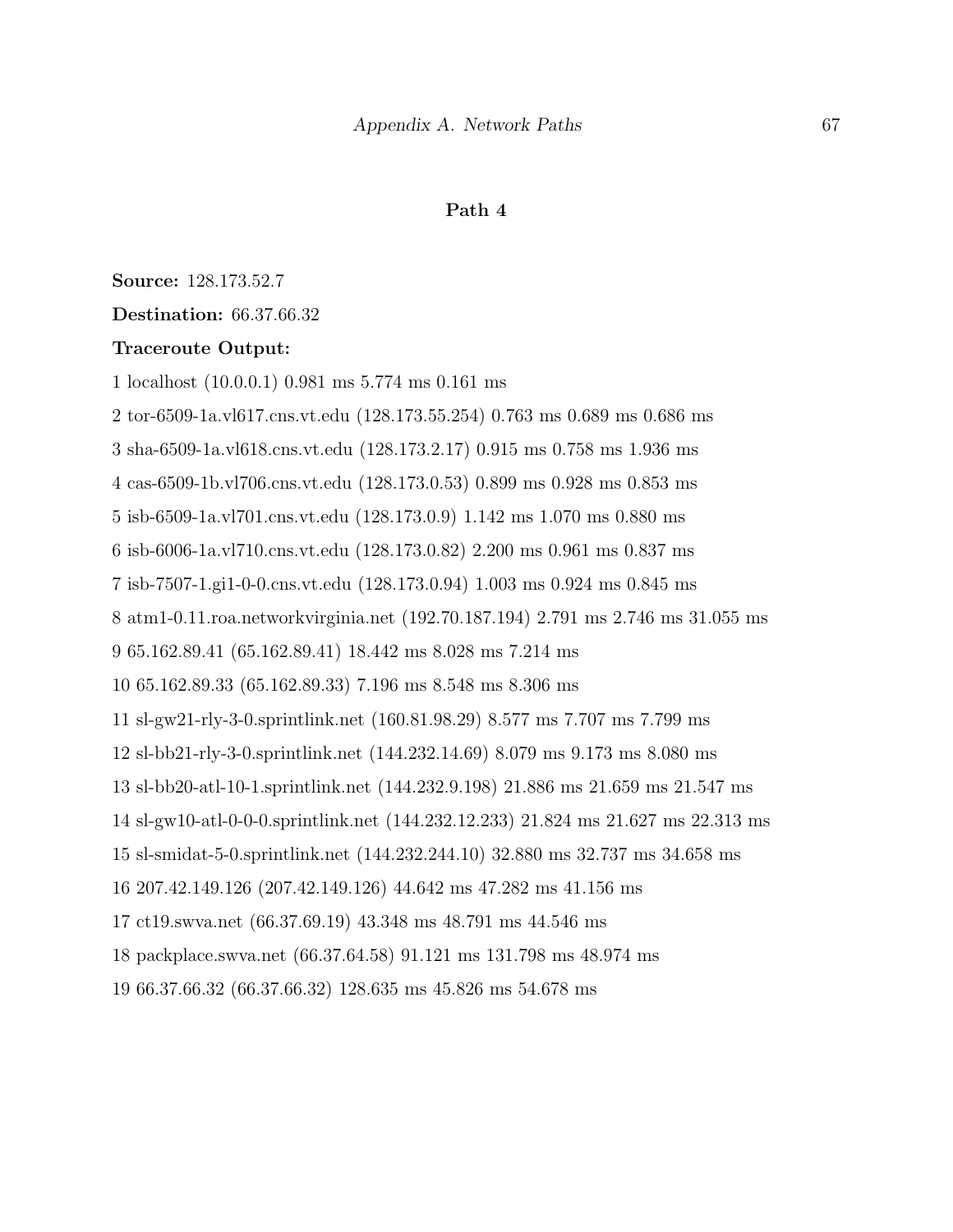# <span id="page-80-0"></span>Appendix B

# System Resource Usage

This appendix contains graphs showing the system resource usage for two test runs along path 1 (Table [5.1\)](#page-55-0) with  $I_{wi} = 2$ , and 4 Mbps.

The first set of graphs correspond to the test run with  $I_{wi} = 2$  Mbps. Figure [B.1](#page-81-0) shows the change in error bound,  $\lambda$ , and utilization of packet queue at the server end. Figure [B.2](#page-81-1) displays the ratio between number of lost octants and number of octants generated for each data set. Corresponding  $\lambda$  is also plotted along the left axis of the graph. The resource utilizations of client packet fifo and octant linked list are shown in Figure [B.3.](#page-82-0)

The same set of plots, corresponding to a test run with  $I_{wi} = 4$  Mbps, are presented in Figures [B.4,](#page-82-1) [B.5,](#page-83-0) and [B.6.](#page-83-1) It may be noted that in both cases, the system attains stability and the resource utilization remains low.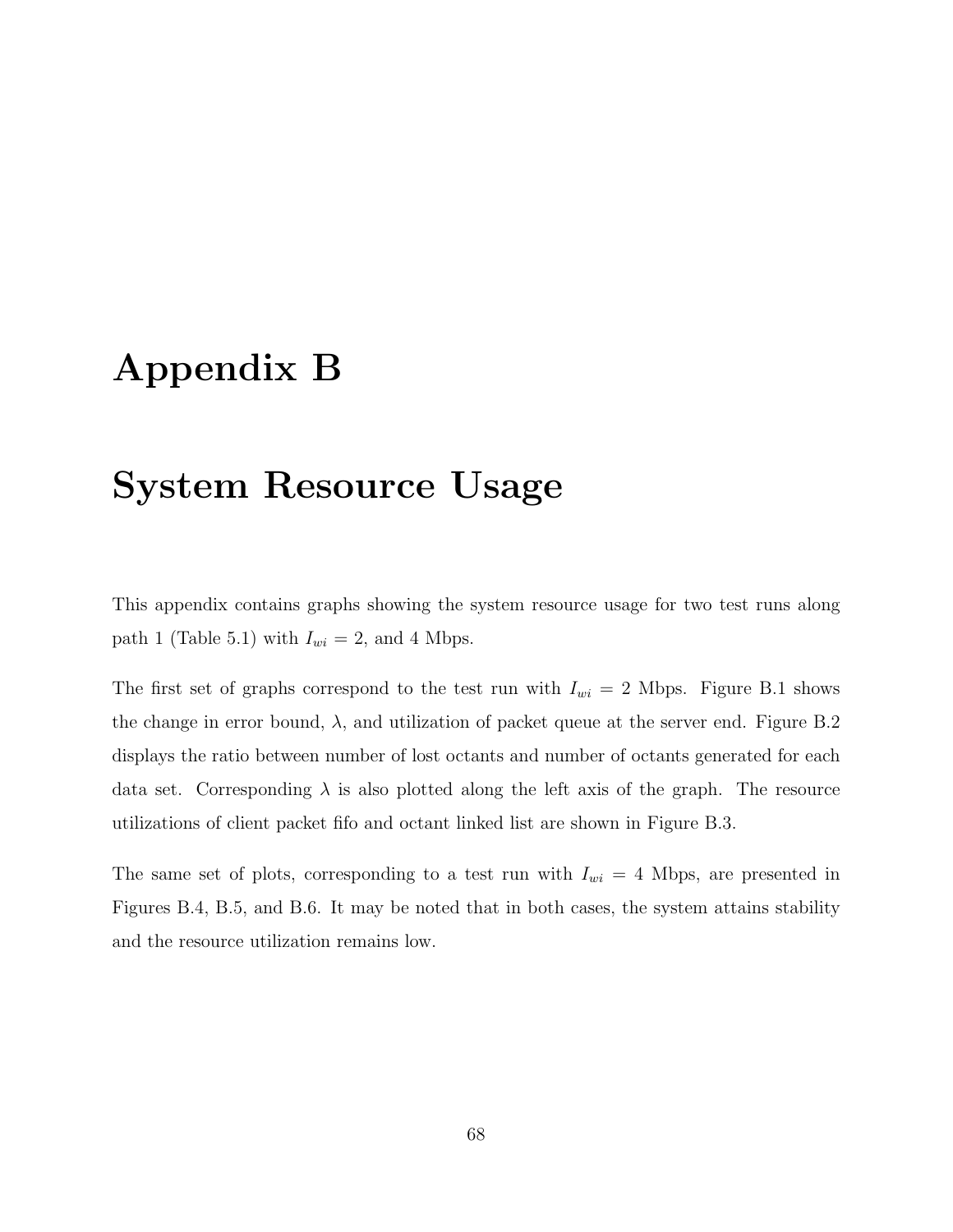

Figure B.1: Plot of  $\lambda$  (left axis) and server packet queue utilization (right axis) vs. time with  $I_{wi} = 2$  Mbps along path 1

<span id="page-81-0"></span>

<span id="page-81-1"></span>Figure B.2: Plot of ratio between lost octants and octants sent (left axis) and  $\lambda$  (right axis) vs. number of data set with  $I_{wi} = 2$  Mbps along path 1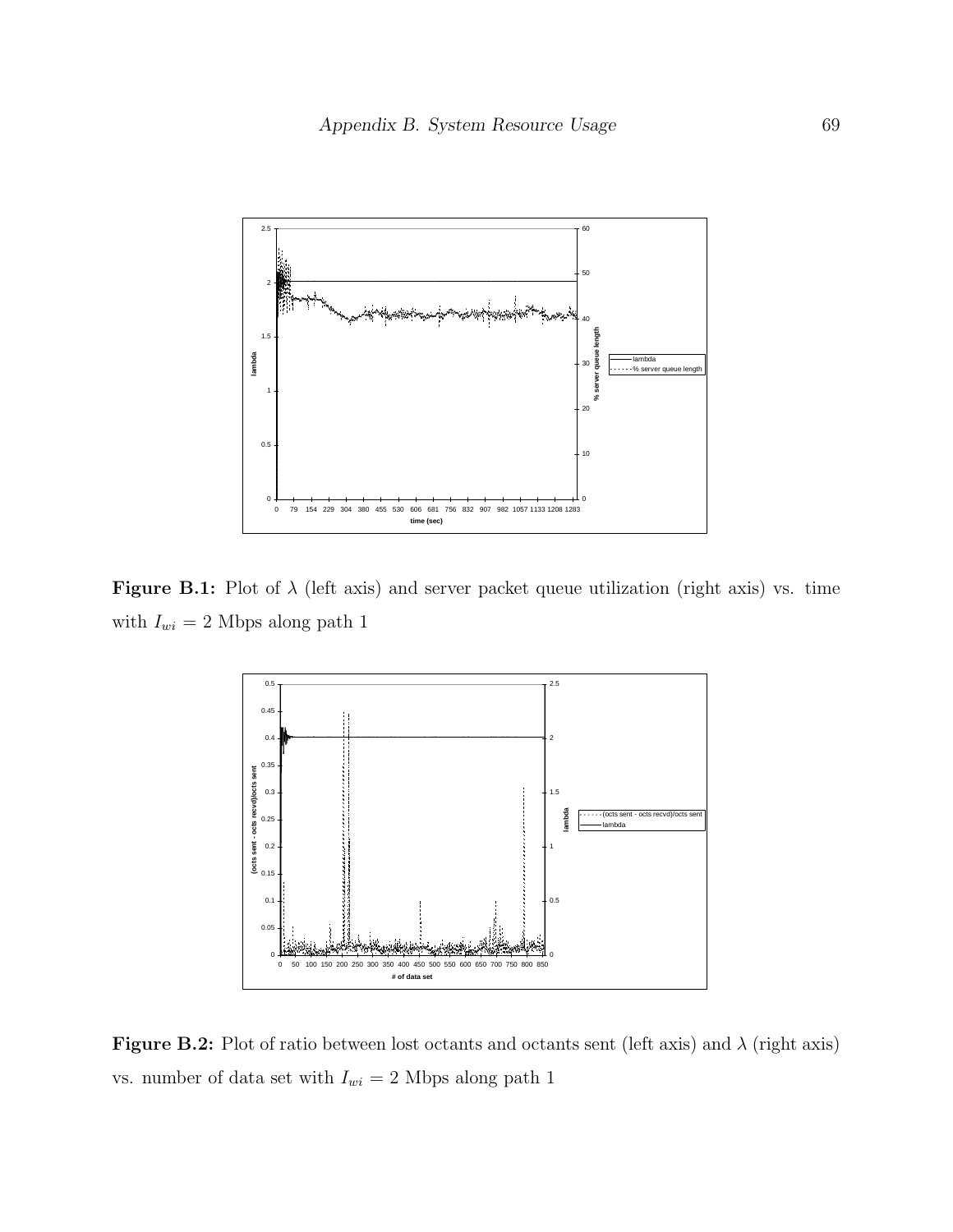

Figure B.3: Plot of client octant linked list (left axis) and fifo length (right axis) utilizations vs. time with  $I_{wi} = 2$  Mbps along path 1

<span id="page-82-0"></span>

<span id="page-82-1"></span>Figure B.4: Plot of  $\lambda$  (left axis) and server packet queue utilization (right axis) vs. time with  $I_{wi} = 4$  Mbps along path 1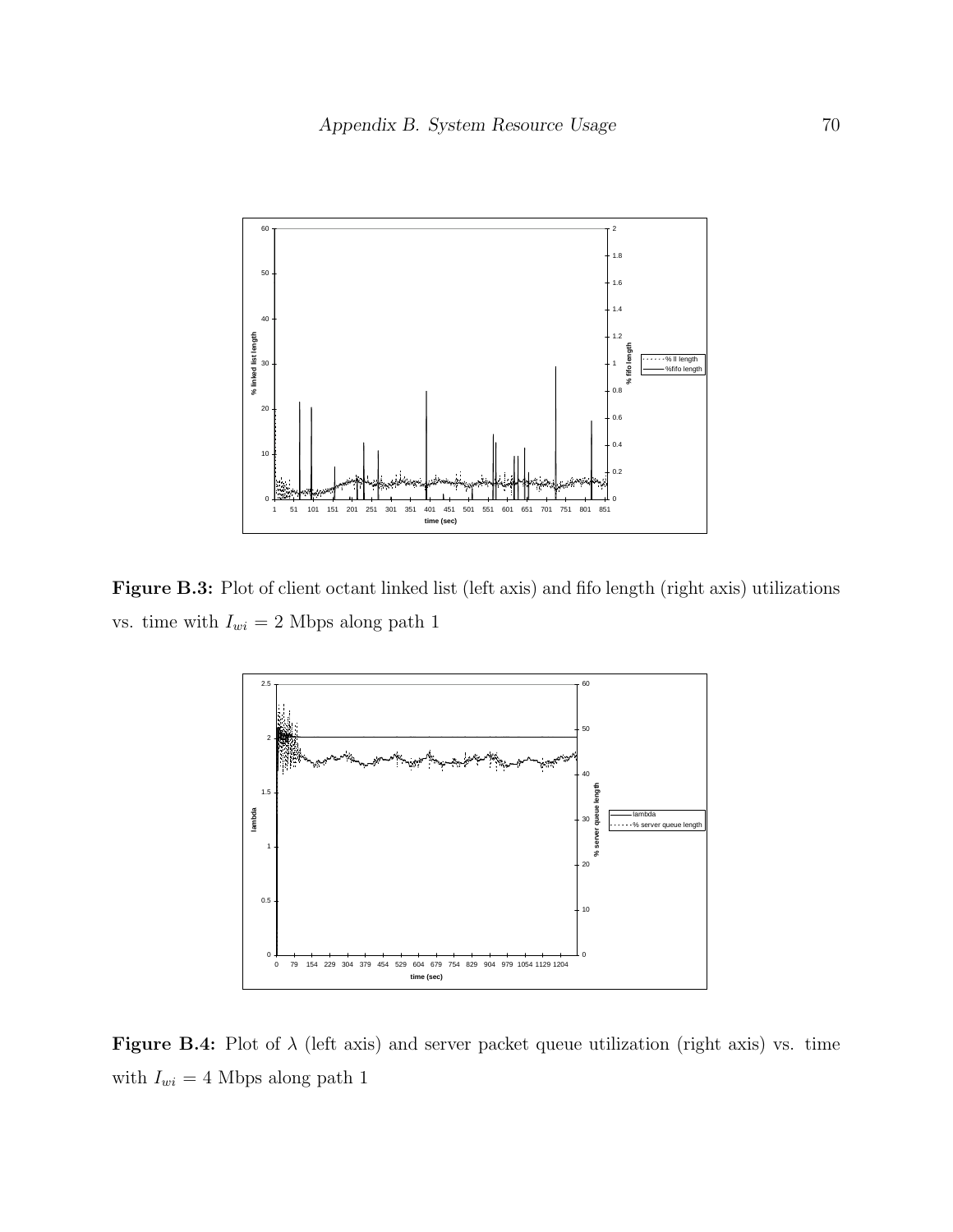

Figure B.5: Plot of ratio between lost octants and octants sent (left axis) and  $\lambda$  (right axis) vs. number of data set with  $I_{wi} = 4$  Mbps along path 1

<span id="page-83-0"></span>

<span id="page-83-1"></span>Figure B.6: Plot of client octant linked list (left axis) and fifo length (right axis) utilizations vs. time with  $I_{wi} = 4$  Mbps along path 1